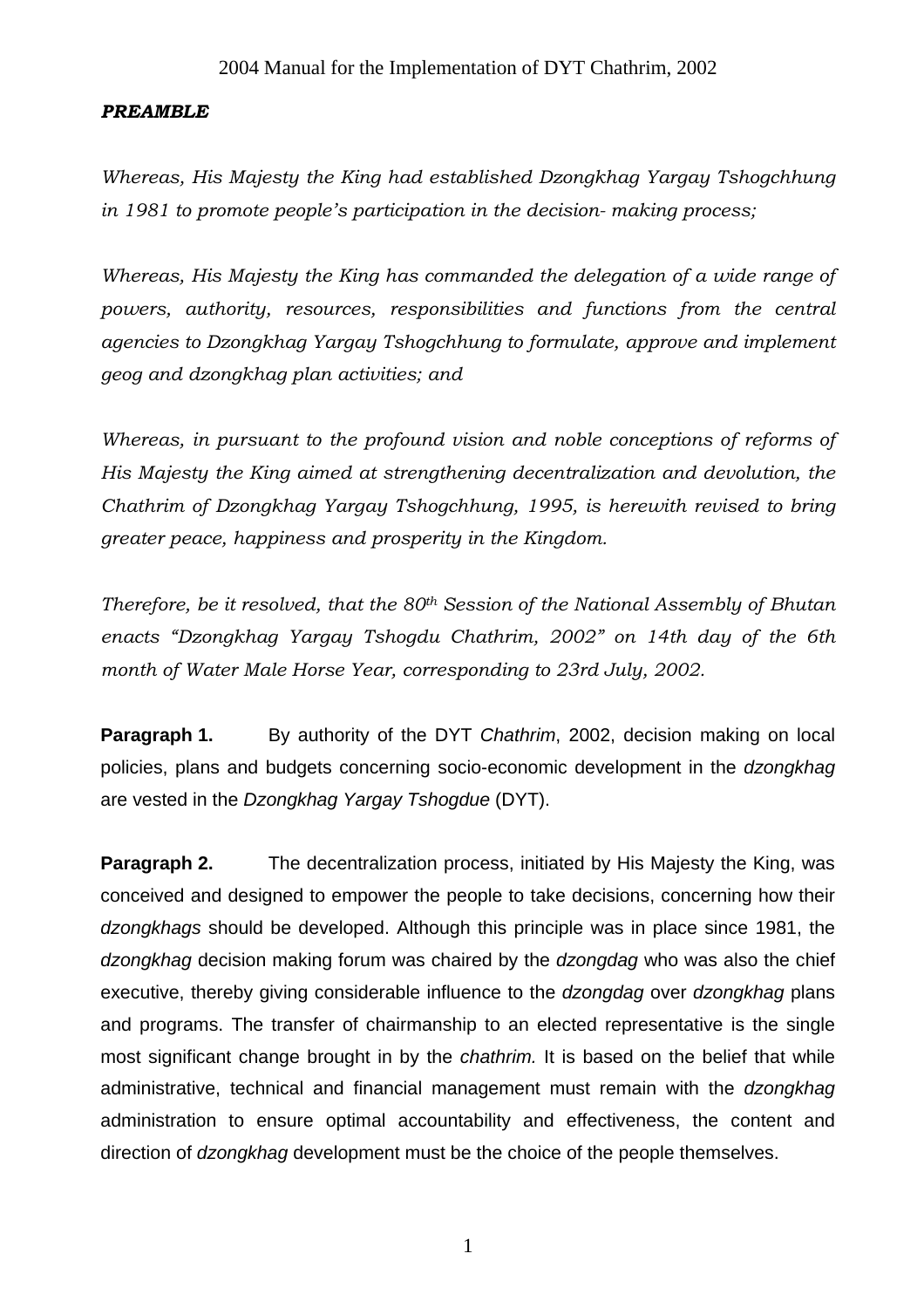**Paragraph 3.** It is to the DYT and not to any individual or position to which power has been transferred, except as specified otherwise. The D.A., which is staffed with civil servants, is mandated to carry out and implement the decisions of the DYT in keeping with the rules and regulations of the Royal Government of Bhutan (RGOB). In this regard, the decisions of the DYT must be consistent with national laws and policies. The RGOB shall provide funds and other resources in keeping with national interests and priorities and as set out in the National Five Year development plans approved by the National Assembly.

**Paragraph 4.** As elected representatives of the people, it is the duty of each and every member of the DYT to ensure that their thoughts, speech and actions are guided directly by the needs and aspirations of the people.

## *ARTICLE 1. Title, Commencement and Amendment*

- *1. This Chathrim may be called the 'Dzongkhag Yargay Tshogdu Chathrim, 2002', corresponding to the Water Male Horse Year.*
- *2. This Chathrim shall come into force on the date of its ratification on 23rd July, 2002, corresponding to the 14th day of the 6th month of Water Male Horse Year, by the National Assembly, throughout the Kingdom.*
- *3. This Chathrim shall supersede all earlier Chathrim, rules and regulations pertaining to Dzongkhag Yargay Tshogchhung.*
- *4. Any provision of this Chathrim may be amended, whenever necessary, by the National Assembly.*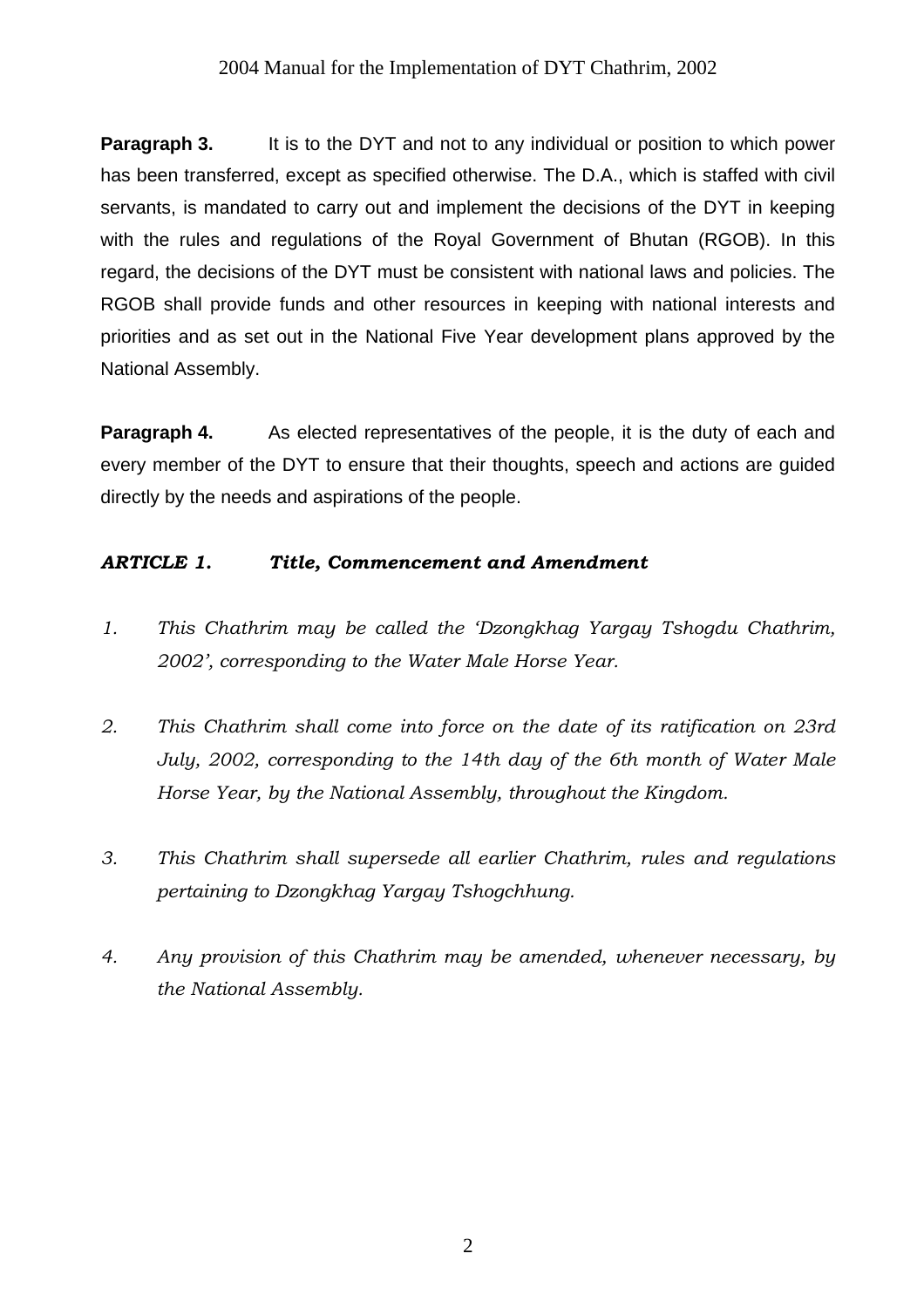## **ARTICLE 1A. Title, Commencement, Amendment and Application**

- 1. This Manual may be called the Manual for the implementation of '*Dzongkhag Yargay Tshogdu Chathrim, 2002',* corresponding to the Wood Monkey Year 2004.
- 2. This Manual shall come into force on the date of its ratification on 5<sup>th</sup> August 2004, corresponding to  $20<sup>th</sup>$  Day of the  $6<sup>th</sup>$  Month of Wood Monkey Year 2004, by the Lhengye Zhungtshog.
- 3. Any provision of this Manual may be amended, whenever necessary, by the Lhengye Zhungtshog.
- 4. This Manual shall be applicable throughout the Kingdom of Bhutan.

## *ARTICLE 2. Definitions*

- *1. 'Chathrim' means the Chathrim of Dzongkhag Yargay Tshogdu, 2002;*
- *2. 'Chimi' means a member of the National Assembly of Bhutan representing his or her constituency;*
- *3. 'Dzongdag' means the chief executive of a dzongkhag or any official for the time being exercising the functions of the office of dzongdag;*
- 3A. The term 'chief executive' means the highest administrative authority in the *dzongkhag.*
- *4. 'Dzongkhag Administration' means the agency of the Royal Government headed by the dzongdag;*
- 4A. All officers and staff of the *dzongkhag* administration shall be under the administrative control of the *dzongdag.* All employees of the *dzongkhag*  administration shall be responsible and accountable to the *dzongdag.*
- *5. 'Dzongkhag Yargay Tshogdu' means any Dzongkhag Yargay Tshogdu constituted under this Chathrim;*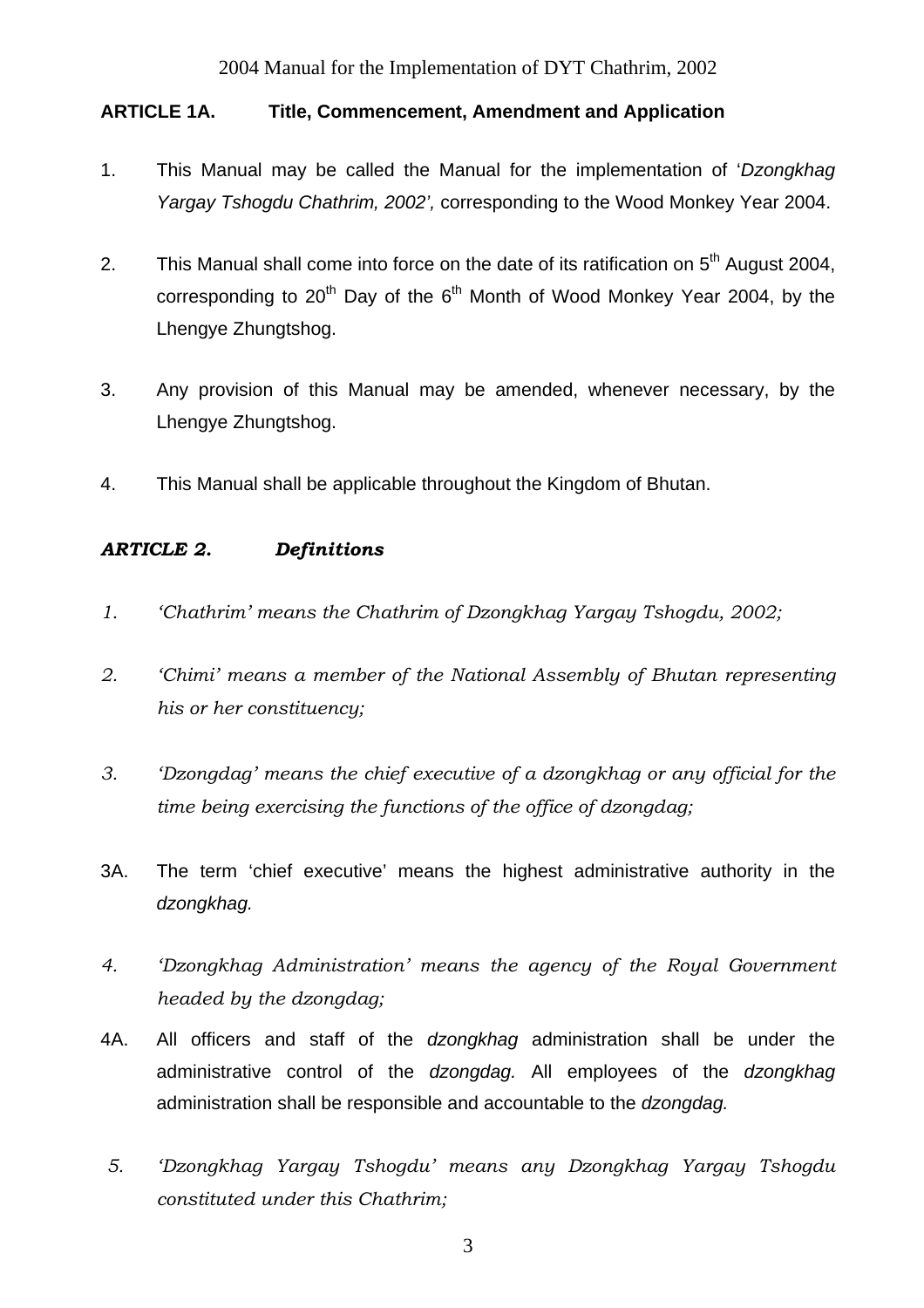- 5A. There shall not be more than one DYT established in each *dzongkhag*.
- *6. 'Local' means the areas within the territory of a dzongkhag;*
- 6A. Areas pertain to all territorial jurisdictions under the administrative control of a *dzongdag,* such as *dungkhags, geogs* and municipalities and towns falling under a *dzongkhag.*
- *7. 'Mangmi' means an elected representative of the geog who can be either mang ap or mang aum;*
- 7A. There shall be one '*mangmi'* for every *geog*.
- 7B*. 'Mangmi',* as an elected representative of the *geog,* is a representative of all the villages in a *geog*. He/she is not elected as a representative of the village in which he/she resides and shall represent the interests of the entire *geog* as a member in the GYT.
- 8. *'Gup' means the head of a geog elected as per the provisions of the Geog Yargay Tshogchhung Chathrim, 2002;*
- 8A*. 'Gup'* is the administrative head of the *geog*.
- 9. *'Member' means any person who has fulfilled the requirements of membership of Dzongkhag Yargay Tshogdu;*
- 9A. In accordance with Article 3 (2), 3(3), 3(4) and 3(5), *chimi, gup, mangmi* and the representative of the municipalities and towns shall be members of the DYT*.*
- *10. 'Observer' means any person who attends Dzongkhag Yargay Tshogdu meetings to provide clarifications and information;*
- *11. 'Royal Government' means the Royal Government of Bhutan; and*
- 11A. 'Central Authorities' means the line Ministries, Departments and Autonomous Organizations.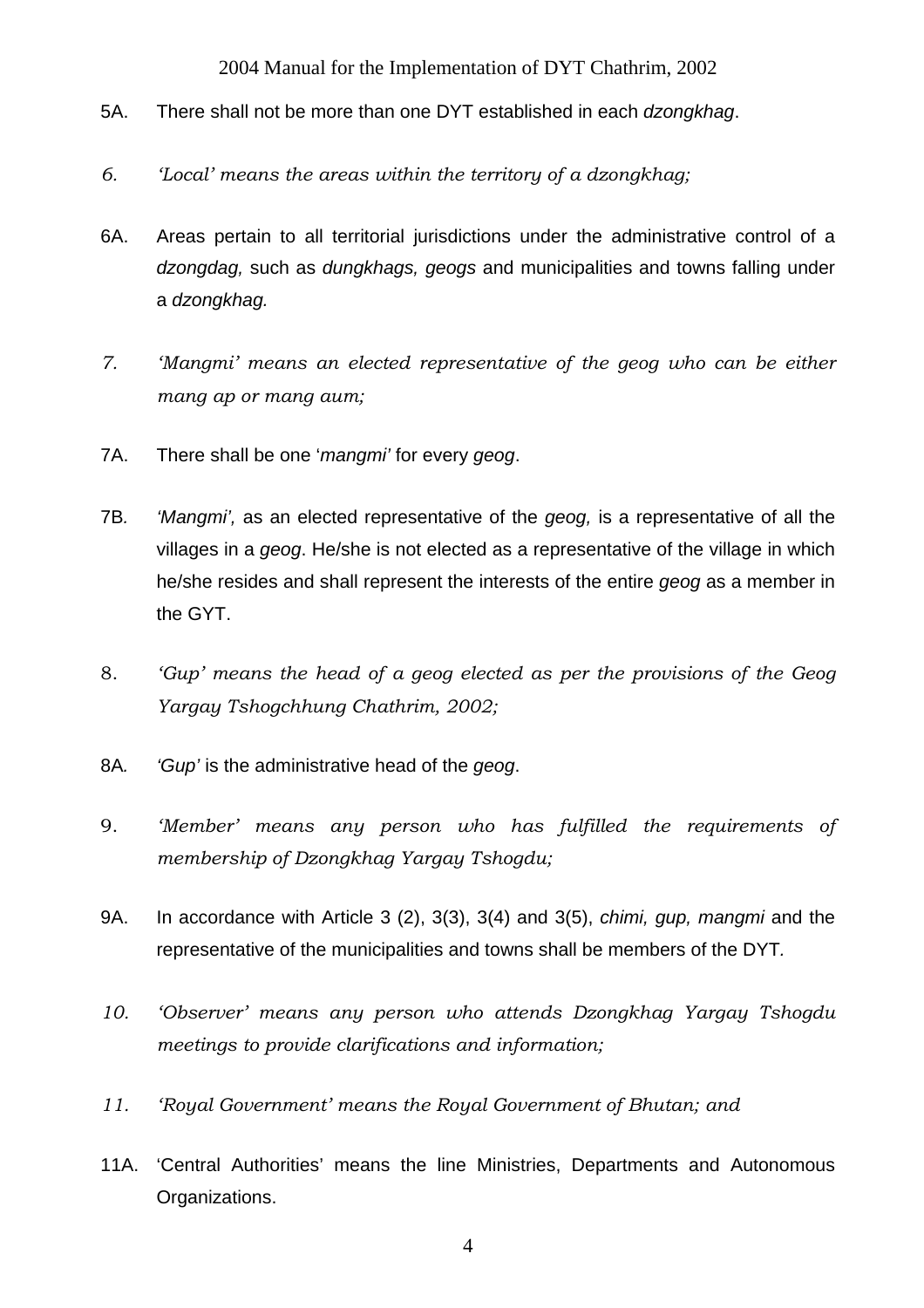- *12. 'Registered resident' means a person with citizenship identity card whose census record is maintained in a particular dzongkhag, and he or she has been living there for at least one year in the immediate past.*
- 12A. For the purpose of contesting an election as a candidate, the definition, as stated in Article 2 (12 ) of the DYT *Chathrim,* 2002, shall be applicable. The candidate shall be a habitual resident in the constituency from which he/she is standing for election.
- 12B. For the purpose of casting a vote in an election, 'registered resident' means a person of 21 years of age and above with citizenship identity card whose census record is maintained in a particular *geog,* but who may or may not necessarily reside in the *geog.*
- 12C. For the purposes of contesting an election as a representative of municipalities and towns as well as for casting of votes, 'registered resident' means a person of 21 years of age and older with citizenship identity card whose census is maintained in a particular municipality or town but who may not necessarily reside in that municipality or town. It also means a person of 21 years of age and older with citizenship identity card, who owns immovable property like land, house or building in the municipality or town and who shall furnish a valid ownership certificate in respect of the above stated immovable property from the municipality or competent authority.
- *13. In case of conflicting interpretations of any provision of this Chathrim, the decision of the Court of Law shall be final and binding.*
- *14. The original of the Chathrim shall be in Dzongkha which will prevail over its translations in other languages if there are conflicting interpretations.*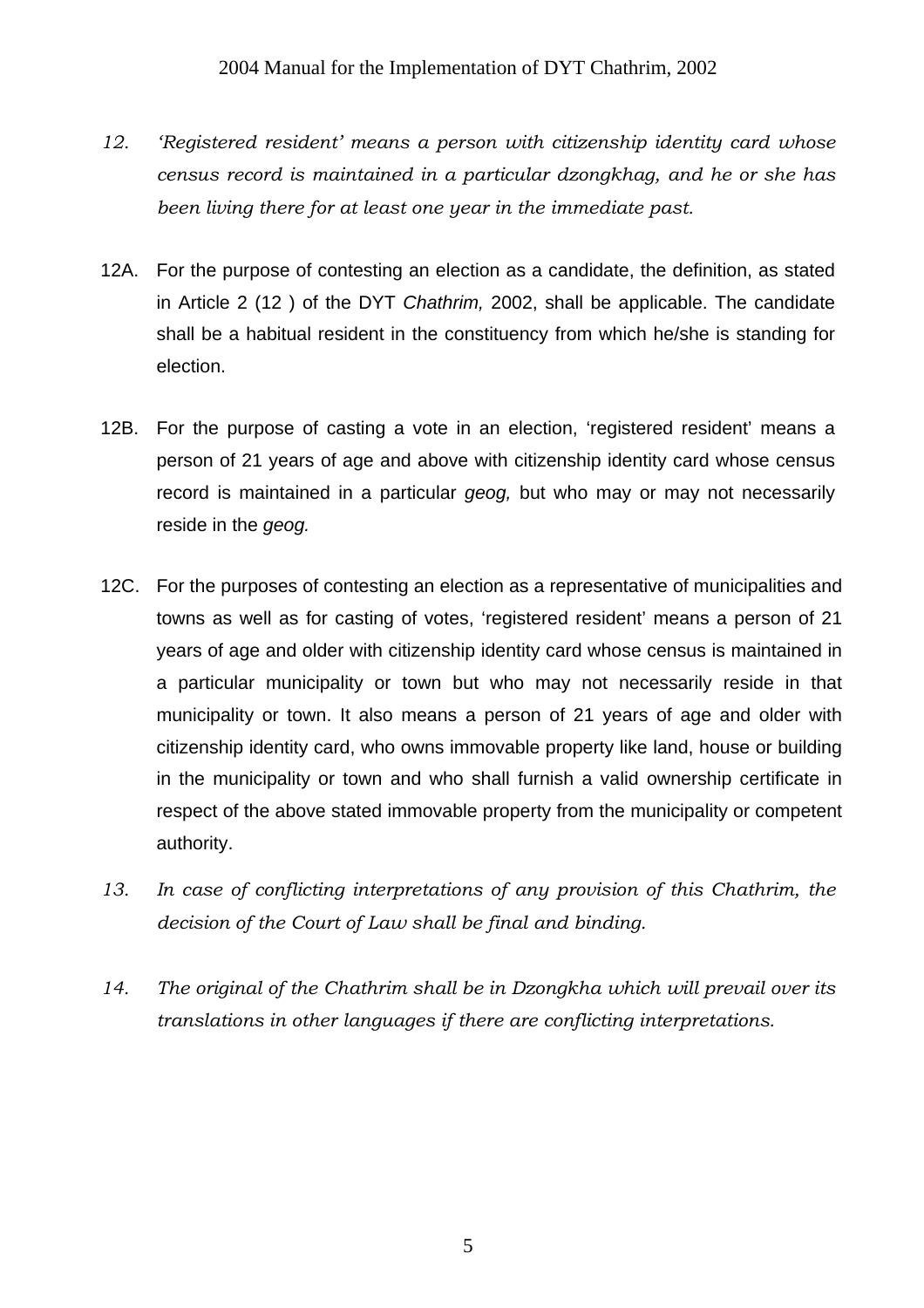# *ARTICLE 3. Composition, Terms of Office and Sitting Fee of Dzongkhag Yargay Tshogdu Members*

*The Dzongkhag Yargay Tshogdu shall comprise of the following:* 

- *1. chairman, who shall also be a voting member;*
- 1A. The chairman shall conduct the DYT meeting in a fair and objective manner.
- *2. chimi as ex-officio voting member;*
- 2A*.* The c*himi* shall be a member of the DYT for the duration of his or her term as *chimi* and shall cease to be a member of the DYT from the day his or her term as *chimi* is over.
- *3. gup as ex-officio voting member;*
- 3A.The *gup* shall be a member of DYT for the duration of his or her term as *gup* and shall cease to be a member of the DYT from the day his or her term as *gup* is over.
- *4. mangmi as ex-officio voting member;*
- 4A. The *mangmi* shall be a member of DYT for the duration of his or her term as *mangmi* and shall cease to be a member of the DYT from the day his or her term as *mangmi* is over.
- *5. one representative of municipalities and towns as voting member;*
- 5A. The representative of municipalities and towns shall be a member of DYT for a duration of three years. His or her term as a DYT member shall begin from the day he or she is elected as the DYT representative of municipalities and towns.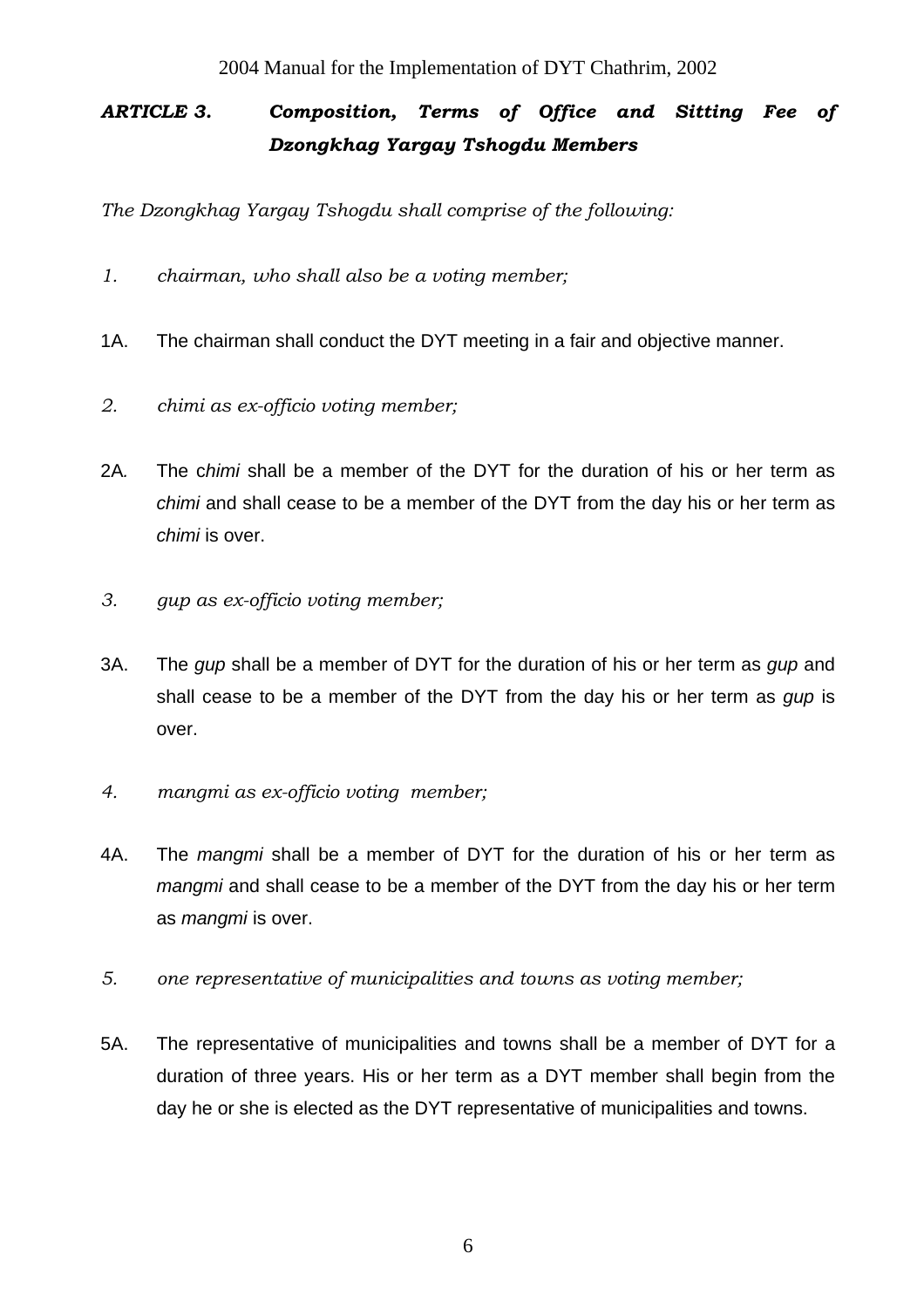- 5B. A town shall mean an area recognized as a town by the *dzongkhag* administration in consultation with the Ministry of Works and Human Settlements (MWHS).
- *6. dzongrab, or in his absence, dzongkhag administrative officer, as ex-officio non-voting member secretary of the Dzongkhag Yargay Tshogdu;*
- 6A. Either the *dzongrab* or the *dzongkhag* administration officer or any other officer, as deemed most competent and appropriate by the *dzongdag*, shall serve as the non-voting member secretary of the DYT.
- 6B. As the secretary of the DYT, the officer concerned is not a separate, full time, office holder and shall have only a record keeping function and provide related . secretarial services.
- *7. dungpas, in Dzongkhags with such posts, as observers;*
- *8. representatives of the various sectoral agencies as observers; and*
- 8A. The *dzongdag* shall appoint and confirm the list of civil servant observers for DYT meetings, as deemed appropriate, based on the agenda. The list as approved by the DYT chairman shall be read out at the beginning of each DYT meeting.
- 8B. An observer, as listed in Article 3 (7), 3(8) and Article 12 (4), may intervene during the discussion if he or she is called to do so by the chairman or if he or she deems it to be necessary given the relevance of the subject to the observer.
- *9. other representatives of municipalities and towns, as observers;*
- 9A. Appropriate attendance by non-member municipal and town representative shall be ensured by the *dzongdag* who shall inform them through the secretary of the DYT at least seven days in advance.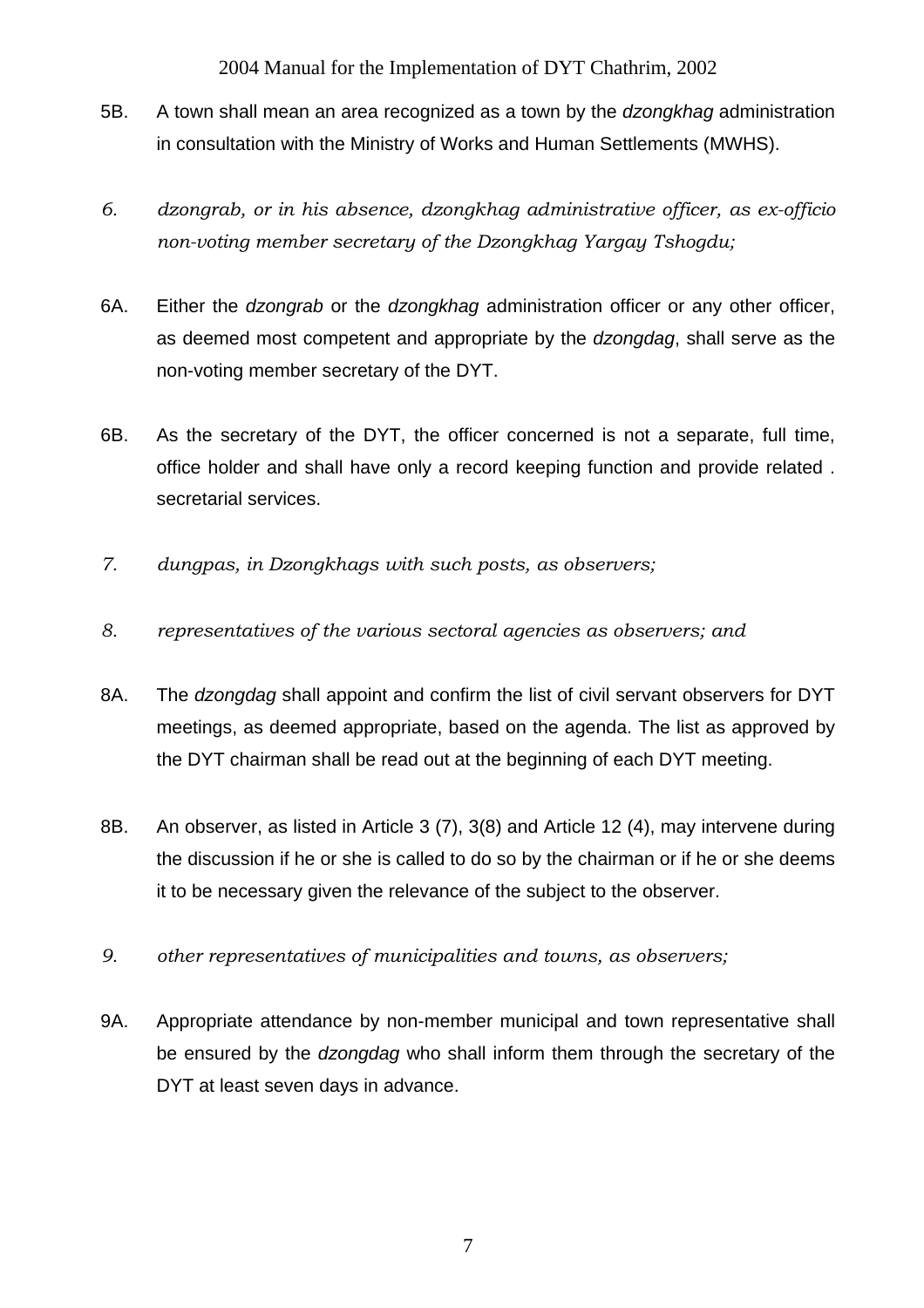- *10. the Chairman of the Dzongkhag Yargay Tshogdu shall be elected through secret ballot from amongst the voting members for a tenure up to three years;*
- 10A. A candidate for chairman of the DYT shall be a *chimi, gup, mangmi* or the representative of municipalities and towns with a minimum serving term of one year.
- 10B. A candidate for election as DYT chairman shall be ineligible to cast a vote in the election.
- 10C. A *Dzongkhag* DYT Election Committee (DEC) shall be constituted to organize and supervise the election of DYT chairman and DYT deputy chairman.
- 10D. A DEC shall comprise of the following:

*Dzongdag* as the chairman *Dzongrab* or Administrative Officer as secretary Sector Heads of the *dzongkhag* administration as members

- 10E. The secretary shall distribute bio-data forms of all voting members of the DYT to all persons concerned at least one day ahead of the DYT meeting.
- 10F. During the DYT meeting, a voting member shall nominate a candidate whose candidature, in order to be accepted, must be seconded by another voting member.
- 10G. In case there is only one candidate, secret ballot shall be held on the basis of 'Yes' and 'No'.
- 10H. The candidate who secures 50% or more of the votes cast as 'Yes' shall be elected as the DYT chairman. Otherwise, another candidate shall be nominated and the same voting procedure repeated.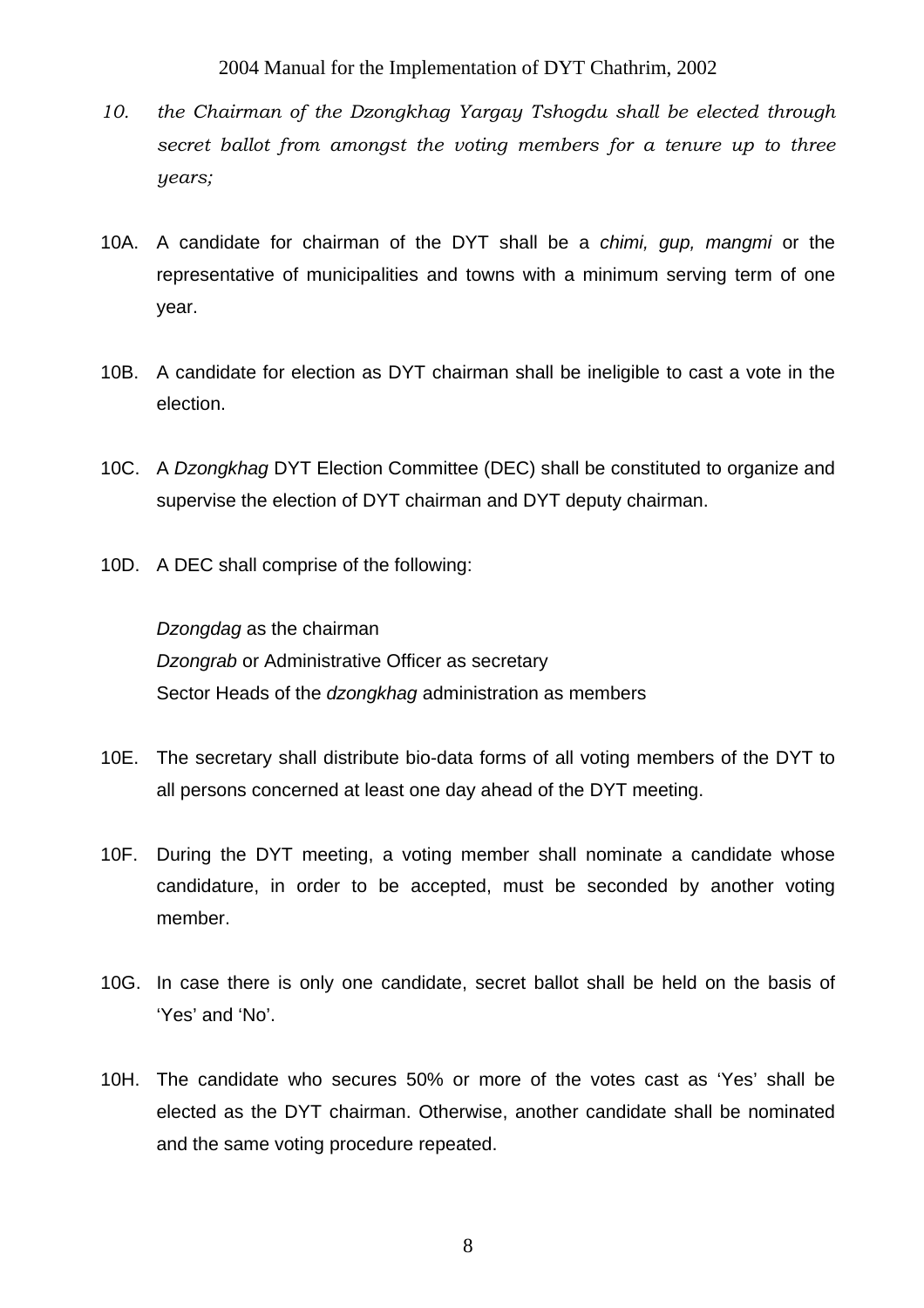- 10I. In case, there is more than one candidate, the candidate securing the highest number of secret ballot votes shall be declared as the DYT chairman.
- 10J. In the event two or more candidates secure equal number of highest votes, the election shall be conducted by drawing of lots among such tied candidates.
- 10K. The chairman of the DEC shall chair the DYT meeting to elect the chairman and deputy chairman.
- 10L. The chairman of the DEC shall declare the results of voting in the DYT meeting.
- *11. All members of the Dzongkhag Yargay Tshogdu shall be entitled to sitting fee for Dzongkhag Yargay Tshogdu sessions, as provided and revised from time to time by the Royal Government.*
- 11A. All members of the DYT shall be entitled to sitting fee of Nu. 200 per day during DYT meeting, which may be revised from time to time, by the Ministry of Finance.
- 11B. All members shall also be entitled to daily allowance, as prescribed by the Ministry of Finance, for the actual number of days of DYT meetings.
- 11C. All members of the DYT shall be entitled to daily allowance of Nu. 300 per day for travel from *geog* to *dzongkhag* headquarters and back to *geog,* based on the actual number of days walked to attend DYT meetings. The rates may be revised as per the circular issued by the Ministry of Finance from time to time.
- 11D. All members of the DYT shall be entitled to traveling allowance to attend DYT meetings equivalent to the actual cost of bus tickets for section of journey where motor roads are available. All members shall receive Nu.250 per day for one riding pony and one porter for section of journey where motor roads are not available for travel, based on actual number of days walked, to attend DYT meetings. The rates may be revised as per the circular issued by the Ministry of Finance from time to time.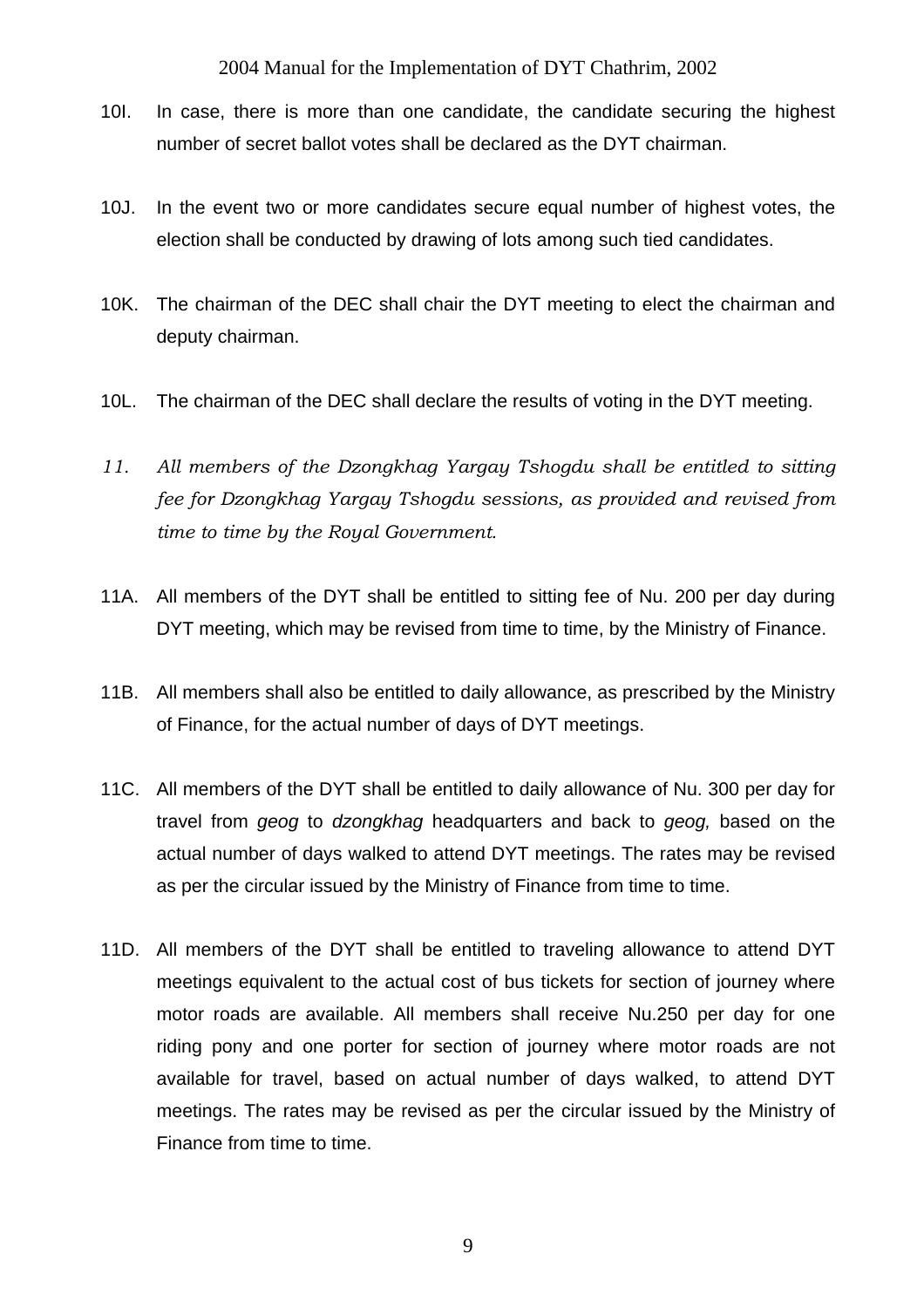- 11E. All non-civil service observers residing outside the *dzongkhag* headquarters requested to attend a DYT meeting shall be entitled to daily allowances as well as traveling allowance received by DYT members, as stated above, in Sections 11 B, 11 C and 11 D.
- 11F. All payments related to the above shall be made by the DA on the basis of the DYT attendance register maintained by the secretary of the DYT.
- 11G. Actual number of days walked, as stated above under Section 11C and 11D, means the number of days a person from the *geog* normally takes to reach *dzongkhag* headquarters, as determined by the *dzongkhag* administration.

### *ARTICLE 4. Procedures for Election and Tenures for DYT Members*

- *1. The procedures for electing the ex-officio members of the Dzongkhag Yargay Tshogdu shall be as per the provisions of an Election Act. However, until the Election Act is passed by the National Assembly of Bhutan, the members of the Dzongkhag Yargay Tshogdu shall be elected in accordance with the existing procedures and chathrims, namely,*
- 1A. Ex-officio members are those holding the post of *chimi, gup and mangmi* who are elected according to the *Chathrim* for Election of National Assembly Members, 1995, in case of the *chimi;* and the *Geog Yargay Tshogchhung Chathrim,* 2002, in case of the *gup* and the *mangmi*.
	- *(a) the Chathrim for Election of National Assembly Members, 1995, in case of the chimis;*
- 1(a1) Election of the *chimi* shall be conducted by the *dzongkhag* administration, under the supervision of the *dzongdag,* until the Election Act is enacted by the National Assembly.
- 1(a2) The DYT shall ensure that elections are conducted by the *dzongkhag*  administration in accordance with the *Chathrim* for Election of National Assembly Members, 1995 by appointing no more than three DYT members as observers for the election.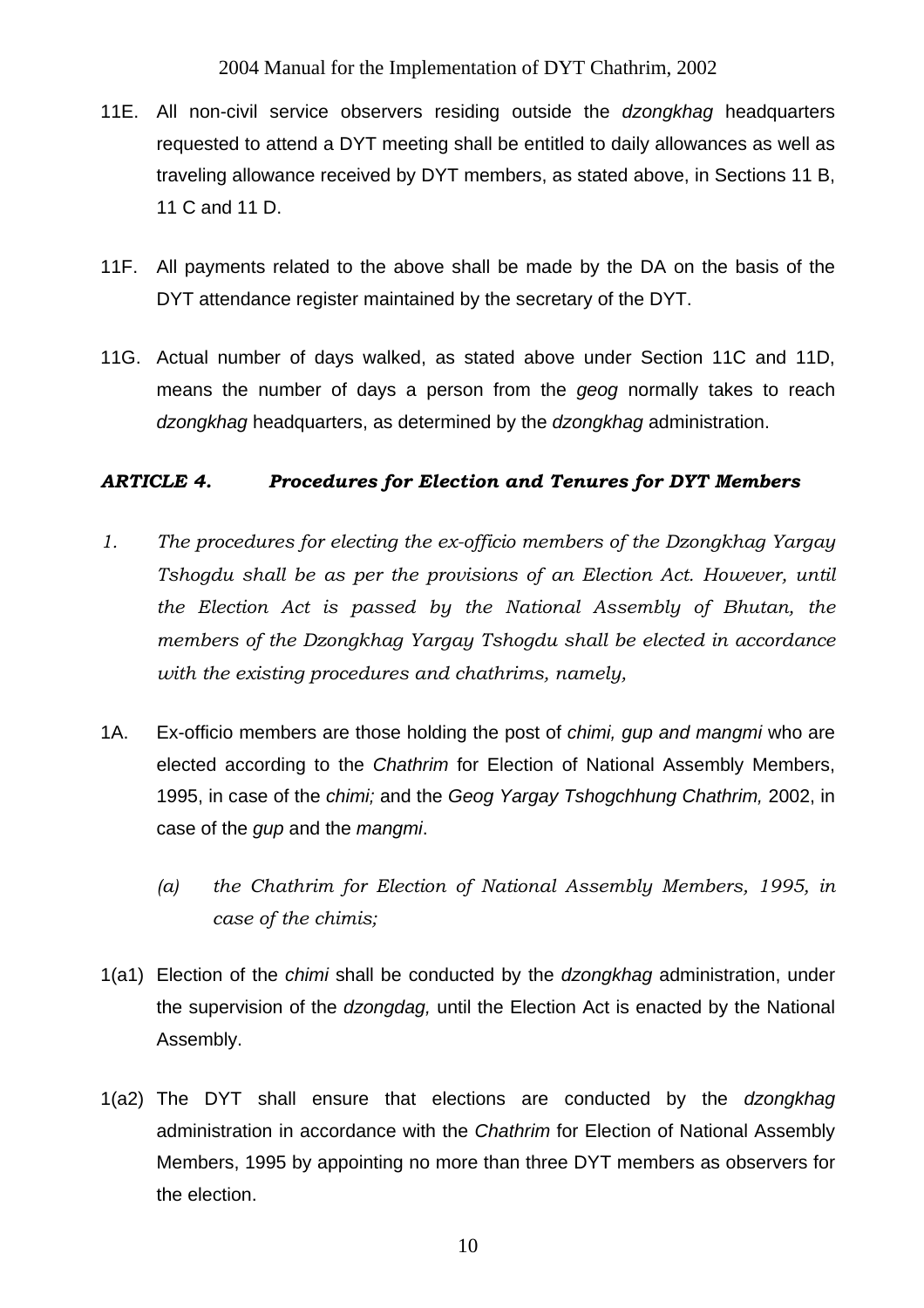- 1(a3) Any DYT member, appointed as an observer in the election of *chimi,* shall report any irregularity in the conduct of election to the *dzongdag* who shall call for an explanation and take appropriate remedial measures within two days of receiving a complaint.
- 1(a4) If the *dzongdag* fails to initiate action, then the matter may be referred to the DYT chairman who shall in turn refer it to the secretariat of the National Assembly and MOHCA until the office of the Election Commission is established.
	- *(b) the Geog Yargay Tshogchhung Chathrim, 2002, in case of the gup and the mangmi.*
- 1(b1) The election of the *gup* and *mangmi* shall be conducted by the *dzongkhag* administration under the supervision of the *dzongdag* until the Election Act is enacted by the National Assembly.
- 1(b2) Until then, the election of *gup* and *mangmi* shall be conducted in accordance with the GYT *Chathrim*, 2002.
- 1(b3) The one year residency requirement for a candidate is to ensure that an elected member of the DYT is a person who resides in the *geog,* since a person who resides in a *geog* understands local needs and problems better than a person who does not reside in a *geog,* even though he or she may be registered in a *geog.*
- *2. Similarly, the tenures of all ex-officio members shall be further governed by their above mentioned respective chathrims and rules and regulations.*
- 2A. The tenure of all ex-officio members, viz., *chimi, gup* and *mangmi* shall be 3 years*.*
- 2B. Should there be any dispute regarding the conduct of elections, the matter shall be referred to the Ministry of Home and Cultural Affairs until the office of the Election Commission is established.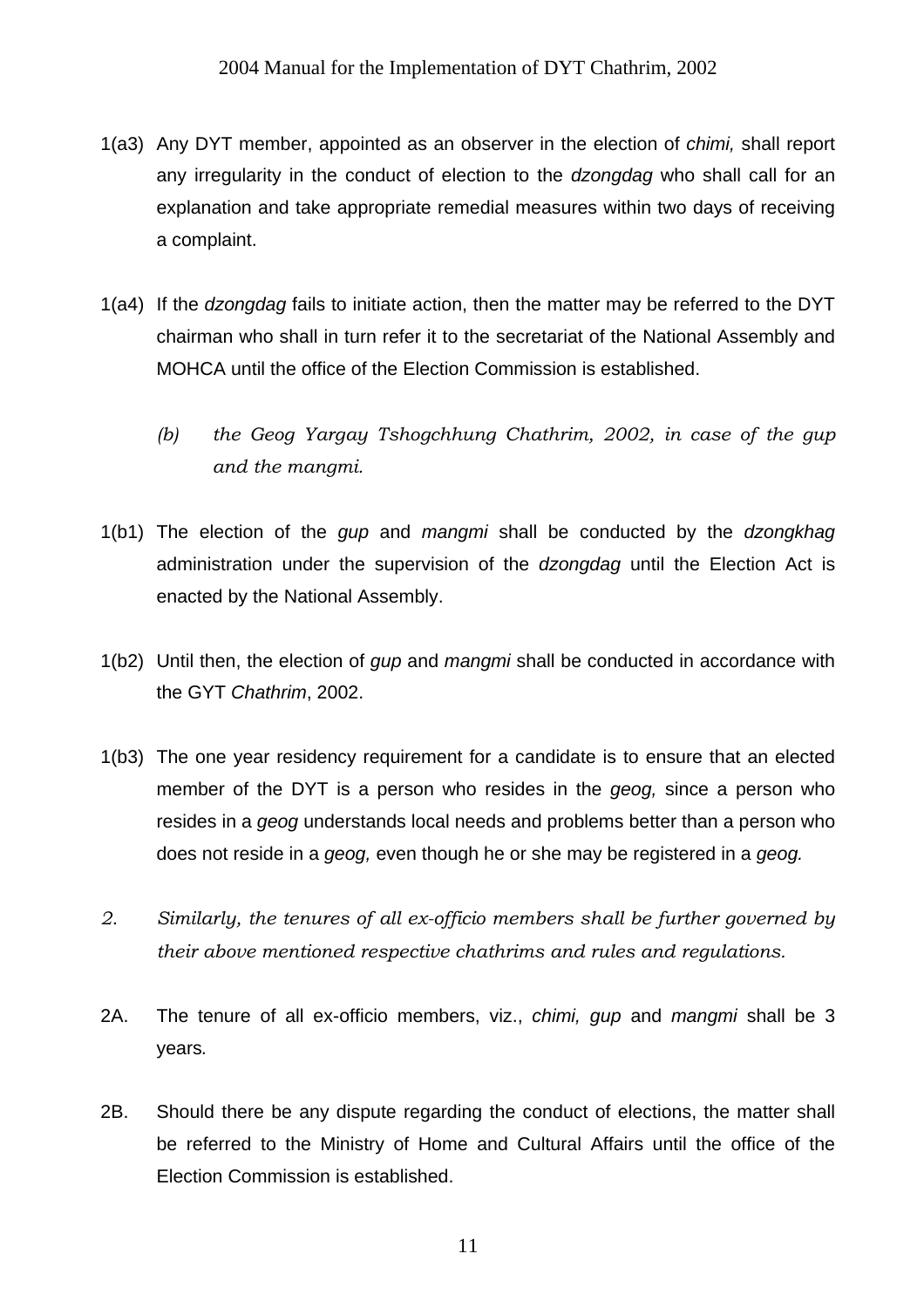## *ARTICLE 5. Election of DYT Member from Municipalities and Towns*

- *1. A candidate for Dzongkhag Yargay Tshogdu membership from the municipalities and towns shall satisfy all of the following terms:*
	- *(a) A candidate shall be Bhutanese under the provisions of the Citizenship Act:*
- 1(a1) A candidate shall possess a valid citizenship identity card issued by the Department of Civil Registration and Census, MOHCA.
	- *(b) A candidate shall not have served a prison sentence both within and outside the Kingdom;*
- 1(b1) A candidate shall be eligible to contest in an election even if he or she has been under detention, but has not been convicted by a court of law.
- 1(b2) A candidate who has been convicted by a court of law but who has not served sentence for any reason shall be ineligible to contest in an election.
	- *(c) A candidate shall not have committed a criminal offence;*
- 1(c1) Criminal offences shall mean those offences categorized as criminal offences by The Bhutan Penal Code, 2004.
	- *(d) A candidate shall not have been dismissed on dishonorable grounds such as corruption and misuse of position from his or her previous employment in either government or private agencies;*
- 1(d1) A candidate shall be ineligible to contest in an election if he or she has been proved to be in violation of Article 5, Clause 1(d) of the DYT *Chathrim,* 2002, even if the candidate has held any elected or public post prior to his or her nomination.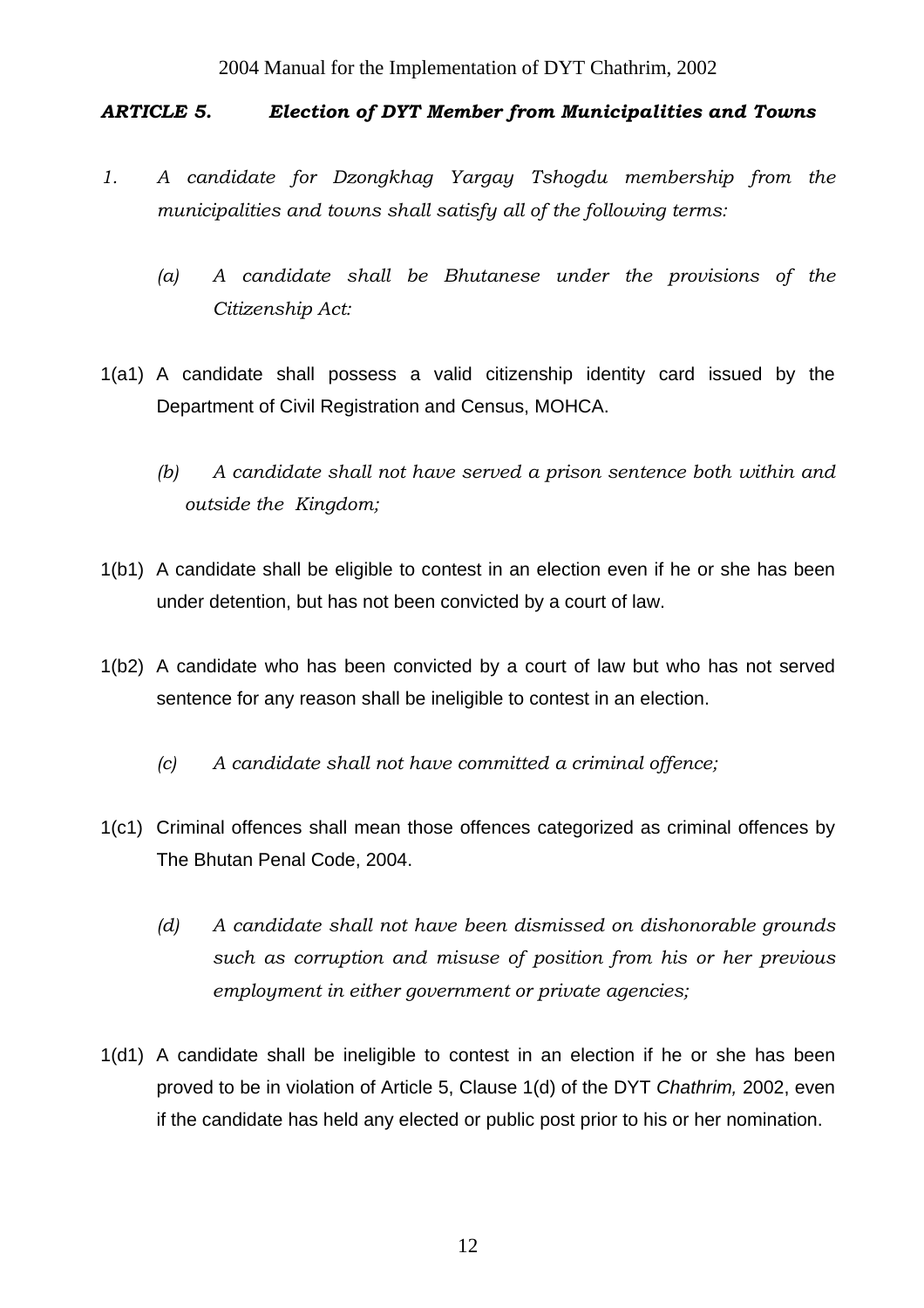- *(e) A candidate shall be of sound mental health, and physically able to effectively perform his or her duties, with honesty and dedication.*
- 1(e1) A candidate shall submit a medical certificate, certifying him or her to be mentally sound and physically able to perform his or her duties, from the district medical officer or a doctor from a government hospital.
	- *(f) A candidate for the municipalities and towns shall be a registered resident in municipalities and towns; and*
- 1(f1) For the purpose of election of a representative of municipalities and towns as well as for casting of votes, 'registered resident' as defined under Article 5 (2) of the DYT *Chathrim,* 2002, and as per Article 2 Section 12 C of this manual shall be applicable.
	- *(g) A candidate shall be literate with skills adequate to discharge his or her duties.*
- 1(g1) In this regard, efforts must be made to ensure that candidates have reasonable academic qualifications.
- 1(g2) Academic qualification shall mean the skills of both reading and writing Dzongkha.
- *2. A representative of the municipalities and towns shall be elected through secret ballot amongst the registered residents, who is 21 years of age and above of the municipalities and towns;*
- 2A. The *dzongdag* shall organize and supervise the election through the DEC. The election shall be conducted by the same DYT election committee constituted for the election of DYT chairman and deputy chairman, under Article 3, Section 10 D of this manual, until such time as the Election Act is in place.
- 2B. The *dzongdag* shall notify a call for nominations from municipalities and towns at least six weeks before the election date.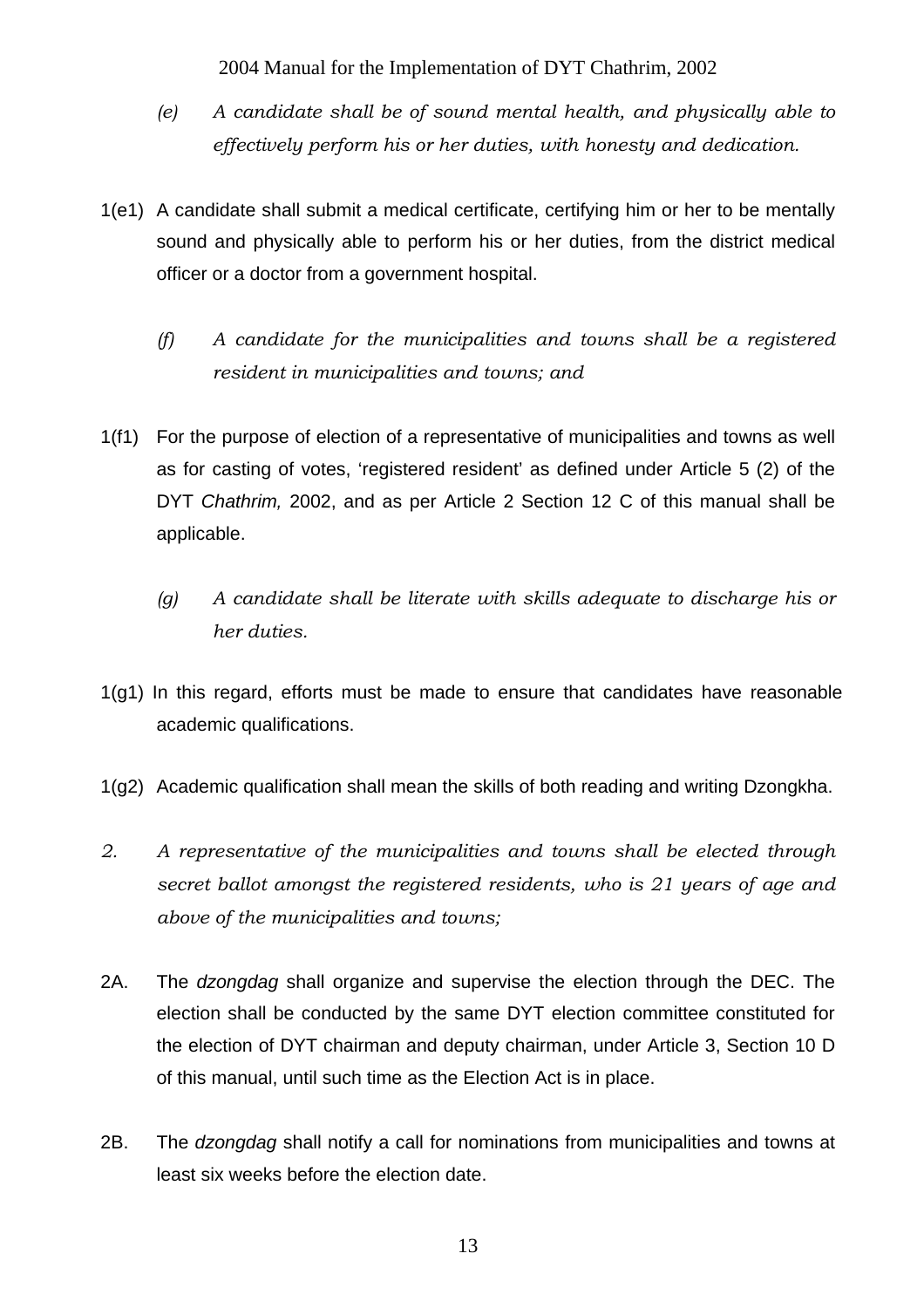- 2C. The notification shall include, among others, the name of the *dzongkhag* official from whom nomination forms can be availed, duration of availability of nomination forms, deadline for submission of completed nomination forms, election date, basic requirements and documentation for candidates and voters, timing for casting of votes etc.
- 2D. The deadline for submission of completed nomination forms shall be 5 pm of the  $21<sup>st</sup>$  day, after the call for nominations. No nominations shall be accepted after this day.
- 2E. The election committee shall ensure that voters provide identification or evidence of eligibility as a 'registered resident', applicable for casting of votes for the election of a representative of municipalities and towns, as stated above under Article2, Section 12 C.
- 2F1 The election shall commence from 8 am on the stated/notified day of election and all candidates shall be physically present at the place of election.
- 2F2 A registered resident shall not vote in an election pertaining to the DYT from any other geog or municipality, apart from the one in which he or she is registered to vote.
- 2G1 The candidate with the highest number of votes cast shall be declared elected.
- 2G2 A person elected as a member of the DYT to represent municipalities and towns shall continue to maintain or establish residency in the constituency from which the person has been elected, as may be applicable.
- *3. A candidate from municipalities and towns shall not solicit support through bribery, threat or any other unscrupulous means;*
- 3A1. This provision is also applicable to the election of *chimi* as per Article 7: General Rules: (7.5) (a) in the *Chathrim* for the Election of National Assembly Members of 1995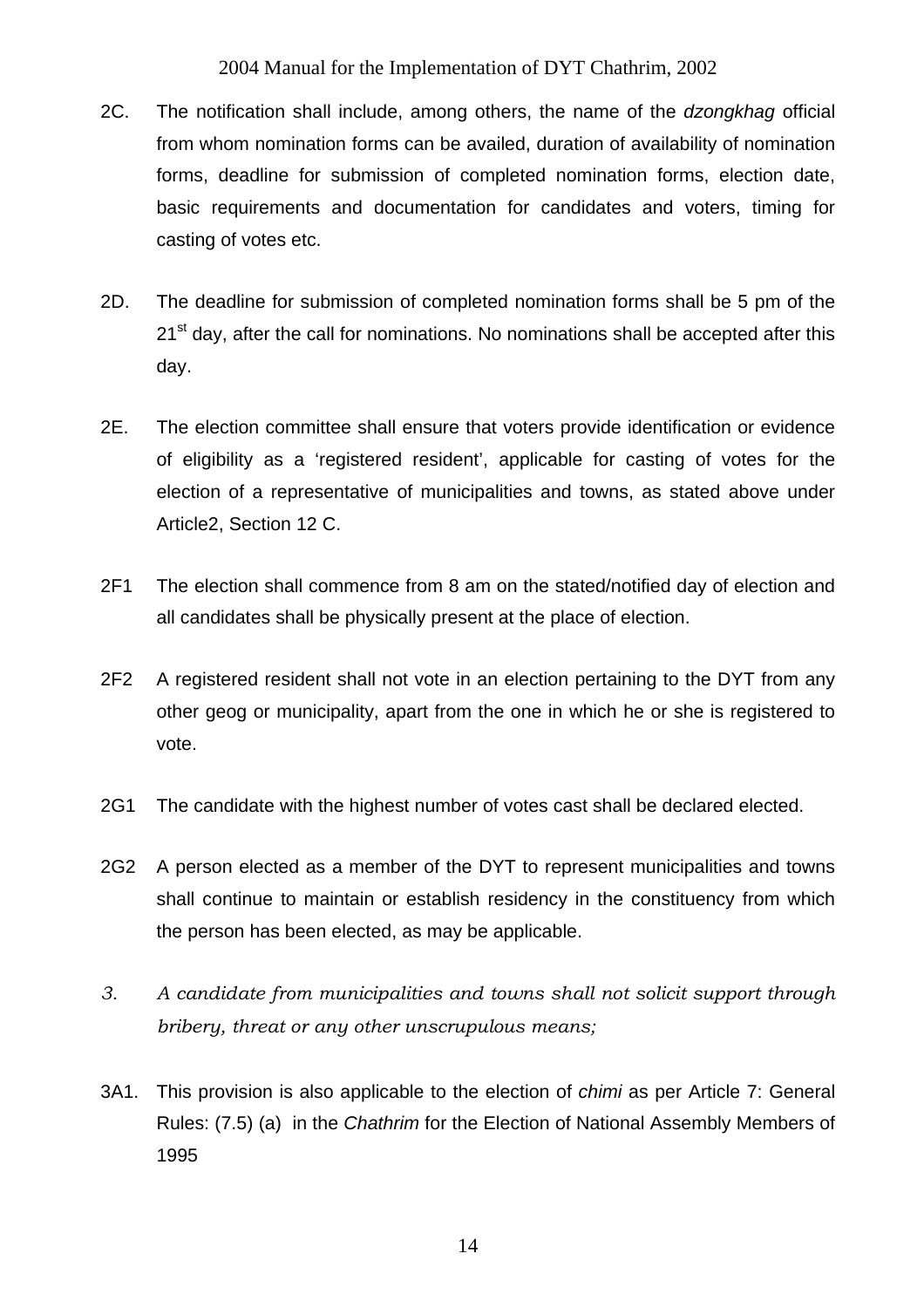- 3A2. This provision is further applicable to the election of *gup* and *mangmi* as per Article 5 (1) of the GYT *Chathrim* of 2002.
- 3B1. A candidate shall submit a written undertaking/declaration certifying that he/she is not in violation of Article 5 (3) as well as Article 5 (1a), 5(1b), 5(1c), 5(1d), 5(1e), 5(1f) and 5(1g) of the DYT *Chathrim,* 2002.
- 3B2. A candidate who is elected as the representative of municipalities and towns to the DYT but is found to be in violation of Section 3 B1 shall relinquish his/her post following which elections shall be held to elect a replacement.
- 3B3. A candidate, including an elected member who submits a written undertaking / declaration that is in violation of Section 3 B1 shall be barred from contesting in any election for a period of 12 years.
- *4. A candidate from the municipalities and towns shall be elected for three years; and*
- 4A. As stated above under Article 3, Section 5 A, the representative of municipalities and towns shall be a member of DYT for a duration of three years. His or her term as a DYT member shall begin from the day he or she is elected as the DYT representative of municipalities and towns.
- *5. A candidate from the municipalities and towns shall not be married to a foreign national.*
- 5A. This provision shall not pertain to candidates with naturalized spouses.

#### *ARTICLE 6. Meeting Procedures of Dzongkhag Yargay Tshogdu*

- *1. A Dzongkhag Yargay Tshogdu meeting shall be convened at least once every three months;*
- 1A. It shall be the responsibility of the chairman of the DYT to ensure that quarterly meetings of the DYT are held.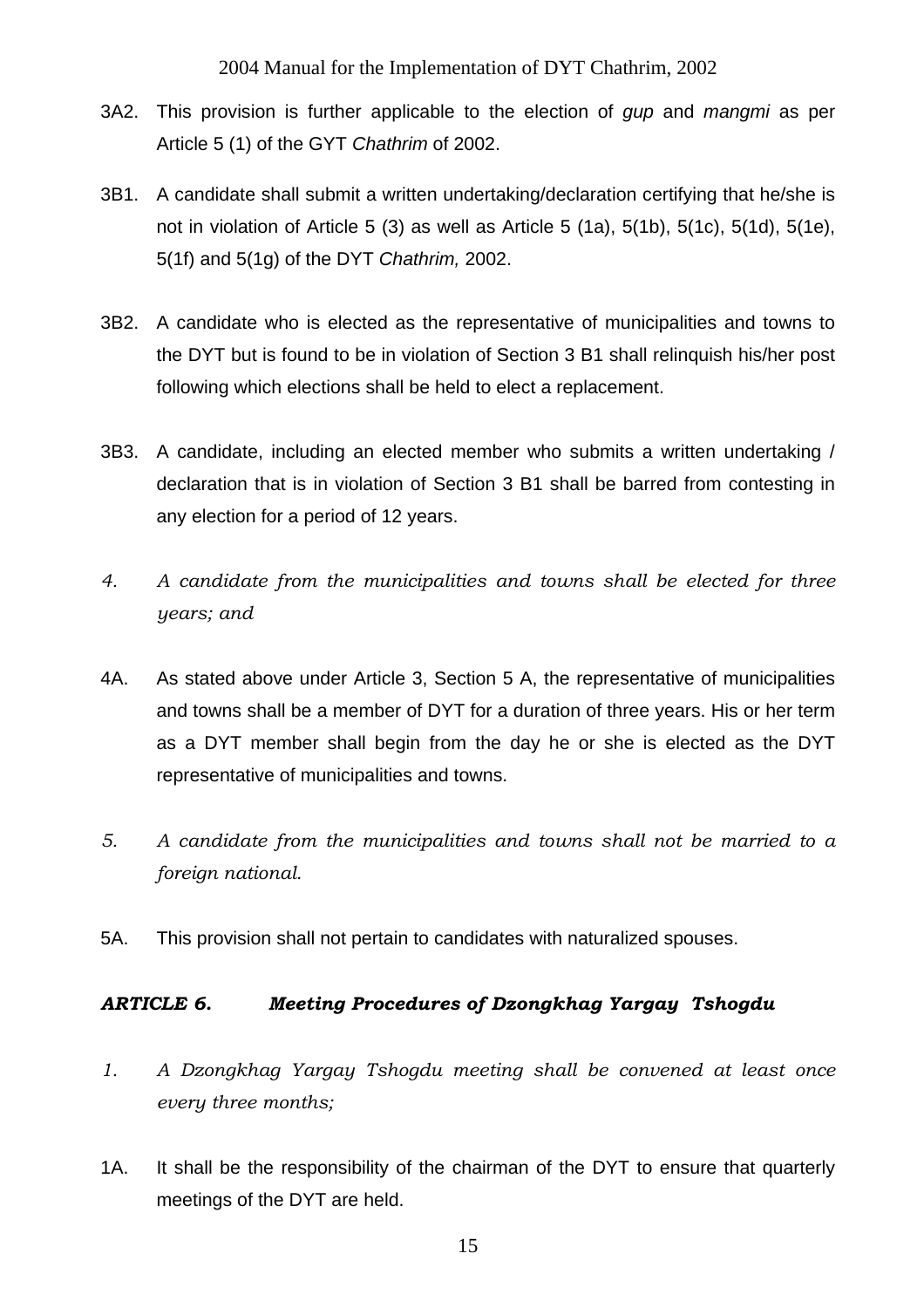- 1B. The responsibility for proposing the date along with a draft agenda for a DYT meeting shall rest with the DYT secretary*,* in keeping with *dzongkhag* plan schedules and other important activities.
- 1C. The draft agenda shall be prepared by the DYT secretary in consultation with the chairman, which shall include proposals received from GYTs as well as from municipalities and towns.
- 1D. Upon the date having been confirmed by the chairman*,* DYT secretary shall issue necessary notification, along with the draft agenda to all the members of the DYT as well as to the *dzongkhag* sector heads concerned.
- 1E. The notification shall also invite additional proposals from GYTs, municipalities and towns and from the *dzongkhag* sector heads concerned.
- 1F. The second draft of the agenda shall incorporate the additional points received from the constituencies and shall be submitted to the chairman of the DYT by the DYT secretary. Consultations between the *dzongdag* and the chairman may take place if necessary at this stage before circulation to all members of the DYT and sector heads concerned.
- 1G. There shall be a minimum of ten days of notification for the DYT meeting after the second draft is circulated.
- *2. The Dzongkhag Yargay Tshogdu shall elect through secret ballot one of its ex-officio voting members as the Deputy Chairman, for a tenure up to three years, who shall chair the DYT meetings in the absence of the chairman.*
- 2A. The election of deputy chairman shall be conducted by the DEC, chaired by the *dzongdag*, within the DYT meeting hall at which the chairman shall enjoy the right to cast his or her vote.
- 2B. A candidate for election of deputy chairman shall be ineligible to cast a vote in the election.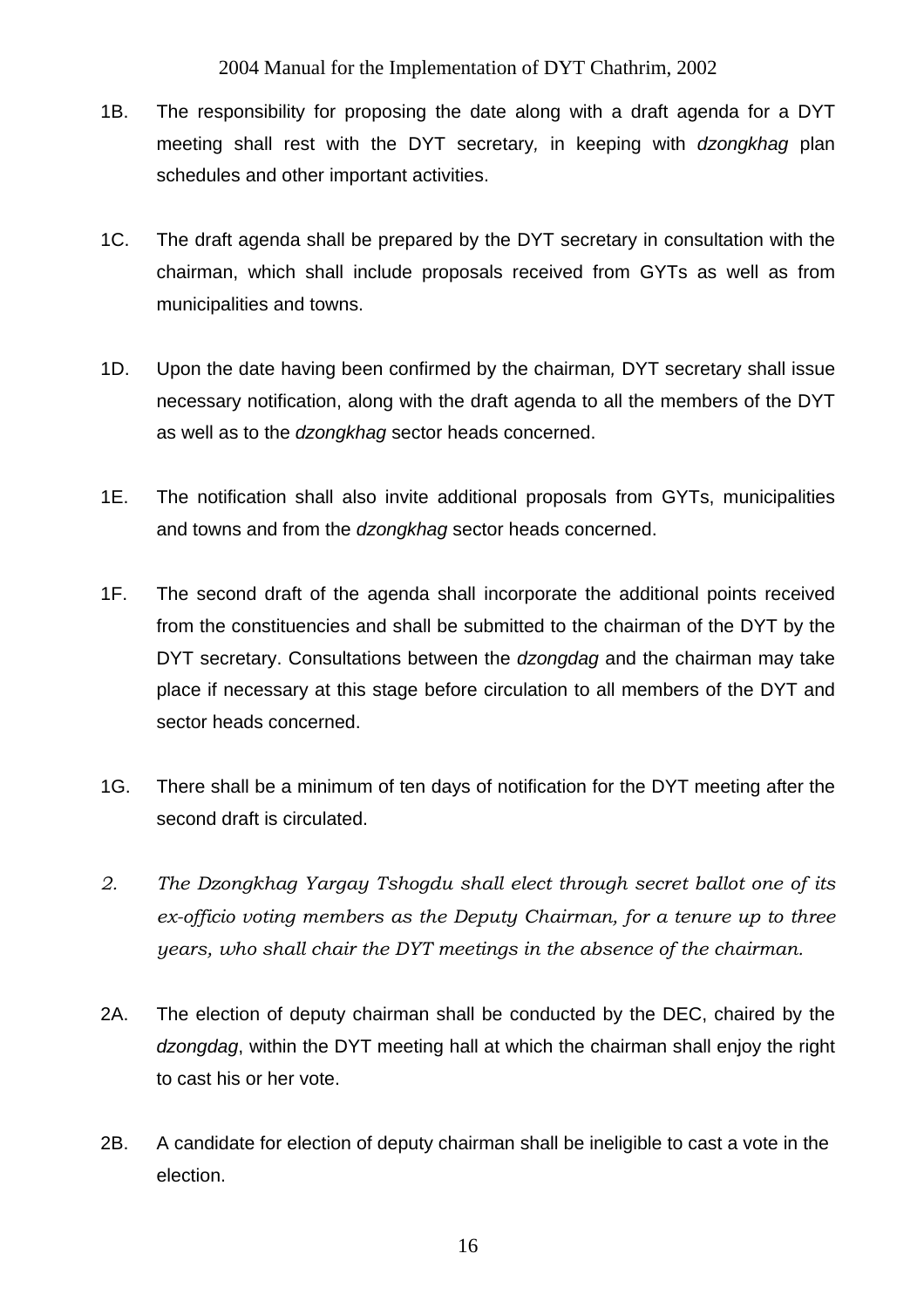- 2C. The procedure for the election of the DYT chairman, as stated above, under Article 3, Section 10 E to 10 L, shall be also applicable to the election of the DYT deputy chairman.
- *3. The chairman may convene, if required, additional meetings of Dzongkhag Yargay Tshogdu.*
- 3A. The DYT chairman may decide on the convening of additional meetings on the request of the *dzongdag.*
- 3B. The purpose, proposed date and appropriate reasons for convening the DYT meeting shall be included in the request.
- 3C. The DYT chairman shall review the request and inform the *dzongdag* of his decision within two days of receiving the request.
- 3D. The DYT chairman shall agree to the request if he or she is satisfied with the justifications submitted by the *dzongdag* in the request for the additional meeting.
- *4. Additional meetings of Dzongkhag Yargay Tshogdu may also be convened if one-third of the members so decide.*
- 4A. Additional meetings of DYT shall be decided during a DYT meeting where one third or more of the members so choose or if the same proportion of the members were to make a request in writing when the DYT is not in session.
- *5. Dzongrab, or in his absence, the administrative officer, shall be the nonvoting member secretary of Dzongkhag Yargay Tshogdu.*
- 5A. In the absence of the *dzongrab,* the *dzongdag* shall appoint a substitute who may be the *dzongkhag* administration officer or any other senior officer deemed competent by the *dzongdag.*
- *6. There shall be a fixed agenda for every meeting.*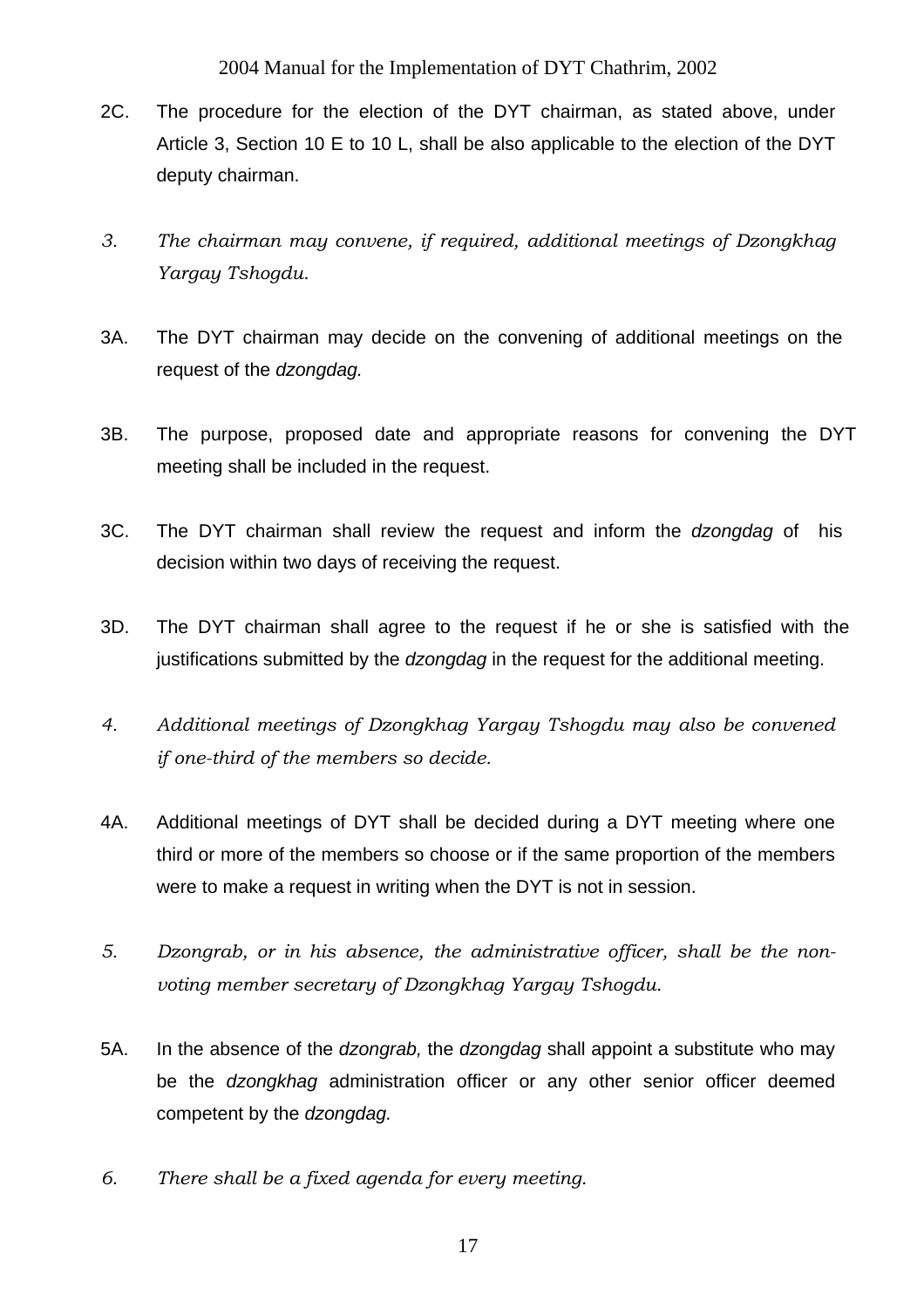- 6A. The agenda shall be prepared by the DYT secretary, upon receiving proposals from GYTs as well as from municipalities and towns and upon incorporating proposals from the *dzongkhag* administration.
- 6B. The agenda for adoption shall be the second draft agenda and shall be the first item to be considered by the house.
- *7. Any voting member may introduce an item in the agenda with prior notice to the Secretary of Dzongkhag Yargay Tshogdu.*
- 7A. Members may propose additional items for inclusion in the agenda from the floor with prior notice to the DYT secretary who shall inform the chairman*.* Likewise, the *dzongdag* may also propose items for inclusion. Such items shall normally be proposed and discussed under the agenda item "any other items".
- 7B. The decision for the inclusion of such proposals shall rest entirely with the DYT chairman, unless otherwise supported by one third or more of the members.
- *8. The presence of not less than two-thirds of the total existing members of a Dzongkhag Yargay Tshogdu shall be required to constitute a quorum, and to pass any decision.*
- 8A. Any member failing to attend a DYT meeting shall submit, in writing, valid reasons to the secretary one week in advance who shall duly inform the chairman. Failure to do so shall only be condoned on grounds of medical and extenuating circumstances.
- 8B. Any member who fails to attend two consecutive DYT meetings is liable to be relieved of membership in the DYT. However, such a matter will have to be decided in a DYT meeting by two-thirds majority, in which case the said person will lose his/her post by virtue of which he/she has become an ex-officio member of the DYT. Absence at three or more consecutive meetings will automatically result in termination of membership in the DYT and post in the constituency.

18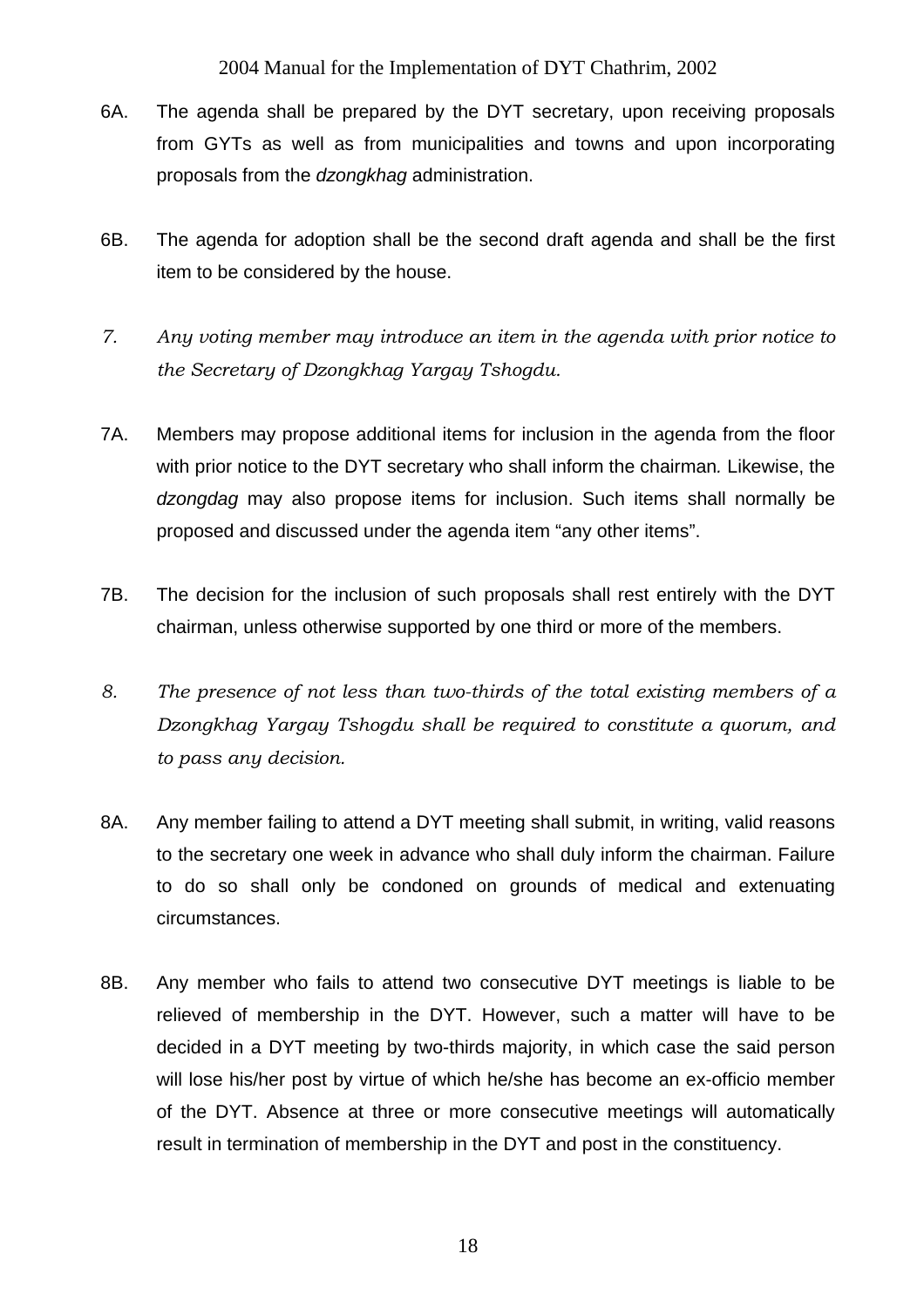- *9. The Dzongkhag Yargay Tshogdu meeting shall commence with traditional opening ceremony.*
- 9A. The DYT chairman and deputy chairman shall arrive in the *dzongkhag*  headquarters, two working days ahead of a DYT meeting.
- 9B. The DYT chairman and the deputy chairman shall call on the *dzongdag* and *dzongkhag* administration in the morning, two days before the DYT meeting. They shall hold consultations on the agenda of the meeting.
- 9C. The DYT secretary shall be in attendance during the consultations.
- 9D. All other DYT members shall arrive **on the morning** of the meeting and report to the DYT secretary who shall arrange for a *chhawang* before the *dzongdag.*
- 9E. All members and observers shall normally be required to complete their registration on the eve of the DYT.
- 9F. All members and observers, except for *dzongdag,* DYT chairman, deputy chairman and DYT secretary shall be seated in the DYT meeting hall fifteen minutes before the scheduled time of the DYT meeting.
- 9G. The DYT secretary and staff shall receive the DYT chairman, *dzongdag* and the deputy chairman at the entrance of the DYT meeting hall fifteen minutes before the scheduled time of the DYT meeting.
- 9H. The dignitaries shall then enter the DYT meeting hall in the following order:
	- a. the DYT chairman,
	- b. the dzongdag,
	- c. the deputy chairman and
	- d. the DYT secretary

Likewise, the same order shall be maintained for departure from the Hall.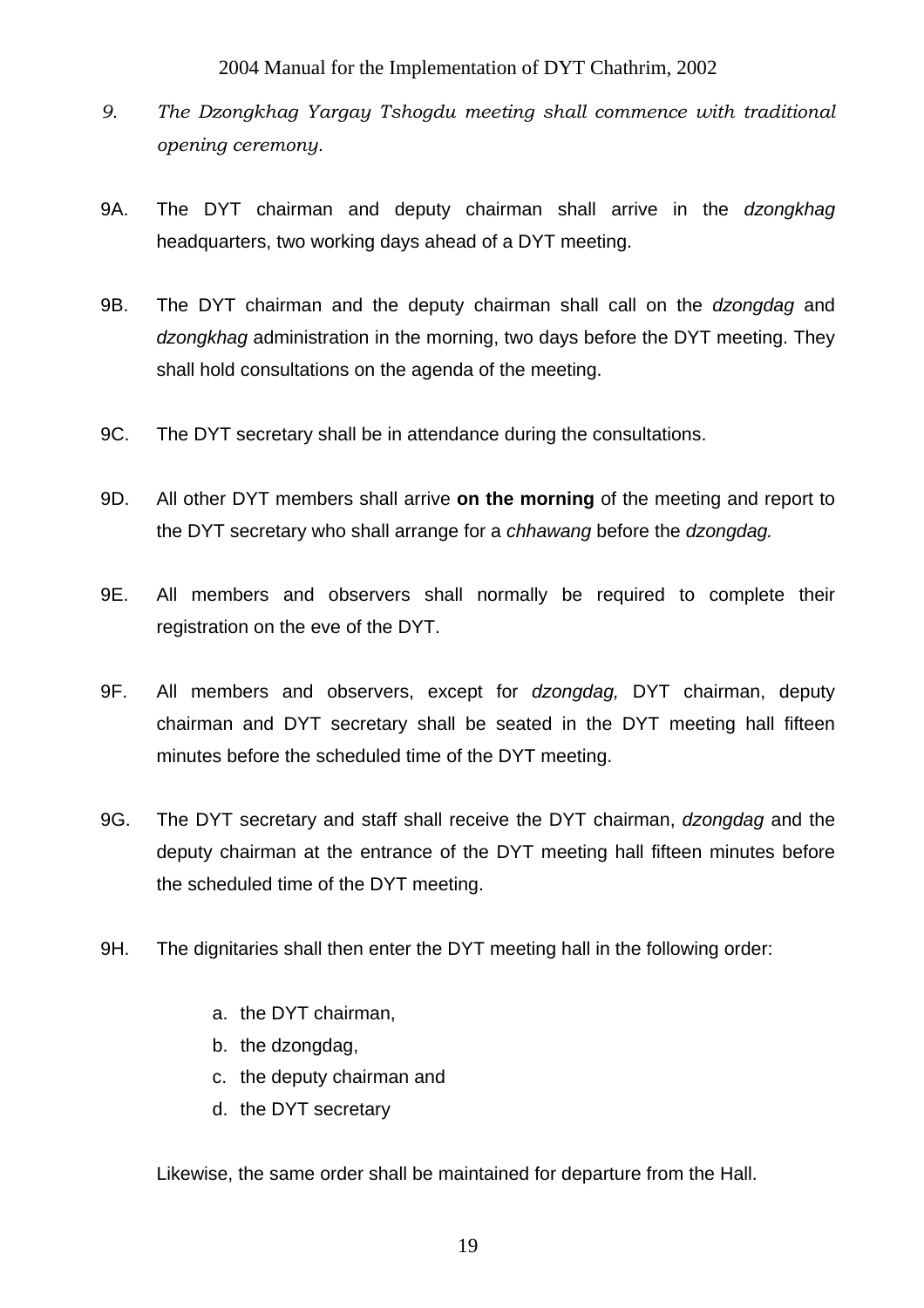

9I. The seating shall be as per the diagram below:

- 9I1. All shall rise upon entry of the dignitaries inside the DYT meeting hall.
- 9I2. All shall rise upon entry of the venerable monks who shall be seated in their designated places in the DYT meeting hall. All shall sit upon the monks having taken their seats.
- 9J. *Zhugdrel* ceremony shall be performed during which *marchang* shall be offered to the DYT chairman.
- 9K. All shall rise again as the monks take leave.
- *10. Decisions of the meeting shall be made either by consensus or by simple majority of those present in a meeting.*
- 10 A. Consensus means all members must be in agreement with the dissenting members, if any, having withdrawn their opposition.
- 10 B. Simple majority means maximum number of votes cast in favor of or against a motion.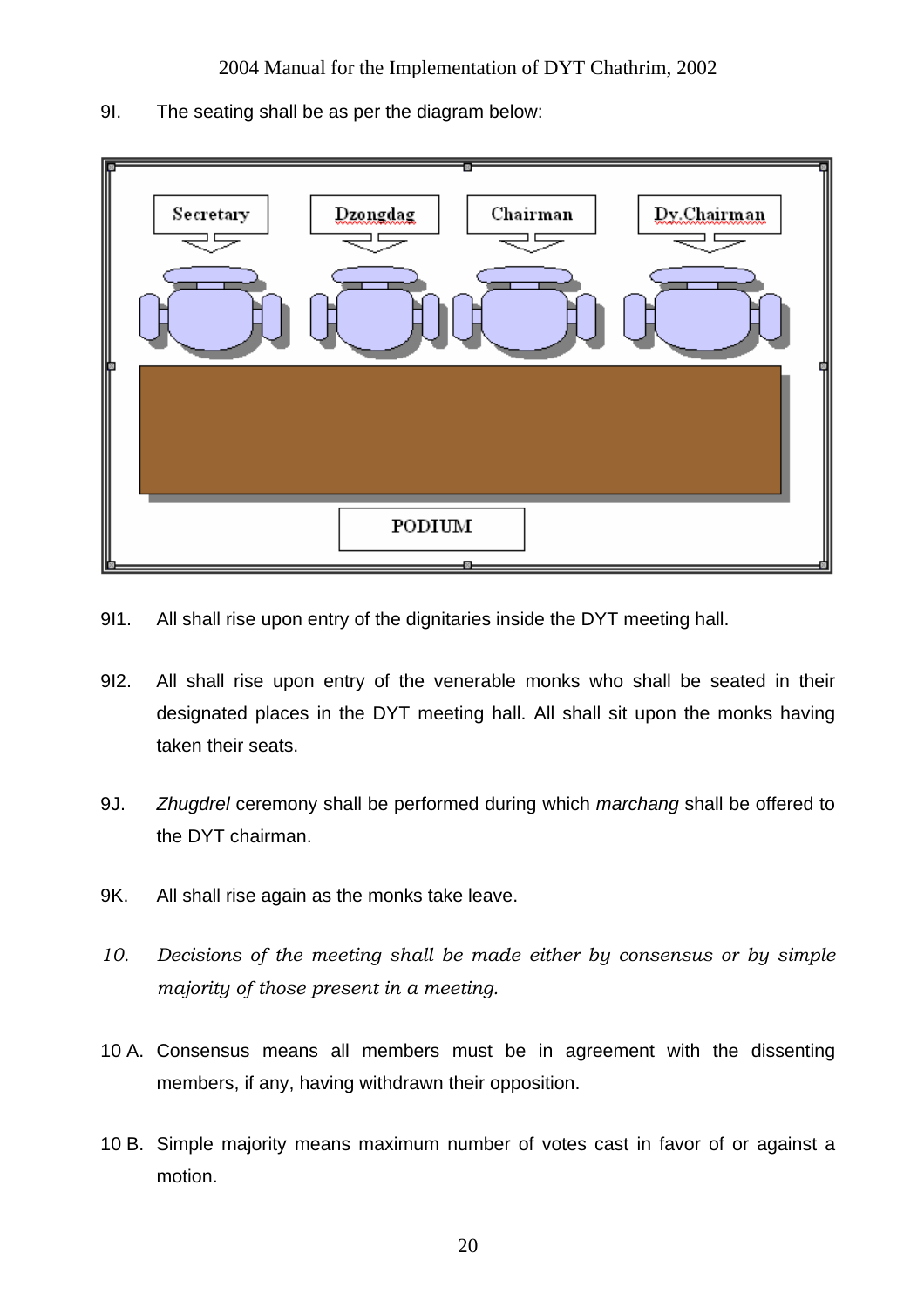- *11. The Secretary of Dzongkhag Yargay Tshogdu shall record the minutes of meeting and distribute them to all members.*
- 11A. The minutes of the meeting shall be distributed by the DYT secretary, no later than one week after a DYT meeting.
- 11B. If no written comments and amendments are proposed within 13 working days, the chairman shall authorize the *dzongdag* to begin implementation of decisions taken.
- *12. Minutes of a meeting shall be adopted upon confirmation by the members present in a meeting.*
- 12A. Consideration and adoption of the minutes of the previous meeting shall form item 2 of the DYT agenda.
- 13. *No member of a Dzongkhag Yargay Tshogdu shall be arrested or prosecuted while the Dzongkhag Yargay Tshogdu is in session.*
- 13A. This does not exempt a member or an observer from being strictured or even expelled from the hall by the chairman for non-observance of basic *driglam namzha* and decorum befitting the important forum.
- 13B. Decorum and discipline of DYT members and observers shall be maintained by the DYT chairman, by ensuring that the code of conduct for DYT meeting is observed by every member.
- 13C. The code of conduct shall pertain to refraining from utterance of foul language, engaging in personal acrimony and perpetration of physical violence during a meeting.
- 13D. In the event any code is violated, the DYT chairman shall have the right to dismiss members and observers from a meeting.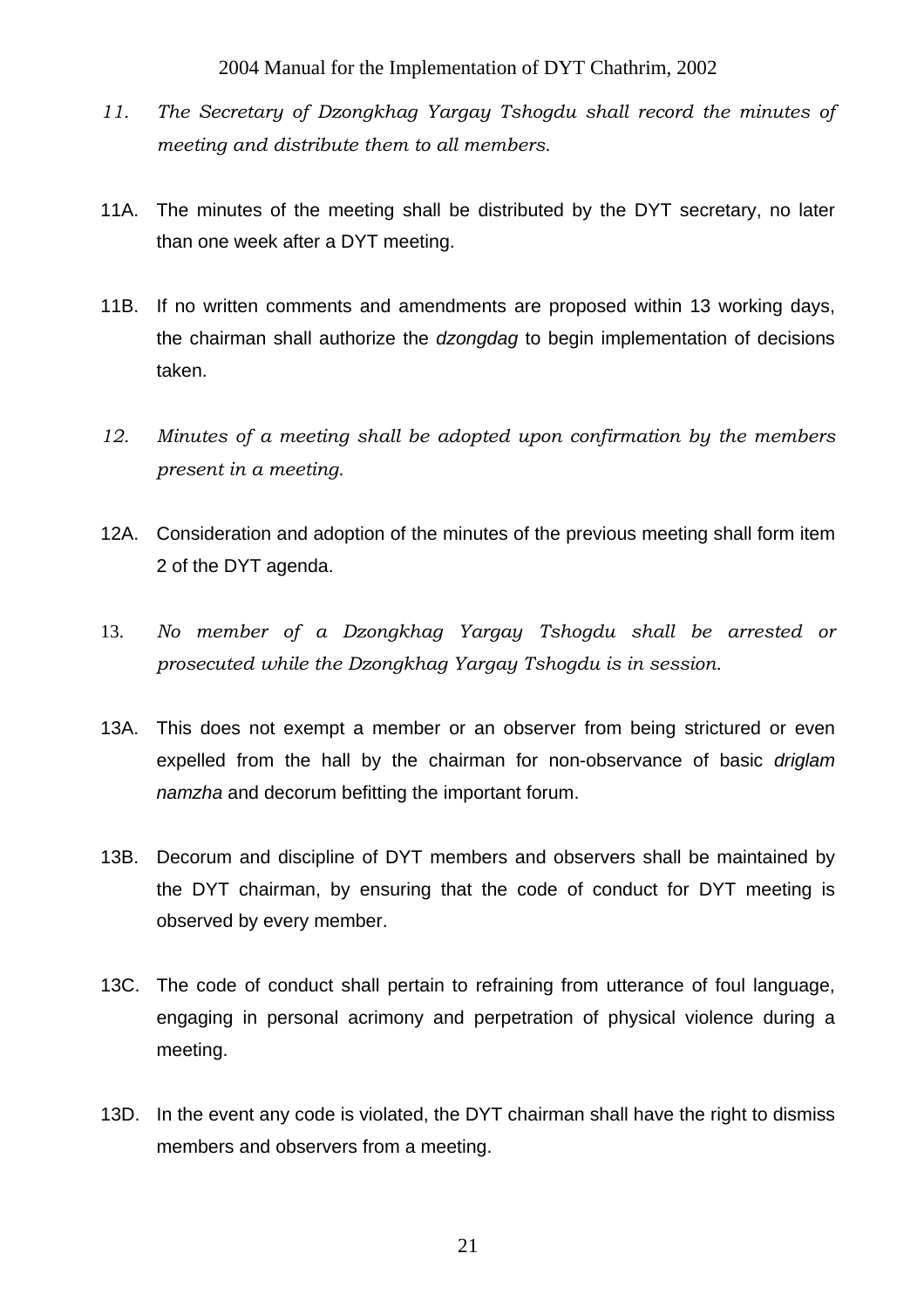## *ARTICLE 7. Powers and Functions of Chairman of DYT*

- 7A. The chairman of the DYT is responsible for smooth conduct of DYT meetings in accordance with the DYT *Chathrim*, its manual of rules and regulations and the observance of the norms of *driglam namzha* and code of conduct.
- 7B. All members and observers of the DYT shall pay due respect to the chairman during the DYT meeting.
- 7C. The chairman must keep himself/herself abreast with developments both within the country and the region. He/she must be fully conversant with all national policies as well as plans and programs for development of the *dzongkhag.*

*The Chairman of the Dzongkhag Yargay Tshogdu shall:* 

- 1. *issue ordinances based on the decisions of Dzongkhag Yargay Tshogdu;*
- 1A. The DYT chairman shall issue ordinances as specified and required of him/her by the DYT and as recorded in the minutes of the DYT meeting. The ordinances shall be drafted by the DYT secretary in consultation with the chairman and shall mention specific reference to the particular DYT session.
- 1B. Ordinances and other written communication from the DYT Chairman shall be signed as follows:

Name of the DYT Chairman Chairman *Dzongkhag Yargay Tshogdue*, Name of the *Dzongkhag* 

- 1C. The approved minutes of the DYT meeting shall be signed page-wise by the chairman.
- 1D. The chairman shall forward the minutes of the meeting to the *dzongdag* with directives that the decisions recorded therein, be implemented expeditiously.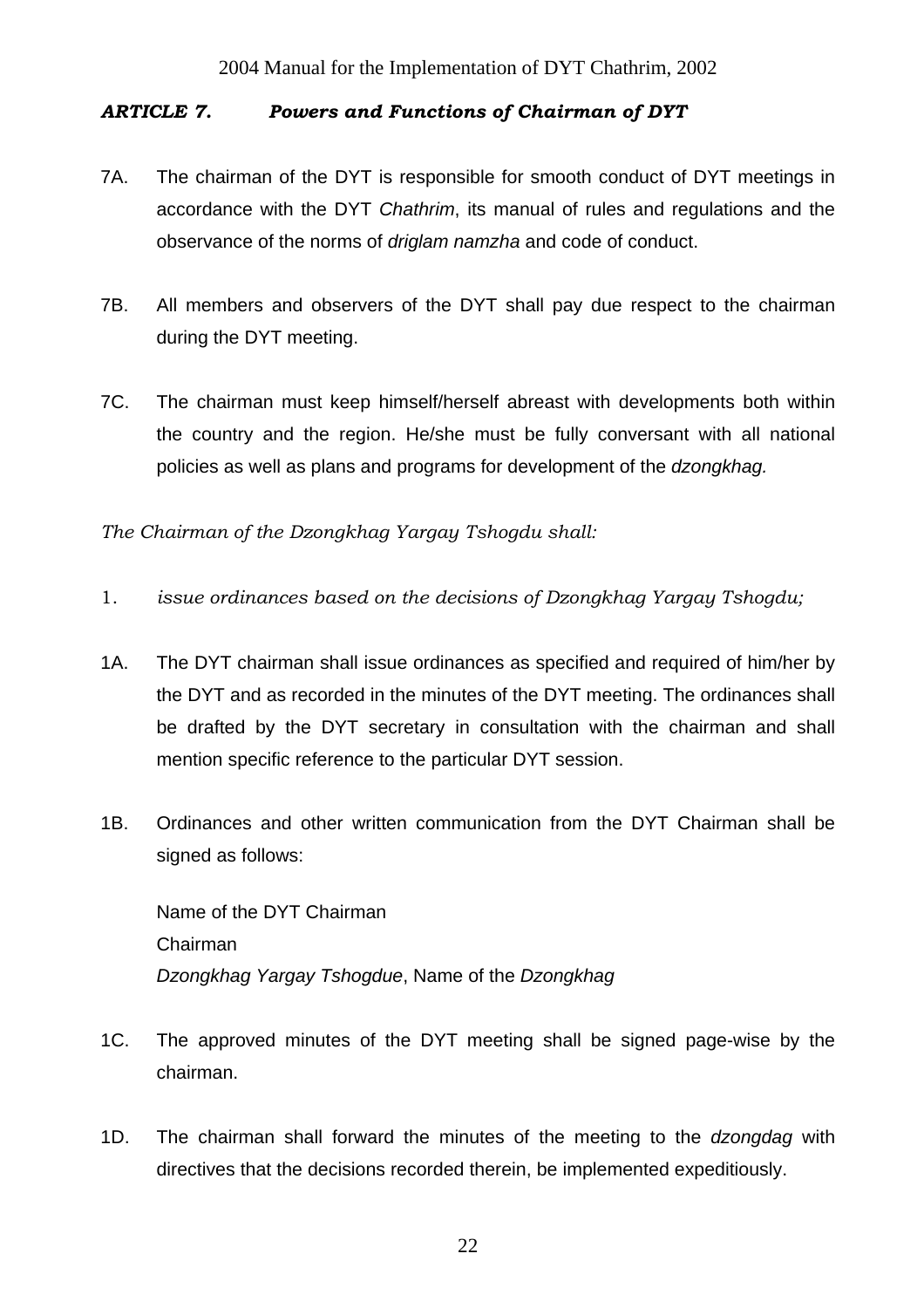- 1E. The chairman shall maintain one copy of the minutes of DYT meeting.
- 2. *convene, if required, additional meetings of the Dzongkhag Yargay Tshogdu;*
- 2A. The DYT chairman may decide on the convening of additional meetings on the request of the *dzongdag* and as per Article 6, Section 3A, 3B, 3C and 3D of this manual*.*
- 2B. The purpose, proposed date and reasons for convening the meeting shall be included in the request.
- 2C. The DYT chairman shall review the request and inform the *dzongdag* of his decision within two days of receiving the request.
- 2D. The DYT chairman shall agree to the request if he or she is satisfied with the justifications submitted by the *dzongdag* in the request for the additional meeting.
- 3. *ensure that the public are informed of the activities of the Dzongkhag Yargay Tshogdu;*
- 3A1. At the end of each DYT session, the DYT chairman shall, after adoption, make specific instructions to members of the DYT to ensure that people in their respective constituencies are informed of the activities and decisions of the DYT through their respective GYTs.
- 3A2. The DYT chairman may visit every *geog* in the *dzongkhag* once during his tenure, during which time, he/she shall inform the public of the role and activities of the DYT.
- 3B. The schedule and itinerary for the tour of DYT chairman to the *geog* shall be decided at a DYT meeting. The *dzongdag* shall accordingly facilitate the visit by providing necessary daily allowance and as may be applicable, transportation or travelling allowance, at rates prescribed by the Ministry of Finance.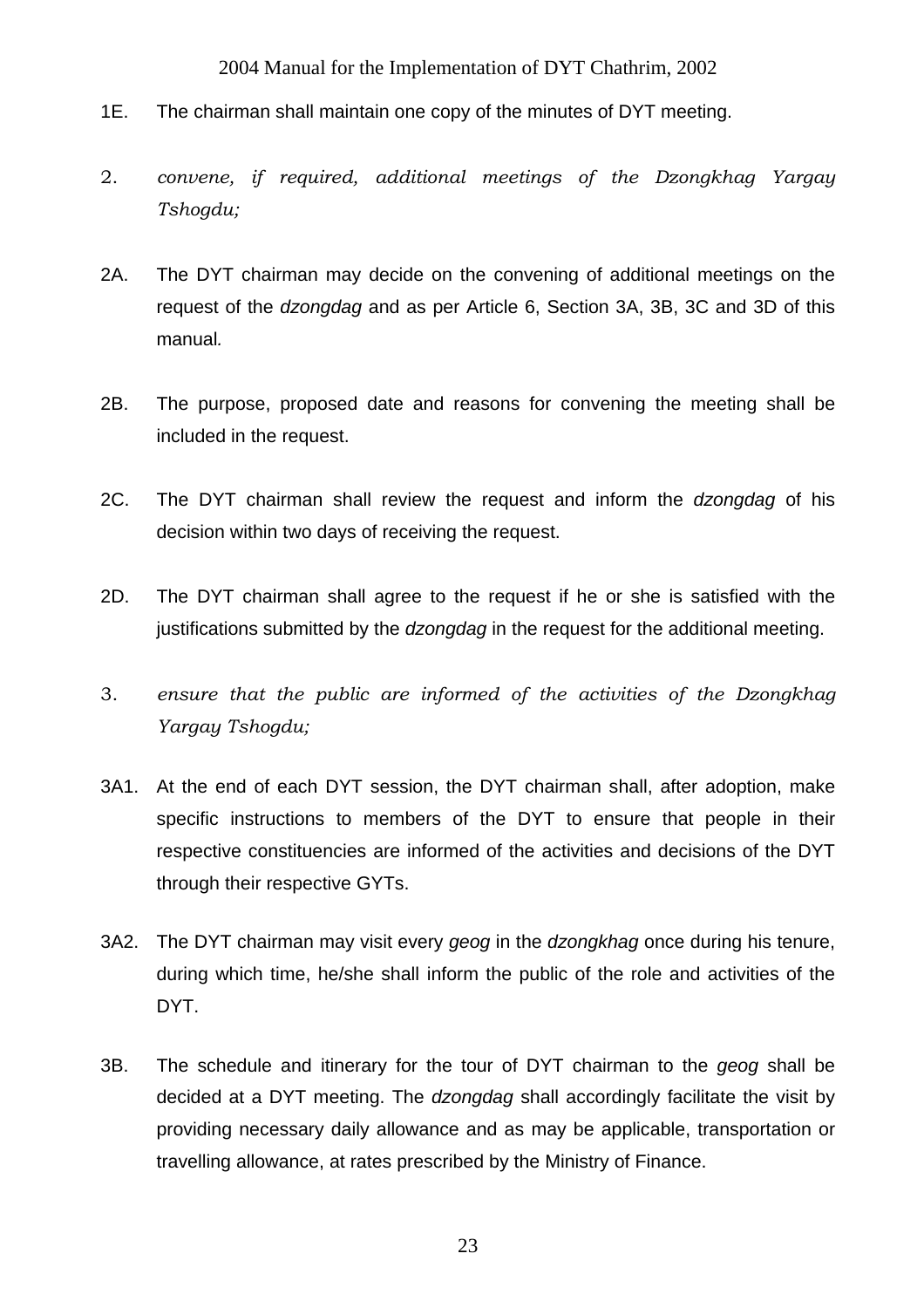- 3C. After each visit, the chairman shall submit a tour report to the DYT along with a copy to the *dzongdag.*
- 3D. In case the deputy DYT chairman undertakes similar visits on behalf of the DYT chairman pertaining, as stated above, to Section 3 A2, he or she shall fulfill the same requirements and also be entitled to the same benefits, as stated above, for the DYT chairman.
- 4. *appoint members of a working committee which is established by a decision of a Dzongkhag Yargay Tshogdu;*
- 4A. Any working committee required to carry out specific tasks to support the decision making of DYT shall be established by DYT.
- 4B. Such a working committee shall submit its findings/recommendations to the DYT for its approval and implementation. The working committee shall take due note of the views of the *dzongkhag* administration before finalizing and submitting its findings/recommendations to the DYT.
- 4C. The composition of a working committee may include civil servants and private individuals in addition to DYT members, depending on the nature of tasks.
- 4D. The members of a working committee shall be appointed by authority of the DYT chairman upon the members having been nominated and selected by the DYT. The candidates will include those nominated by the *dzongkhag* administration or by a DYT member from the floor.
- 4E. The members of a working committee shall serve on a voluntary basis for a specific term.
- 4F. The tenure of the committee shall come to an end upon completing its mandate or its term unless renewed by the DYT.
- 5. *maintain decorum and order in meetings; and*
- 5A. The provisions, as stated above under Article 6, Section 13 (A, B, C and D) shall be applied.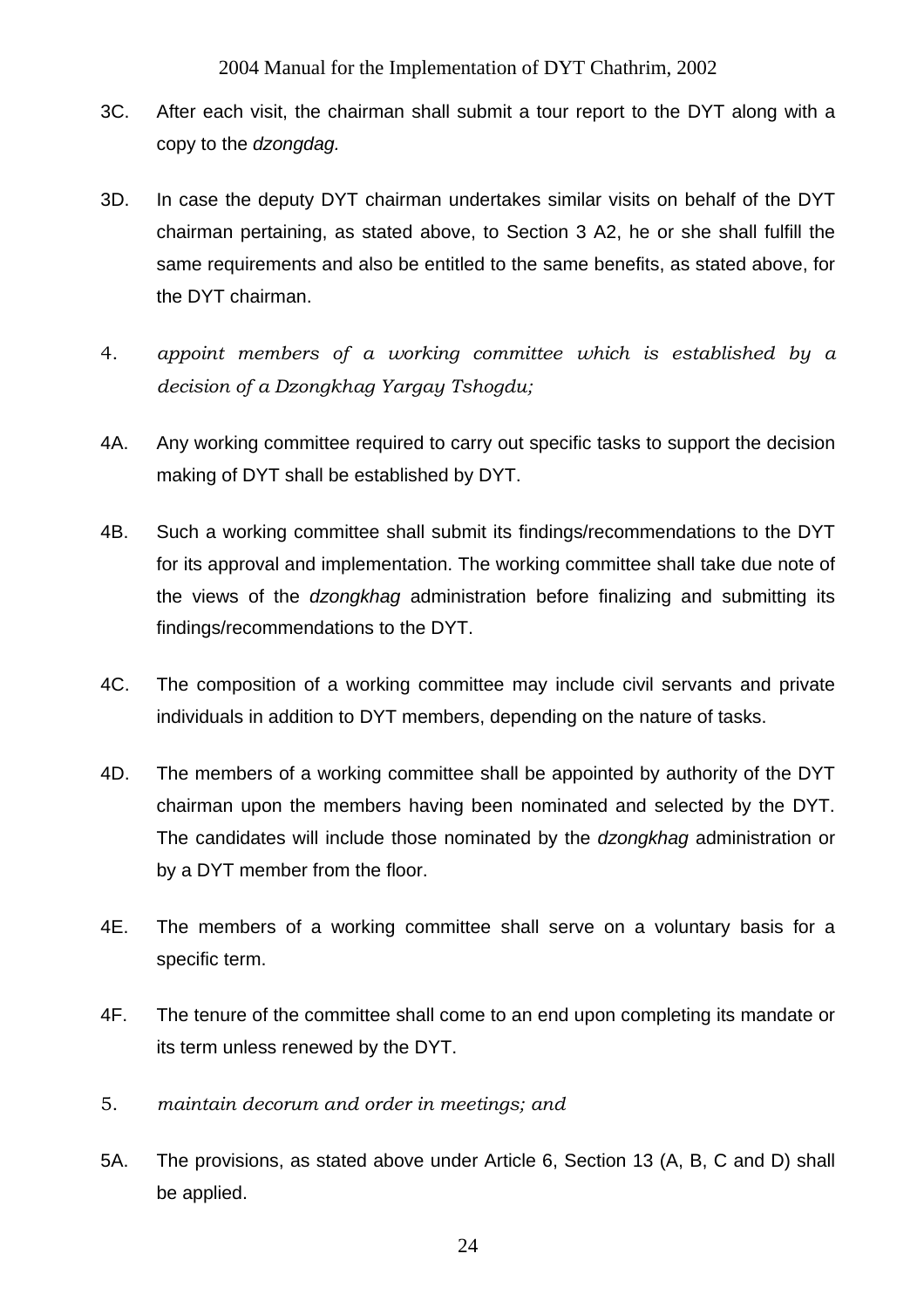- *6. invite observers, as he or she deems appropriate, to the meetings.*
- 6A. Such invitees shall be included on the basis of the agenda or as the occasion may demand. The chairman shall inform the *dzongdag* of the guests so invited in order that appropriate arrangements are made for their hospitality.
- 6B. The chairman shall inform and introduce the guests so invited to the DYT.
- 6C. Such observers, termed as guest observers/guests shall be treated differently from observers mentioned under Article 3 (7), (8) and (9) of the DYT *Chathrim*, 2002. The guest observers may be requested by the chairman to address the DYT.
- 6D. Under special circumstances, the *dzongdag* may inform and introduce government officials and guests invited to a DYT meeting after the traditional opening ceremony.

# *ARTICLE 8. General Functions and Powers of Dzongkhag Yargay Tshogdu*

*As the highest forum for local policy and decision-making on matters of public interest in a dzongkhag, the Dzongkhag Yargay Tshogdu shall:*

- *1. foster amongst the population of the dzongkhag general political consciousness and their rights and duties as citizens of the country;*
- 1A. The DYT shall include in its agenda periodical assessment of the level of general political consciousness, rights and duties as citizens in the respective constituencies of the members of the DYT. Based on such assessments, the *dzongkhag* administration shall be instructed to take appropriate measures to educate the public in a non-partisan and apolitical manner.
- 1B. DYT members shall inform the public in their respective constituencies of political and security issues confronting the country from time to time and ensure that people are fully mindful of their rights and duties.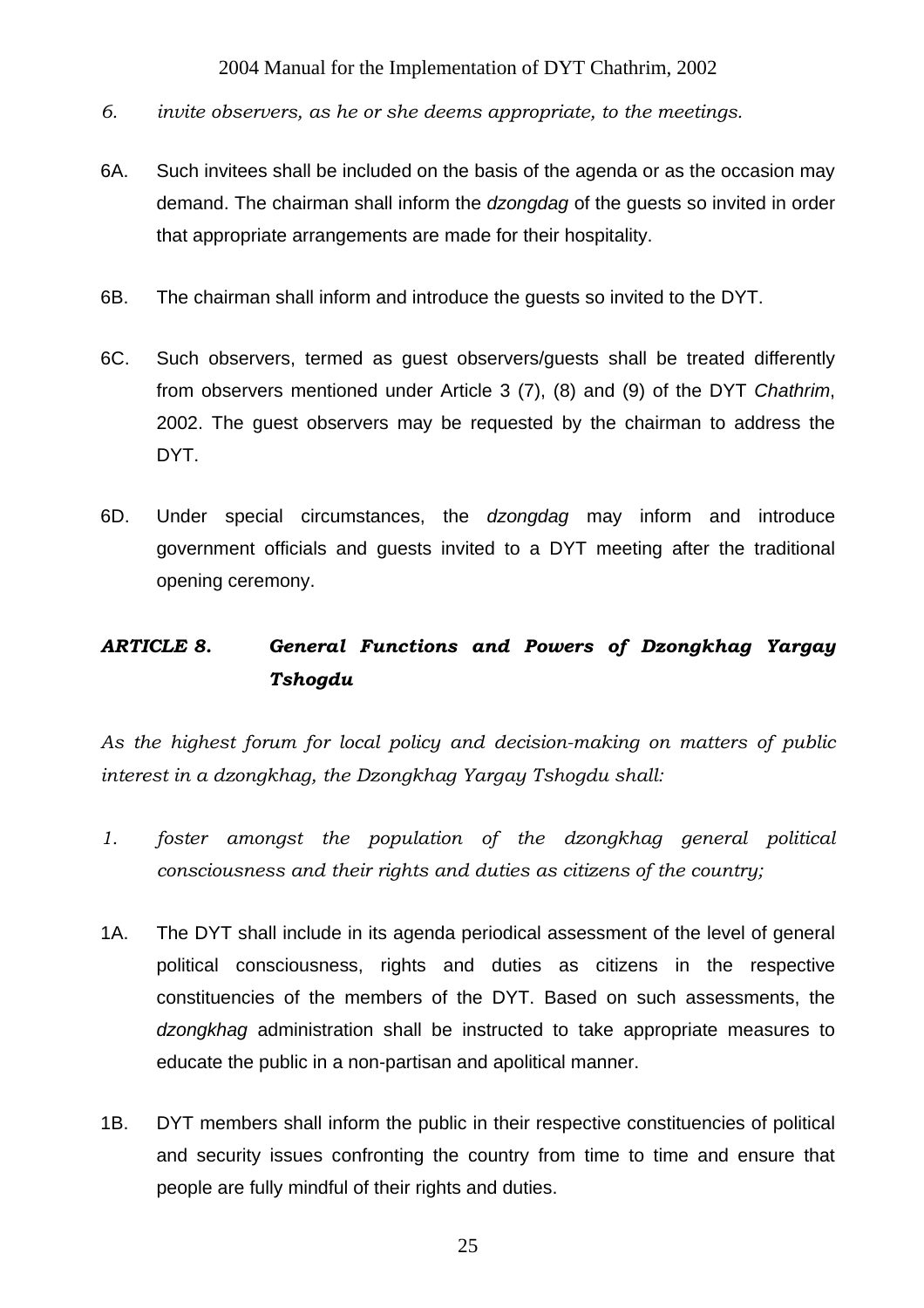- *2. ensure proper elections of chimis to the National Assembly as well as members to the Royal Advisory Council in accordance with the provisions of the respective chathrims;*
- 2A. Upon receiving instructions from the secretariat of the National Assembly and the chairman of the Royal Advisory Council, it shall be the responsibility of the *dzongdag* to announce before the DYT the end of tenure of *chimi* and *lodey tshogdu* members at least three months in advance.
- 2B. The DYT shall require its members to inform the public of vacancies arising against these posts.
- 2C. The DYT shall require the *dzongkhag* administration to inform the house of the arrangements being made for the elections concerned in accordance with the respective *chathrims.*
- 2D. The DYT shall consider and approve election dates and schedules which shall be proposed by the d*zongkhag* administration.
- 2E. Upon receiving approval of election dates and schedule, the *dzongkhag* administration shall conduct the elections as per the prevailing *chathrims* or as per election rules and procedures as and when the Election Commission is established.
- 2F. The DYT members shall monitor the elections and see that correct procedures are followed. In the event certain procedural violations are observed, the concerned member shall bring it to the notice of the DYT chairman who shall call for an explanation and request that appropriate remedial measures be taken.
- 2G. In the event the DA fails to take corrective measures, upon having violated the provisions of the respective *chathrims,* the DYT chairman shall report the matter to the secretariat of the National Assembly, Royal Advisory Council and MOHCA until such time as the Election Commission is established.
- *3. promote awareness and dissemination of national objectives;*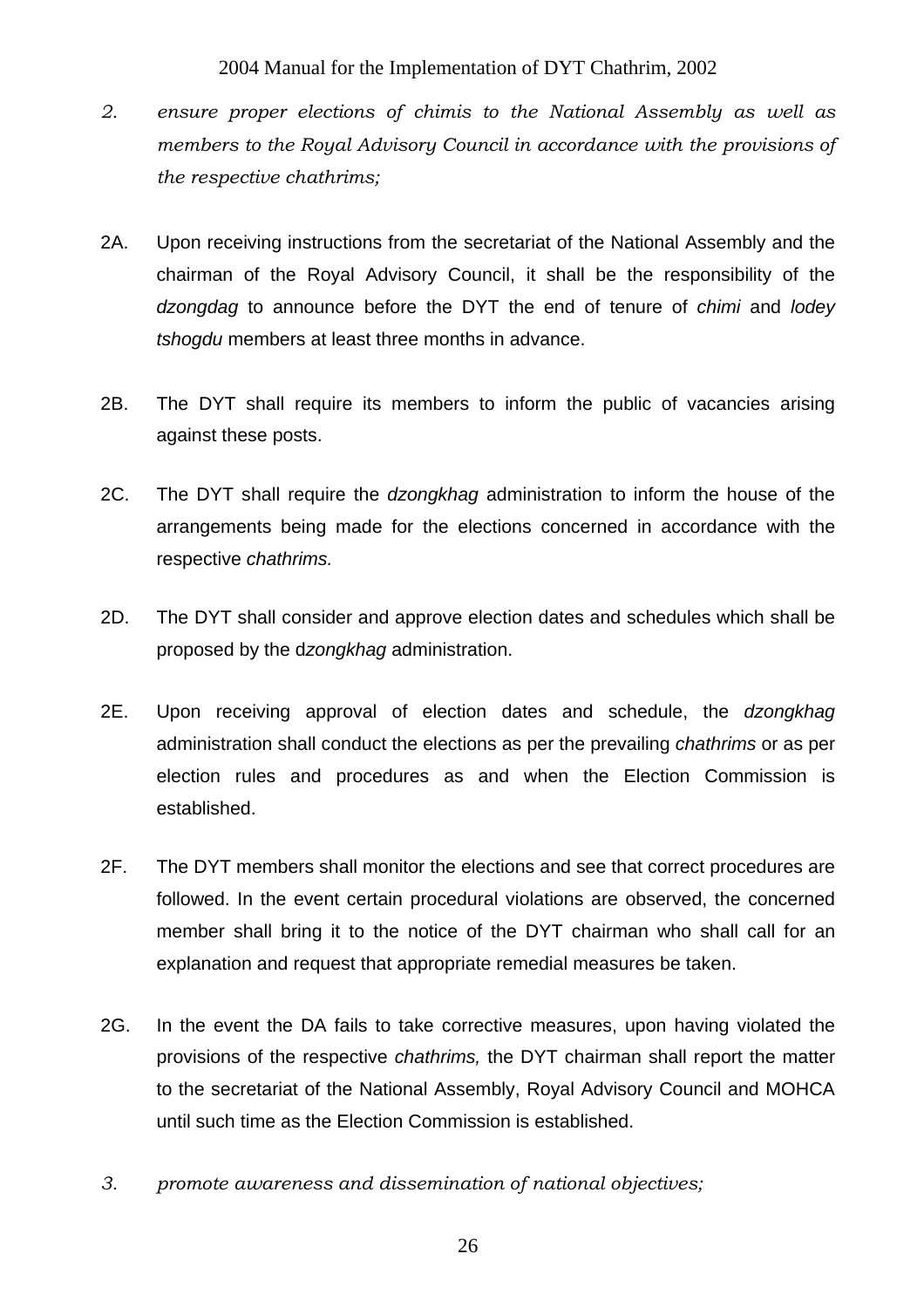- 3A. The DYT shall keep itself fully informed of national policies and objectives. To this end, it will obtain and disseminate among it's members relevant documentation, including proceedings of the National Assembly. Where necessary, the DYT through the chairman may request government functionaries/officials and experts to make presentations and briefings.
- 3B. The DYT shall request the DA to arrange for dissemination of relevant information and distribution of documentation, as may be required.
- 3C. The DYT shall ensure that local considerations and decisions do not conflict with national interests.
- 3D. The DYT members shall exercise individual responsibility to inform and educate people on such matters.
- *4. promote co-operation amongst geogs, municipalities, towns and dzongkhag;*
- 4A. The DYT shall require the DA to submit regular reports on the promotion of unity and coordination among various constituencies and administrative units of the *dzongkhag.*
- 4B. The DYT shall take policy decisions and measures to ensure that harmony and cooperation are enhanced not only within the *dzongkhag* but in the country as a whole.
- 4C. The *dzongdag* and chairman shall ensure that the DYT meeting agenda do not fail to include the interests of all the separate constituencies.
- *5. preserve and promote driglam choesum;*
- 5A. The DYT shall support the DA in ensuring that *driglam choesum* is observed in the *dzongkhag* by all sections of society and that the proper code of conduct is observed during DYT meetings.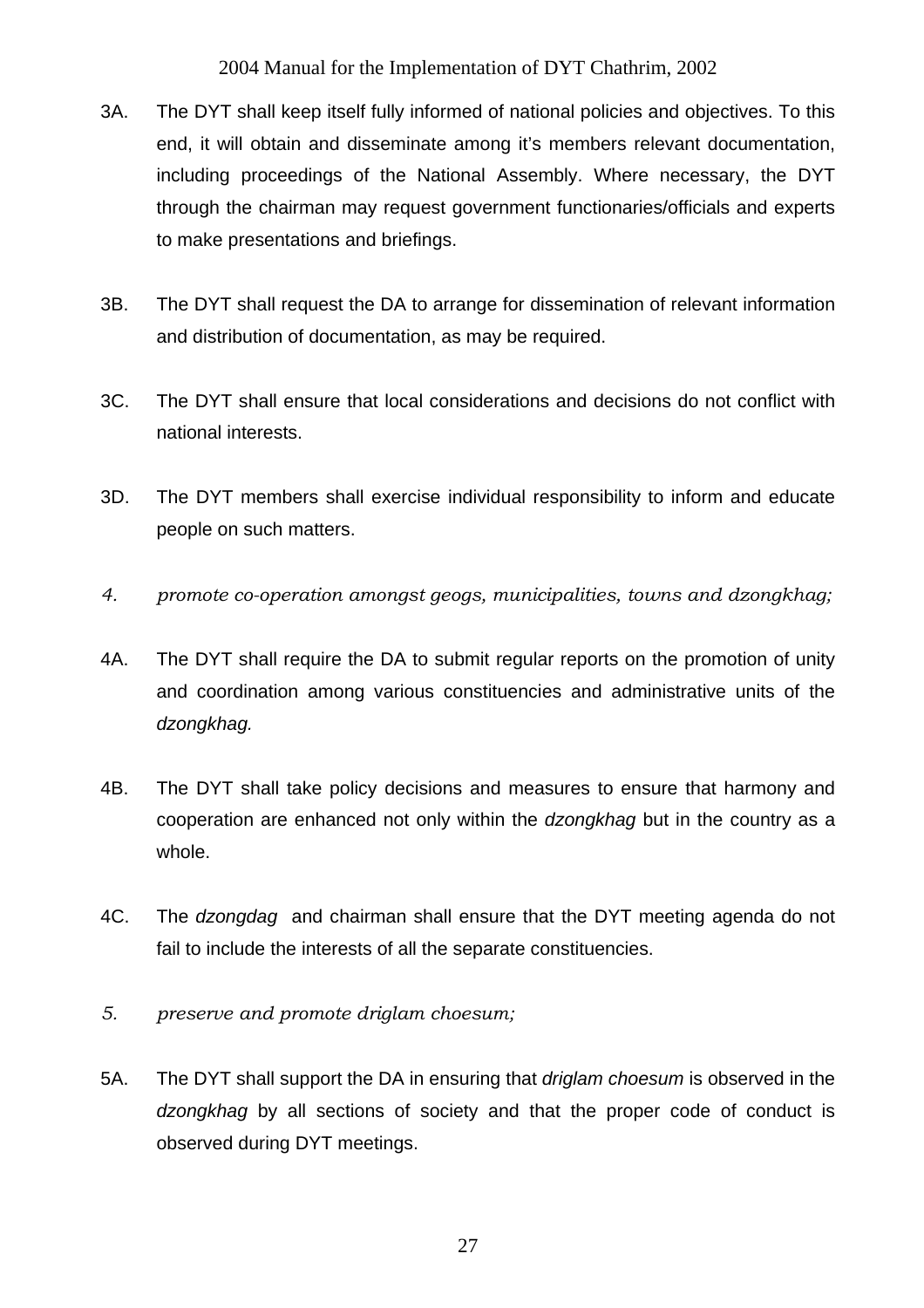- 5B. The DYT shall preserve and promote national dress, language, tradition of extended family, love and loyalty, national pride and dignity, arts, architecture, music and dance.
- *6. promote balanced economic development in the geogs under the dzongkhag;*
- 6A. The DYT shall ensure that, on basis of demography and objective criteria, all *geogs* have access to equitable allocation of resources and services.
- 6B. The DYT shall also ensure that intra-geog equity is being ensured with respect to villages, ethnic and linguistic groups during consideration of *geog* development plans and budgets.
- 6C. The DA shall be required by the DYT to guide, monitor and ensure equitable development and submit reports to the DYT on the comparative development and socio-economic status of all constituencies in the *dzongkhag.*.
- *7. promote co-operatives toward economic growth which contributes to employment and welfare;*
- 7A. The DYT shall encourage development of cooperative activities at *dzongkhag, geog* and community levels and promote the virtues of cooperative effort.
- *8. preserve and promote cultural and sport activities;*
- 8A. The DYT shall give importance to and provide patronage for the promotion and preservation of Bhutan's cultural heritage through following activities:
	- a. traditional village and community festivals such as *tsechus, dubchens,* etc.
	- b. observation of *dzongkhag, geog* and village religious functions such as *kanjur/tenjur* recitations, *bomdeys*, celebration of religio-historical personalities and deities etc.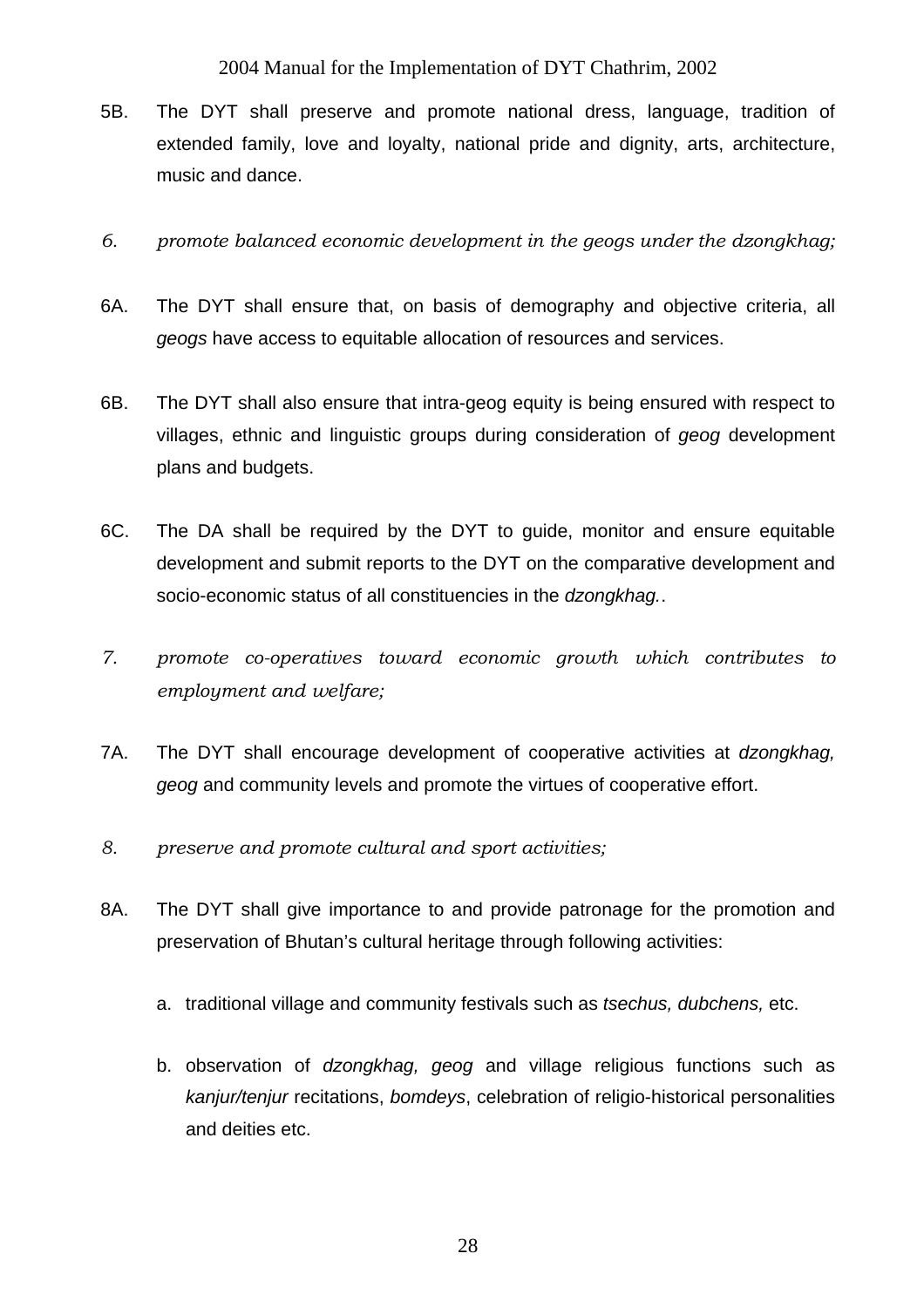- c. preservation and promotion of folk traditions and events specific to local communities and *dzongkhags* such as *lolay* chanting, celebration of *ninlo*. *lomba, losar* etc.
- d. competitive sport activities, both traditional such as archery, *khuru*, wrestling as well as modern sport activities such as soccer, basketball etc. at the national, *dzongkhag* and *geog* levels. These shall be promoted through provision of facilities such as playgrounds and archery grounds, including prizes through coordination with relevant organizations.
- e. make recommendations to the department of culture, MOHCA for holidays for cultural and sport activities to be observed at *dzongkhag* levels.
- *9. preserve and promote zorig chusum;*
- 9A. The DYT shall devise ways and means to preserve, promote and make use of the thirteen traditional crafts. In so doing, the DYT shall frame *dzongkhag* norms and standards, as and when necessary. These may be superior but not less stringent than national standards and practices.
- *10. adopt procedures and rules to implement national laws, wherever relevant;*
- 10A. Where and when necessary, procedures and rules to implement national laws are felt necessary, the DYT shall request the DA to prepare drafts. A draft of the procedures and rules approved by the *Dzongkhag Yargay Tshogdu* in exercise of its power under Article 8 (10) of the DYT *Chathrim* to implement national laws, wherever relevant, shall be given to the *dzongdag.*
- 10B. The *dzongdag* shall then direct the *dzongkhag* sector concerned to consult the respective sector ministry to ensure that such procedures and rules are consistent with national laws and national policies.
- 10C. If the sector concerned is not represented in the *dzongkhag* administration, the *dzongdag* shall give the draft procedures and rules to either the *dzongkhag* administration officer or the *dzongkhag* planning officer to follow up with the sector ministry concerned.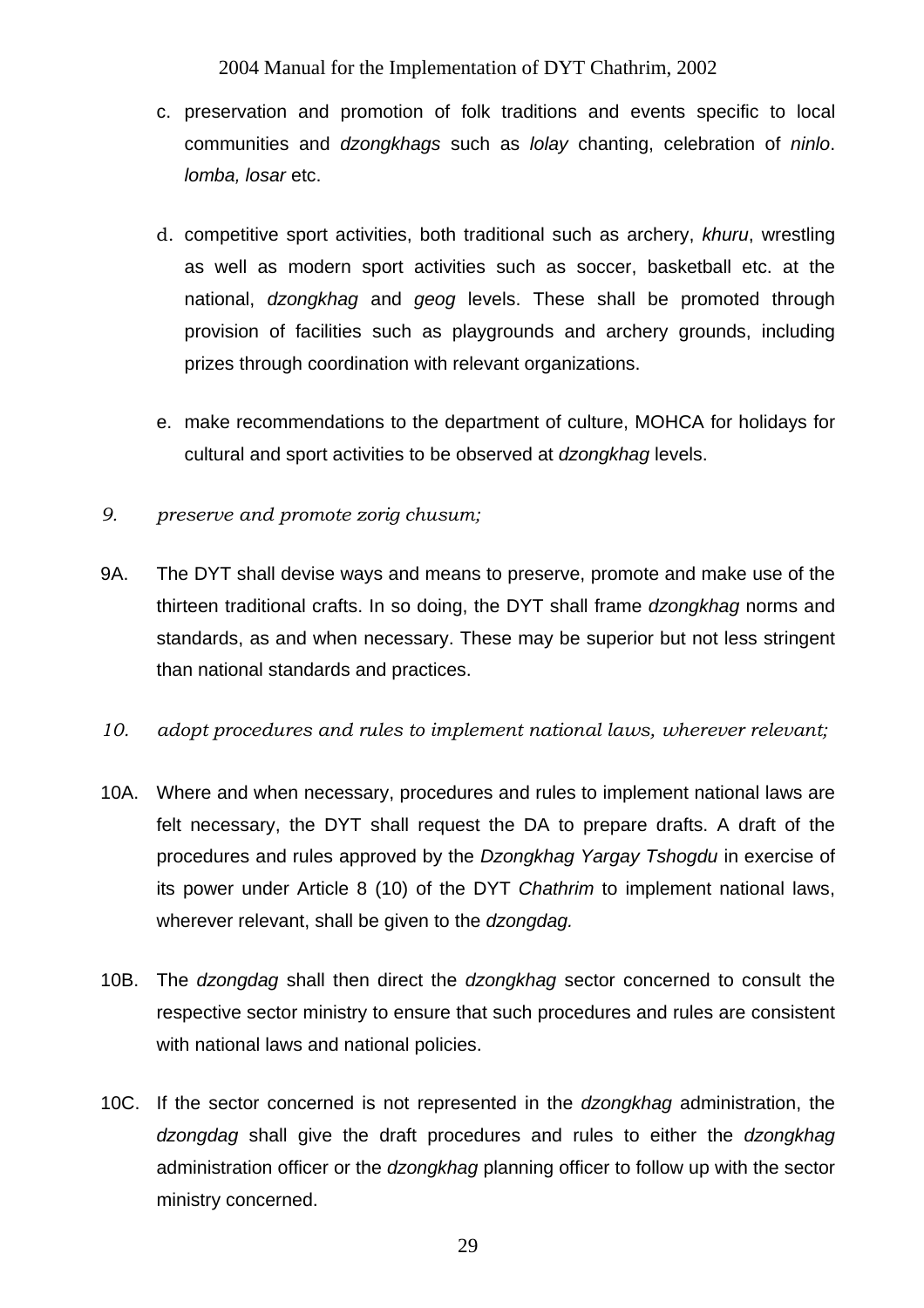- 10D. The *dzongdag* shall communicate the response received from the sector ministry concerned to the DYT members during the next DYT session following receipt of response from the sector ministry concerned.
- *11. submit motions arising from geogs and the Dzongkhag to the National Assembly;*
- 11A. Upon receiving directives from the National Assembly secretariat, the chairman shall send notification to the *gup* and *chimi* giving appropriate time frame for discussion of points for submission to the National Assembly which should be routed through respective GYT meetings and submitted to DYT*.*
- 11B. After receiving notification, the *gup* and *chimi* shall conduct discussions among the people of the *geog*/constituency, on whether they have any points for submission to the National Assembly and submit the points to the GYT with the signatures/thumb impressions of the participants. The *chimi* shall provide clarification and explanation during the GYT meeting to assist the GYT to finalize the points to be submitted.
- 11C. Thereafter, the points as discussed and decided upon by the GYT shall be submitted to the office of the DYT by the gup. A DYT meeting shall be held to discuss the points received from the *geog*/constituencies in order to improve and finalize the list of points.
- 11D. During the DYT meeting, *dzongdag* and other civil servants shall provide clarification, explanation and suggestions. However, when the time comes for the DYT to approve the final list of points from *dzongkhag* to the National Assembly secretariat, *dzongdag* and other civil servants shall not participate in the deliberations. Each page of the document containing the approved points shall be signed by the *dzongdag*, the chairman and the deputy chairman and submitted to the National Assembly.
- 11E. It shall be the responsibility of the *Dzongkhag* Administration to translate, from Dzongkha into English, the points that are being submitted to the National Assembly.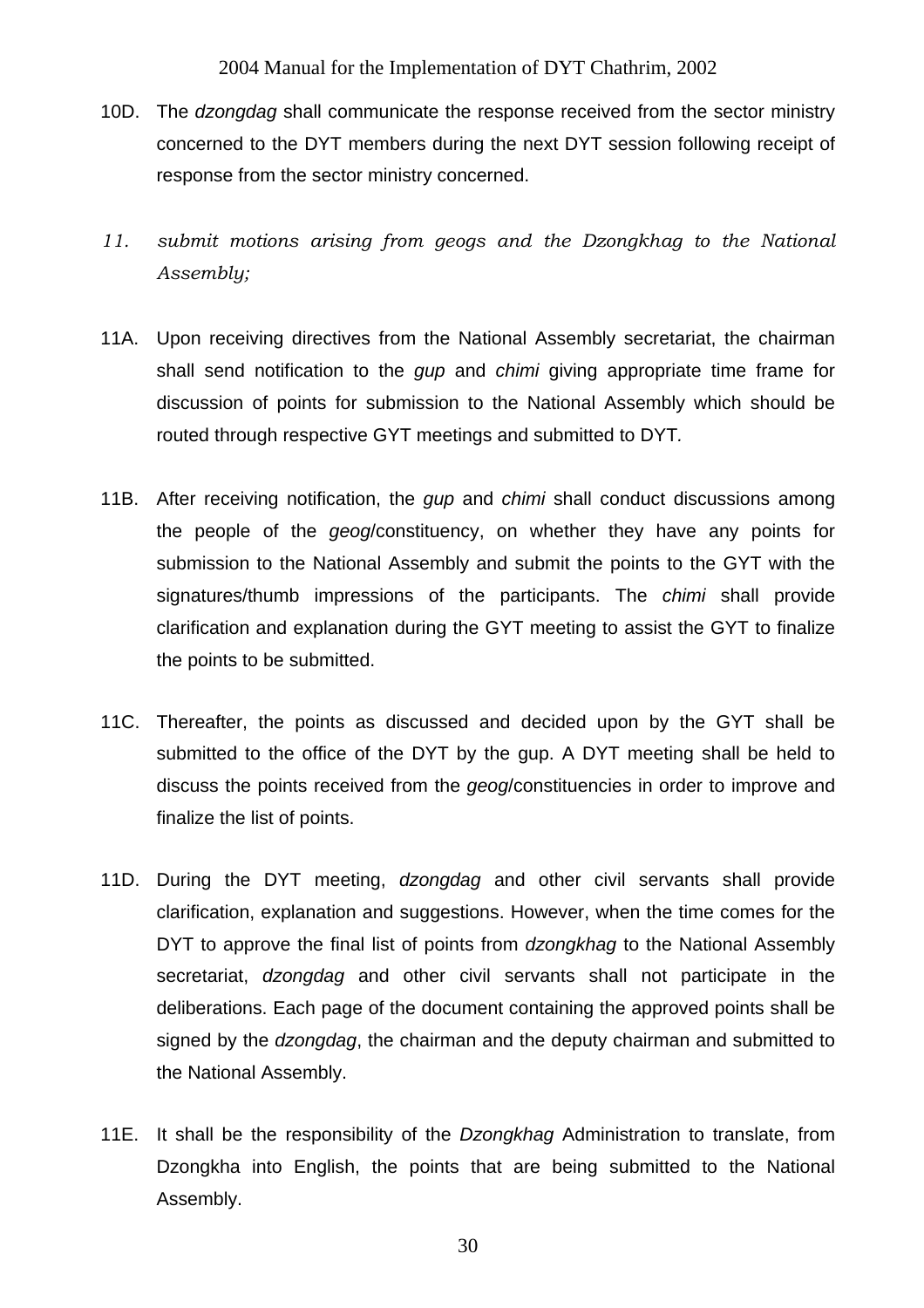- *12. strive to resolve inter geog disputes through conciliation and mediation;*
- 12A. The DYT shall ensure that decisions on problems of territorial, budgetary and prioritization of services are addressed objectively in the DYT and GYT within the framework of prevailing sectoral and national policies.
- 12B. Where disputes do occur, the DYT shall ensure that the DA addresses them promptly, failing which the matter may be discussed in the DYT.
- *13. make recommendations on activities with major environmental impacts such as construction of roads, extraction and conservation of forests, mining and quarrying; and*
- 13A. This is a major responsibility of the DYT as sustainable development of the country depends on it. Therefore, DYT shall ensure that people cooperate with local authorities and propose stringent measures and preserve conservation traditions and ethics in accordance with prevailing forestry and environmental laws.
- 13B. The DYT may direct the *dzongkhag* environment committees for submission of reports, as and when required.
- *14. redress public grievances and suggestions brought through written petitions.*
- 14A. In general, public grievances and suggestions brought through written petitions shall be addressed by the *dzongkhag* administration.
- 14B. However, for public grievances concerning mis-doings and negligence of the *dzongkhag* administration for which the *dzongdag* fails to take action after such are brought to his notice, the *dzongdag* shall be required to submit explanations to the DYT.
- 14C. Thereafter, the matter may be brought to the attention of the MOHCA.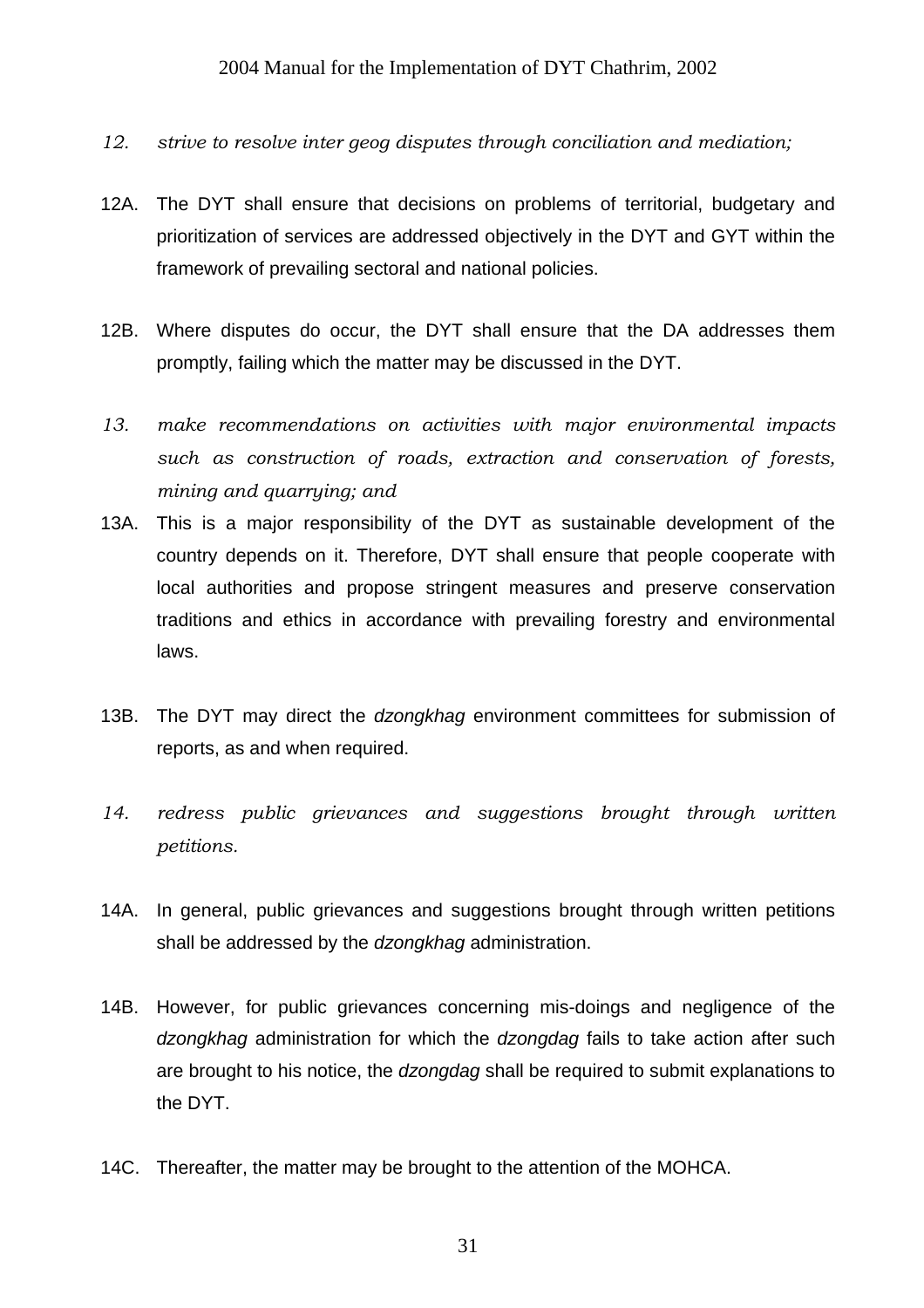# *ARTICLE 9. Regulatory Powers and Functions of Dzongkhag Yargay Tshogdu*

*The following are the areas of powers and functions of Dzongkhag Yargay Tshogdu on which it can adopt and enforce regulations, applicable within the dzongkhag:* 

- 9A. The DYT is not a legislative body.
- 9B. All rules and regulations made by the DYT shall be in conformity with the national laws, rules and regulations.
- 9C. Local rules and regulations cannot be lesser in terms of stipulations but can be more strict and stringent. The spirit and intent must be consistent and supportive of or strengthen national laws.
- 9D. All rules and regulations adopted by the DYT shall be faithfully implemented by the DA .
- 9E. Working committees of a temporary nature may be formed. In this regard, the DA shall be required to facilitate legal expertise and advice. Unless otherwise specified, the following procedures shall be followed.
	- *a.* A draft of the regulations in exercise of powers under Article 9 to implement national laws shall be given to the d*zongdag* for his or her views.
	- b. The *dzongdag* shall then direct the *dzongkhag* sector head concerned to consult the respective sector ministry to ensure that such regulations are consistent with national policies and laws. If the sector concerned is not represented in the DA, the d*zongdag* shall give the draft rules and regulations to either the *dzongkhag* administration officer or the *dzongkhag* planning officer to follow up with the sector ministry concerned.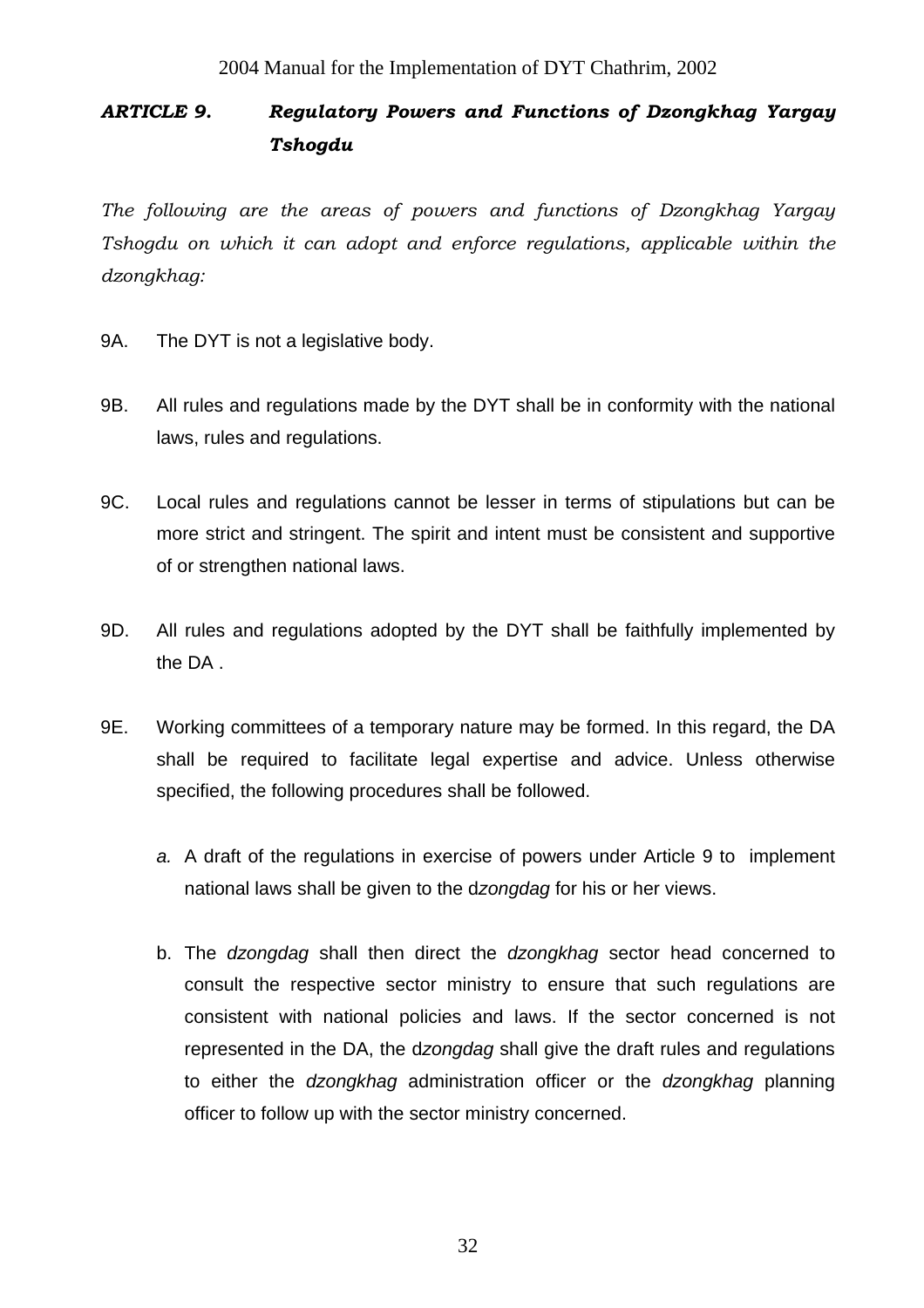- c. The *dzongdag* shall communicate the response received from the sector ministry concerned to the working committee which shall then incorporate the necessary changes.
- d. The DYT shall approve the regulations and the DA shall promulgate these for the strict observance by all parties in the *dzongkhag*.
- *1. designation and protection of monuments and sites of cultural and historical interests;*
- 1A. The places and structures so identified and proposed must be studied by the DA which shall obtain technical and professional advice and guidance from concerned authorities in the center.
- 1B. The DA shall report the findings and recommendations arising from the studies to the DYT.
- 1C. Upon the decision being taken to designate and protect, these shall be immediately reported to MOHCA which in turn shall ensure that these are accordingly listed in objects and places to be protected.
- 1D. Central and other authorities shall be accordingly informed and instructed to ensure compliance and support.
- 1E. Where there are over riding political and economic interests, central decision shall prevail after further studies and analysis are carried out by central authorities concerned at the request of the central agency that is affected by the decision or impending decision of the DYT.
- *2. designation and protection of areas of special scenic beauty or biodiversity as dzongkhag parks and sanctuaries;*
- 2A. Proposals shall be studied and undertaken and the process, as above in 1, shall be followed.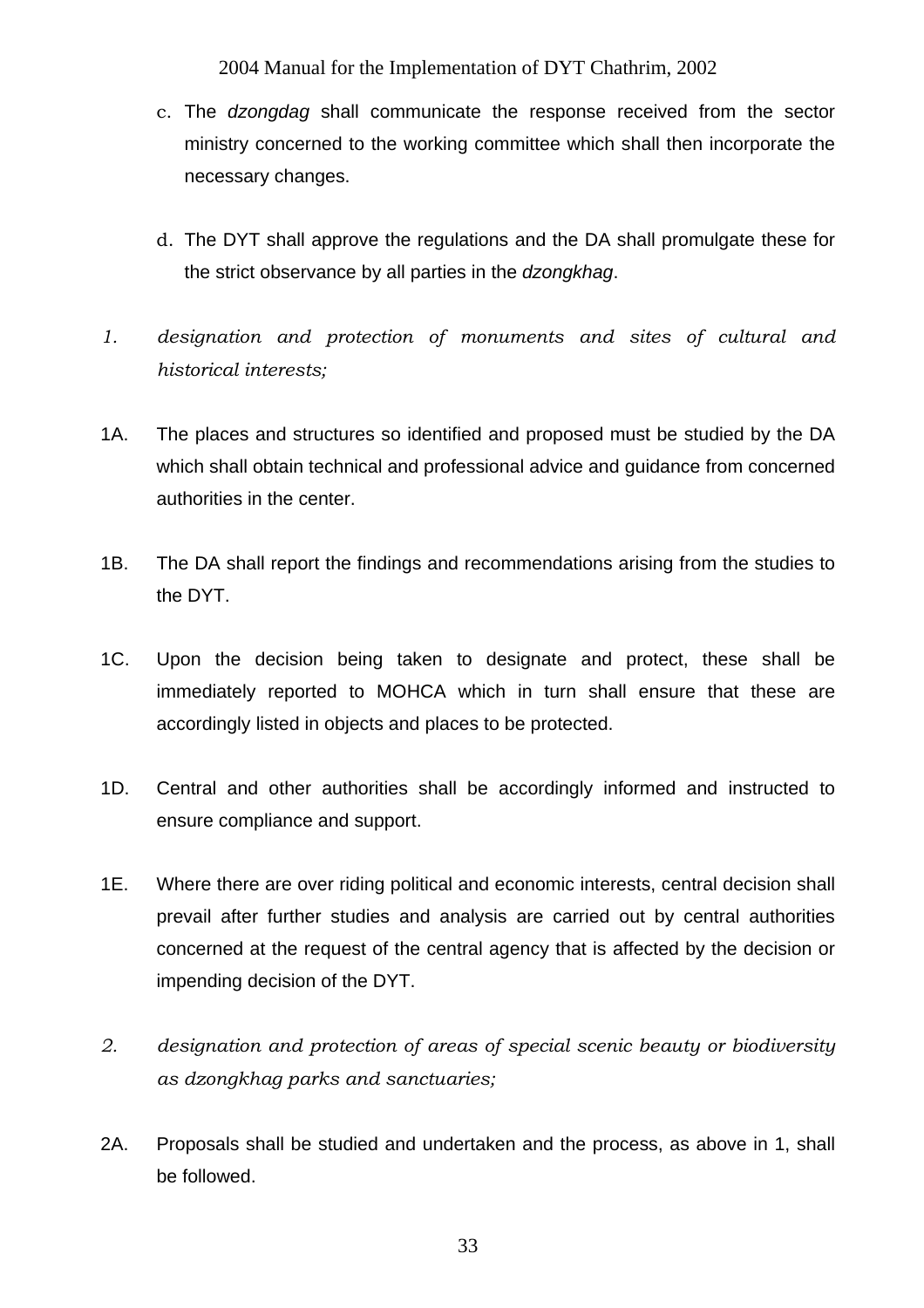- 2B. The main central authority is the Department of Forestry, MoA which in turn shall obtain the views of the NEC and other central agencies concerned.
- *3. posting of billboards, roadside signs, posters, banners and other commercial advertisements;*
- 3A. Only those objects of the nature listed such as billboards, roadside signs, posters, banners and other commercial advertisements, which pertain to commercial and private promotions will require approval of DYT. However, with respect to government posted road signs, including service oriented advocacy messages of government ministries and departments, DYT shall authorize DA to consider and give approval.
- 3B. NGO signs will require approval of DYT even though they may be service and not profit oriented organizations.
- *4. delineation and demarcation of boundaries between municipalities, towns and geogs;*
- 4A. Issues and proposals on these matters shall be put up to the DYT by the DA, before consultations with central authorities.
- 4B. Formal approval must be obtained from the Cabinet through MOHCA with respect to *geog* and inter-*geog* boundaries.
- 4C. Formal approval must be obtained from the DA, which shall consult the MOWHS for expert advice with respect to major towns.
- *5. protection of consumers from unfair prices and counterfeit goods as provided in law;*
- 5A. DYT members may raise such issues, in which case the DA will be directed to take action as per prevailing laws.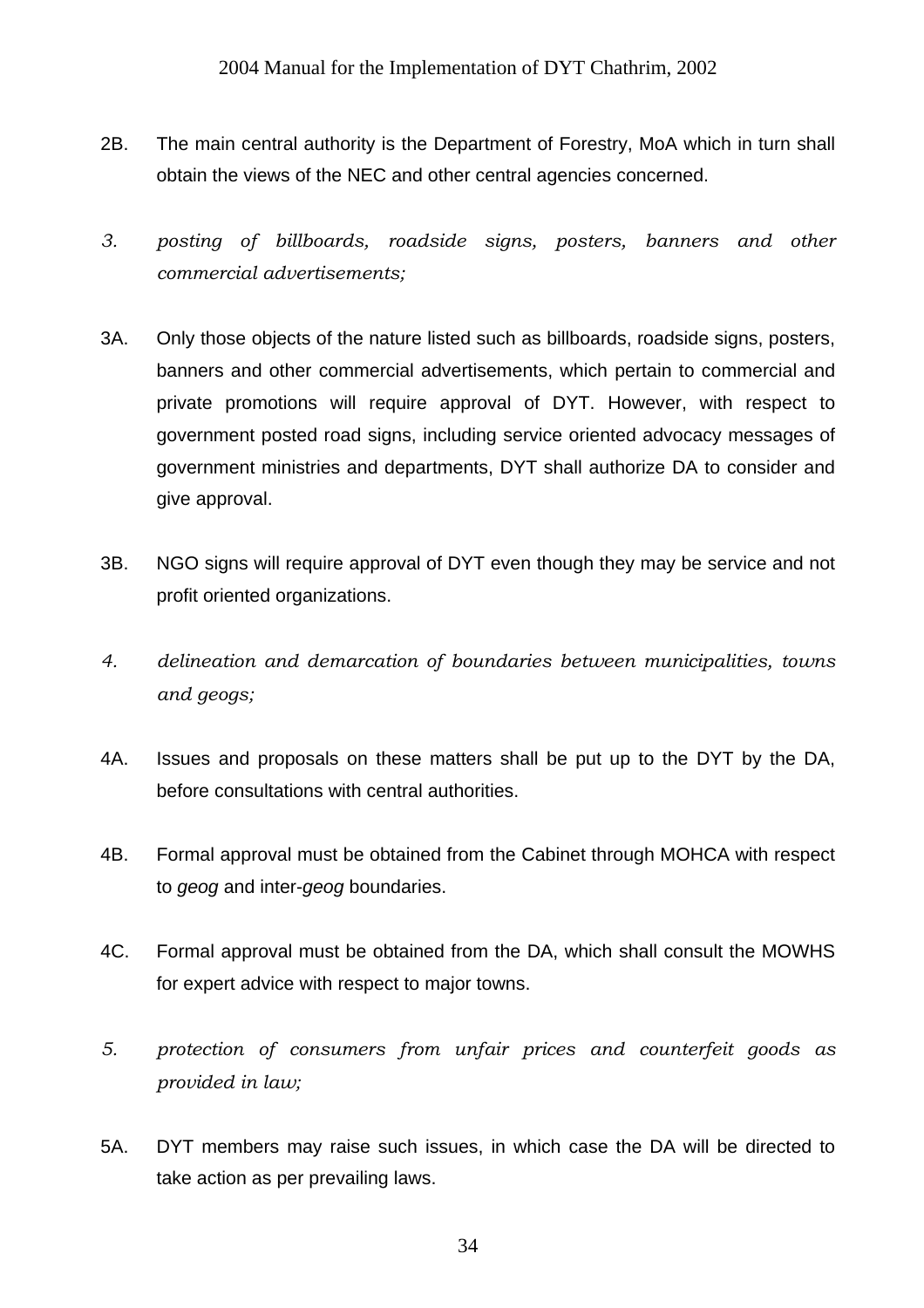- 6. *commercial sale of distillery products, tobacco products, drugs and other harmful substances;*
- 6A. In addition to national laws, DYT may pass rules and regulations the implementation of which will be the responsibility of the DA.
- 6B. In the course of implementation, should the DA face any difficulty, DYT shall be informed and its direction sought.
- *7. prevention of gambling;*
- 7A. As in Section 6, national laws shall prevail.
- 7 B. DYT may make more stringent rules and regulations.
- 7C. Rules and regulations may be passed with respect to specific terms and conditions governing what constitutes gambling.
- *8. control of noise pollution;*
- 8A. The standards in the rules and regulations shall be more strict but not lesser than national standards.
- 8B. The rules and regulations must have the technical approval of the NEC.
- *9. content of broadcasting and telecasting within the dzongkhag, to the extent it is not contrary to national law;*
- 9A. This shall pertain mainly to non-national and private programs and stations, including national cable operators.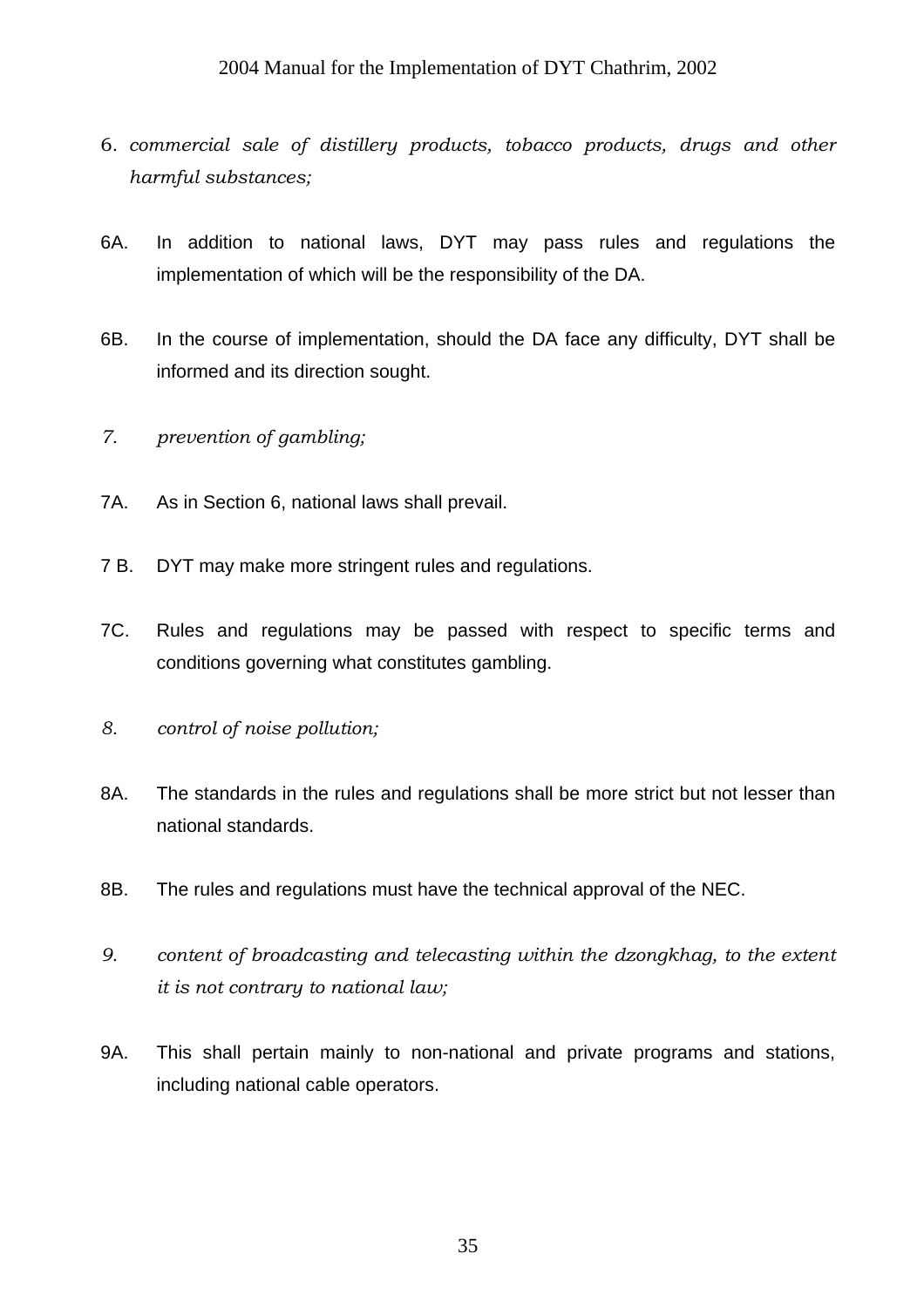- 9B. The DYT shall bear in mind the sensitivities of different linguistic and ethnic groups toward promoting a tolerant and harmonious as well as moral and ethical society.
- 9C. The DYT shall also be guided by the importance of promoting Bhutanese values and culture.
- 9D. The DYT shall further act in accordance with the Information, Communication and Media Act, which is to be enacted.
- *10. co-ordination of efforts in the defence and security of geogs and villages by villagers themselves;*
- 10A. The DYT shall be guided and act in strict compliance in accordance with directives received from the center.
- *11. prevention of dangerous communicable diseases among livestock in accordance with Livestock Act, 2001;*
- 11A. The DYT shall ensure that national laws pertaining to livestock are strictly adhered to within the *dzongkhag.*
- 11B. The DYT shall require the DA to submit proposals for measures to prevent the outbreak and spreading of communicable livestock and crop diseases within the *dzongkhag.* Such measures may have financial implications, which are beyond the immediate capacity of DA and require approval of DYT before submission to central authorities.
- 11C. The DYT shall ensure that the DA implements, expeditiously and effectively, the measures approved by DYT; and that it lifts the ban just as expeditiously upon removal of dangers.
- 11D. The DYT shall require DA to submit post-epidemic report.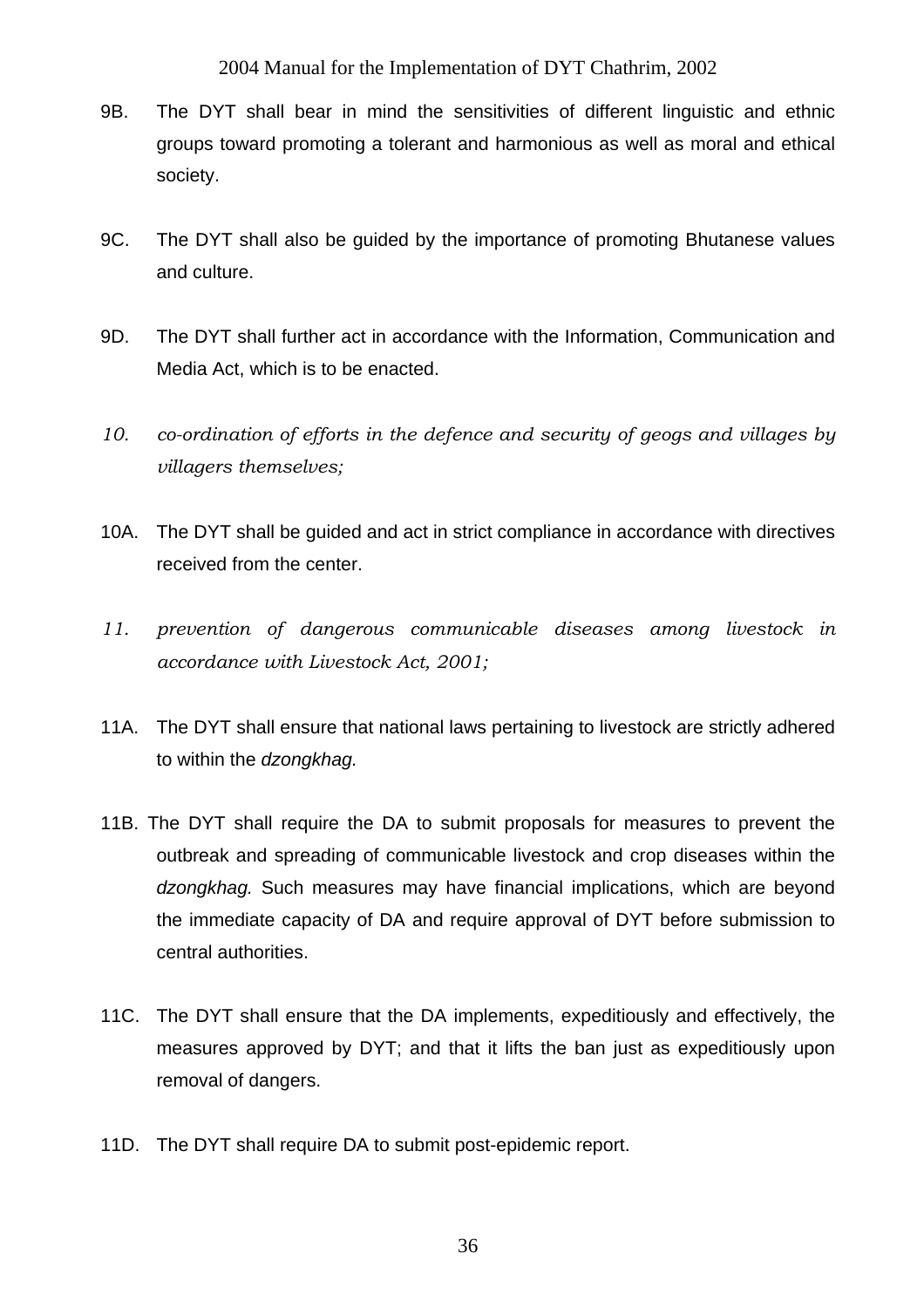- 11E. Where necessary, DA shall take immediate action and seek post-facto approval of the DYT.
- 12. regulation of safety standards and prices of dairy and livestock products in *accordance with the Livestock Act, 2001;*
- 12A. The DYT shall require the DA to ensure that safety standards and prices of dairy and livestock products, where and if applicable, are in accordance with the Livestock Act, 2001 and directives of the Ministry of Agriculture.
- *13. establishment of quarries and mines in accordance with Mines and Mineral Management Act, 1995; and*
- 13A. The DYT will determine and approve where stone quarries and mining activities may be permitted in accordance with Mines and Mineral Management Act, 1995.
- 13B. In so doing, the concern of DYT with respect to ecological, cultural and aesthetic aspects shall be brought to the notice of central authorities, while technical approval must be sought from central authorities.
- 13C1. With regard to surface collection of sand and boulder, approval of the Department of Forestry shall be required. In general, river and stream beds shall not be used as stone quarries.
- 13C2. With regard to other quarrying and mining, approval of the department of geology and mines shall be required along with environmental impact assessment clearance from the national environment commission. If such quarrying and mining are in areas concerning the forestry sector, the approval of the Department of Forestry shall also be required.
- *14. protection of public health as per prevailing national guidelines or acts.*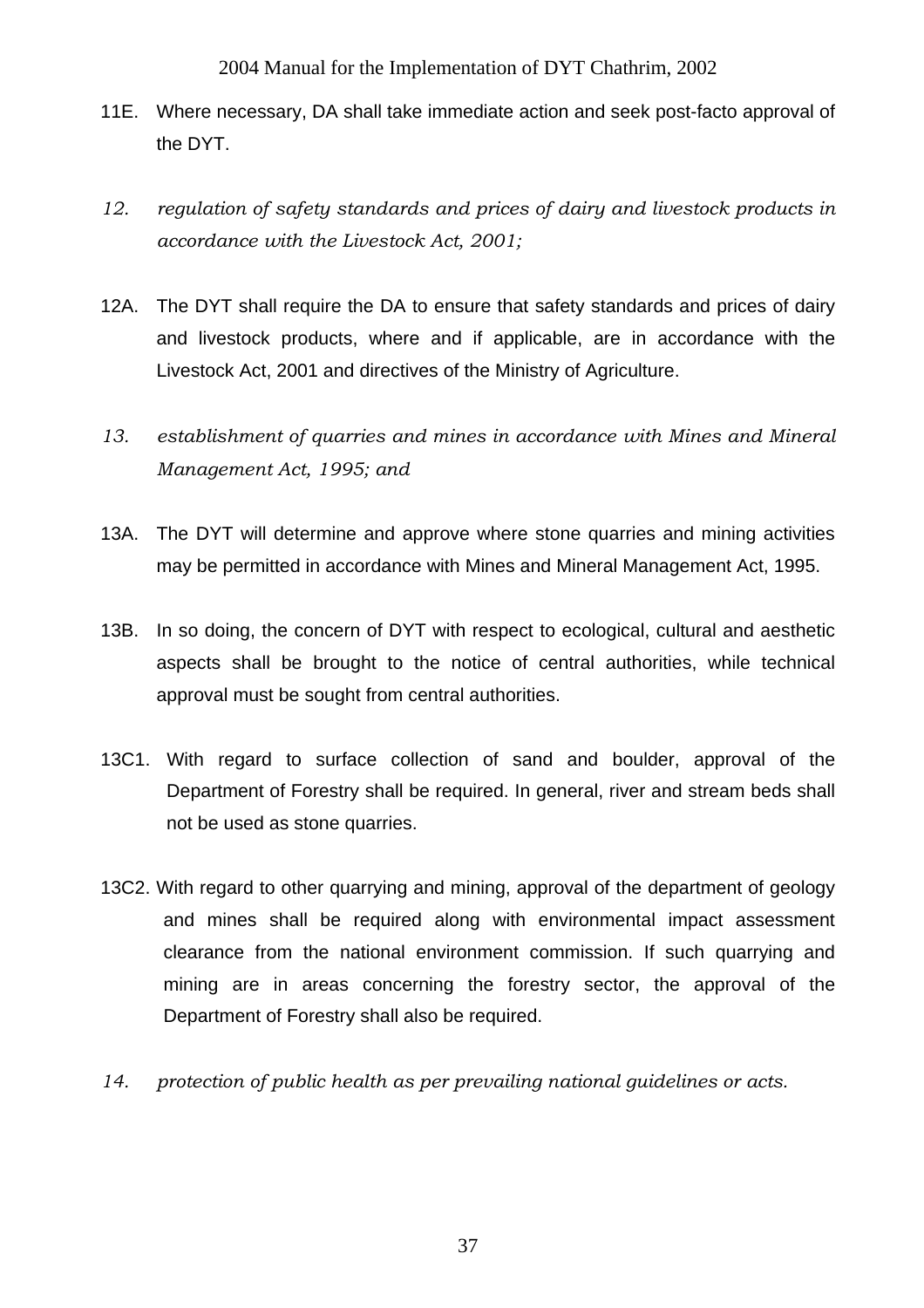- 14A. The DYT shall ensure that public health facilities and services, such as safe drinking water, sanitation, immunization, nutrition are given highest importance at all times.
- 14B. This shall also include municipal and town areas, establishment of measures by DA for disposal of waste, hygiene standards in restaurants and hotels, street cleanliness and drainage in accordance with prevailing national guidelines and Acts.

# *ARTICLE 10. Administrative Powers and Functions of Dzongkhag Yargay Tshogdu*

- 10A. This means that the DYT shall be fully responsible for guiding the effective administration of the *dzongkhag* by the DA. Accordingly, it is the responsibility of the DYT to give direction and accord approval for general policy, plans, programs and budgets to be implemented by the DA.
- 10B. In keeping with above, it shall be the role of the DYT to ensure that the decisions taken by it are being implemented faithfully and correctly in a timely fashion.
- 10C. While policy matters may be raised directly in the DYT, all proposals pertaining to development plans and activities emanating from the GYTs must come through the DA. This is to allow the DA to study the technical, financial and other implications thoroughly before submission and consideration by the DYT. Likewise, all plans for development activities proposed to be undertaken by the DA both at the *dzongkhag* and geog levels shall be considered and decided upon by the DYT.

*The Dzongkhag Yargay Tshogdu shall have broad administrative powers and functions to give direction and approval on the following:* 

*1. dzongkhag's and geogs' five year and annual plans in accordance with the national policies and plans;*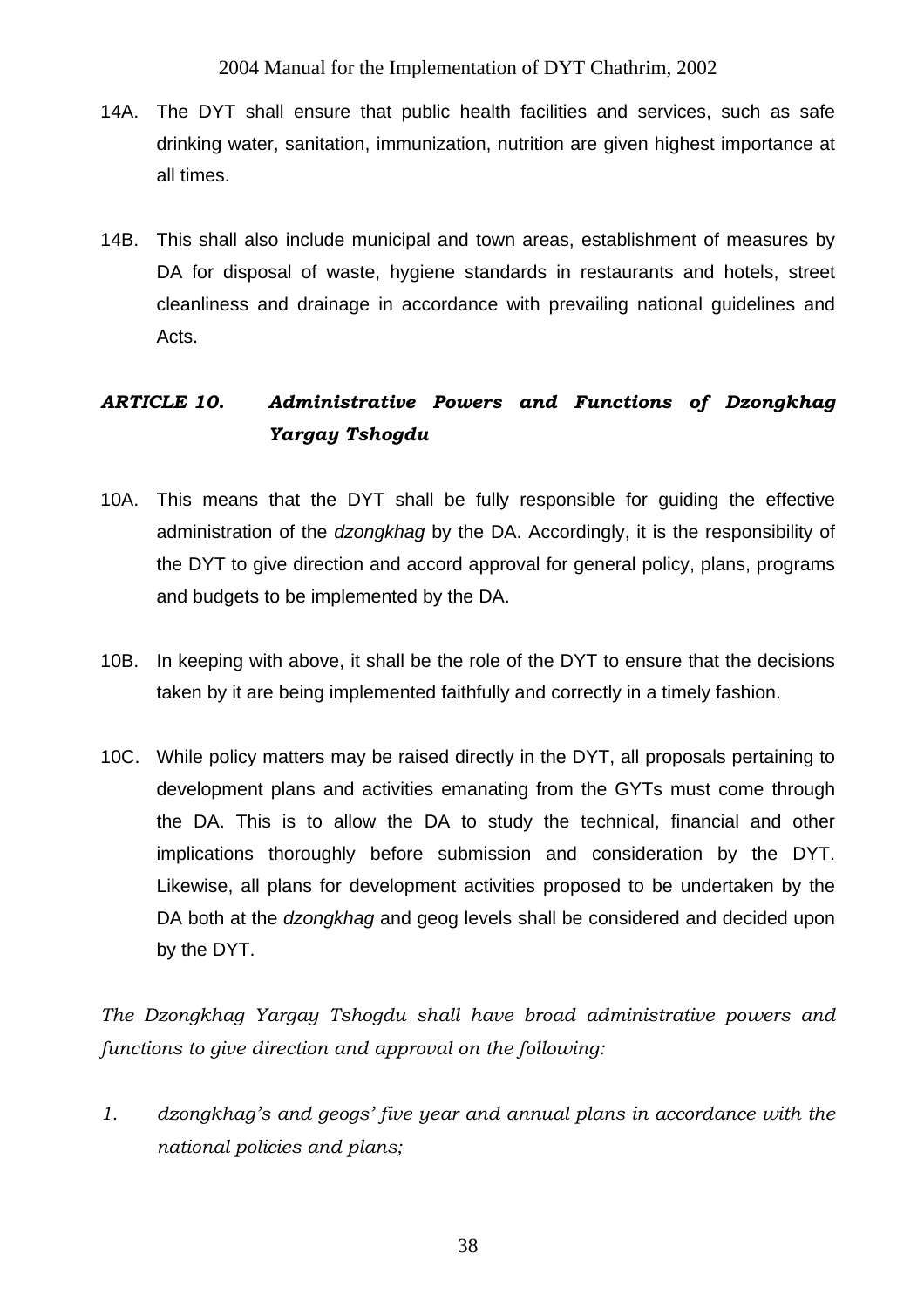#### **For Five Year Plans**

1A. Within one week of receiving planning guidelines from the department of planning (DOP), the DA shall notify the *gup* to hold a GYT meeting to discuss and begin the preparation of plans. The *dzongkhag* administration shall also carry out directives, as contained in the guidelines.

The *gup* shall be required to submit the *geog* plan to the DA within the specified time in the notification.

- 1B. Within three weeks of receiving the notification, the *gup* shall organize a GYT meeting where the guidelines are clarified and explained by the concerned *dzongkhag* staff. Each GYT *tshogpa* shall be directed to hold a meeting in the *chiog* for submission of proposals to the GYT. The GYT *tshogpa* shall be given one month to discuss, finalize and submit proposals from the *chiog* to the GYT. The date of the next GYT meeting to finalize and approve the geog plan shall also be decided in the GYT meeting.
- 1C. A GYT meeting shall be held to deliberate on the proposals from the *chiog.* During the GYT meeting, the *chiog* proposals shall be discussed, prioritized and finalized as the *geog* plan for submission to the DYT through the *dzongkhag* administration.
- 1D. Within three weeks of receiving the *geog* plans, a DYT meeting shall be convened for which the DA shall compile and submit the *geog* plans for the DYT to finalize for onward submission to the DOP by the DA.
- 1E. The *dzongkhag* plan, incorporating all proposals from the sectors, *geogs* if applicable and including inter-geog activities shall also be submitted to the DYT to prioritize and finalize.
- 1F. After finalization by the DYT, the DA shall submit the *geog* plans along with the *dzongkhag* plan to the DOP and other ministries concerned.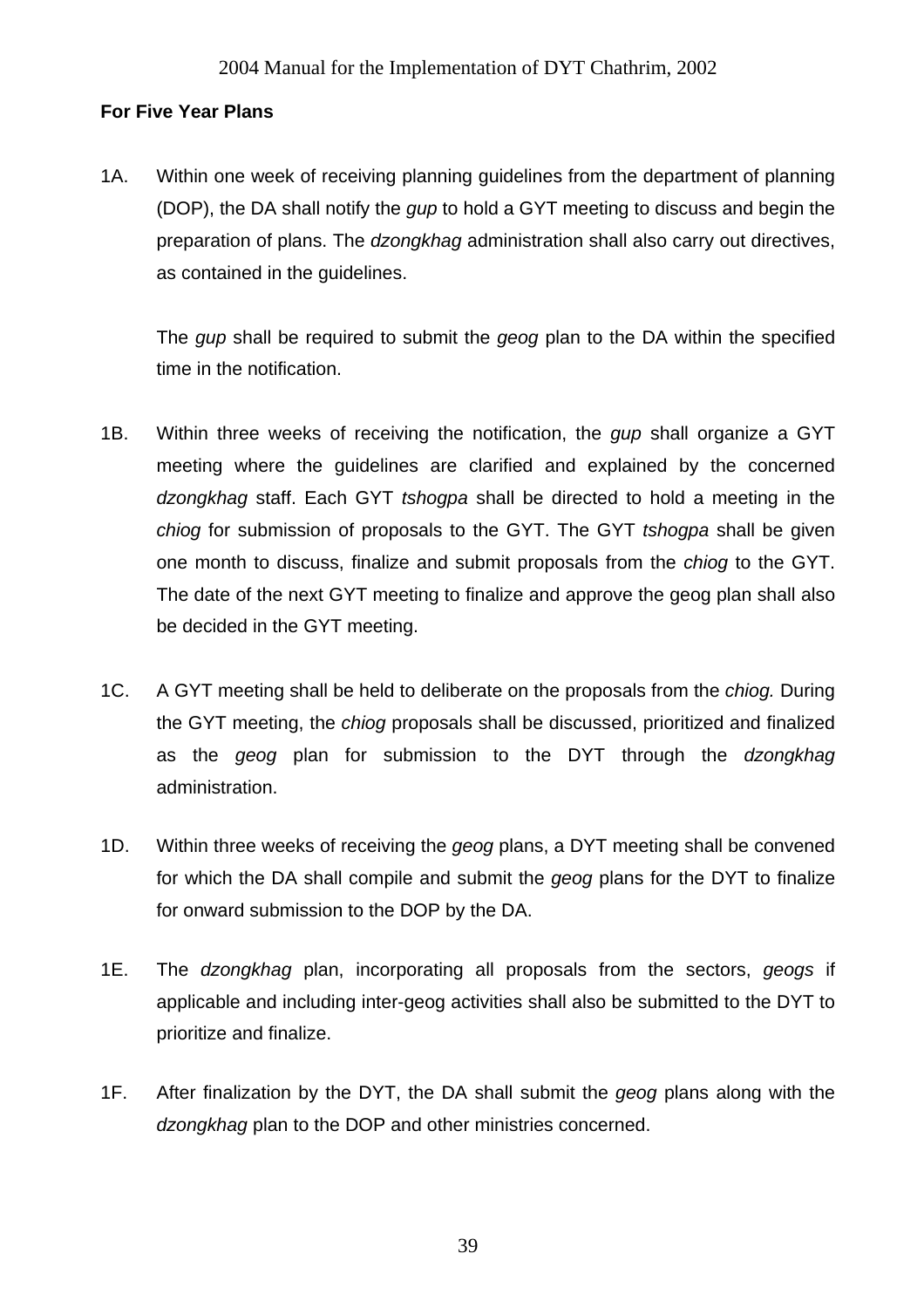- 1G. The DYT shall conduct review and revision of its proposals if and when directives to do so are received from the DOP.
- 1H. On receipt of the approved plans from the DOP, the DA shall distribute the plans accordingly to all concerned for information or implementation as may be applicable.

## **For Annual Budget**

- 1I. Within one week of receiving annual plan and budget guidelines (to be prepared jointly by DOP and DBA) from the Department of Budget and Accounts, MoF, the DA shall notify the *gup* to hold a GYT meeting to discuss and begin the preparation of annual plan and budget. The DA shall be carry out the directives as contained in the guidelines. The Gup shall be required to submit the *geog* annual plan and budget to the DA within the specified time.
- 1J. Within three weeks of receiving the notification, the *gup* shall organize the GYT meeting where the guidelines are clarified and explained by the concerned *dzongkhag* staff. Each GYT Tshogpas shall be directed to hold a meeting in the *Chiwog* for submission of proposals to the GYT. The GYT Tshogpas shall be given one month to discuss, finalize and submit proposals from the *Chiwog* to the GYT. The date of the next GYT meeting to finalize and approve the Geog Plan and Budget shall be decided in the GYT Meeting.
- 1K. A GYT shall be held to deliberate on the proposals from the *Chiwogs*. During the GYT Meeting, the *Chiwog* proposals shall be discussed, prioritized and finalized as the Geog Annual Plan and Budget for submission to the DYT through the DA.
- 1L. After finalization by the DYT, the annual budget request shall be submitted to the department of budget and accounts (DBA), MOF for necessary action at the central level, including presentation of the annual budget to the National Assembly. The DBA, MOF will review and endorse, if found appropriate, and release the annual budget upon having received approval of the National Assembly during the annual budget presentation.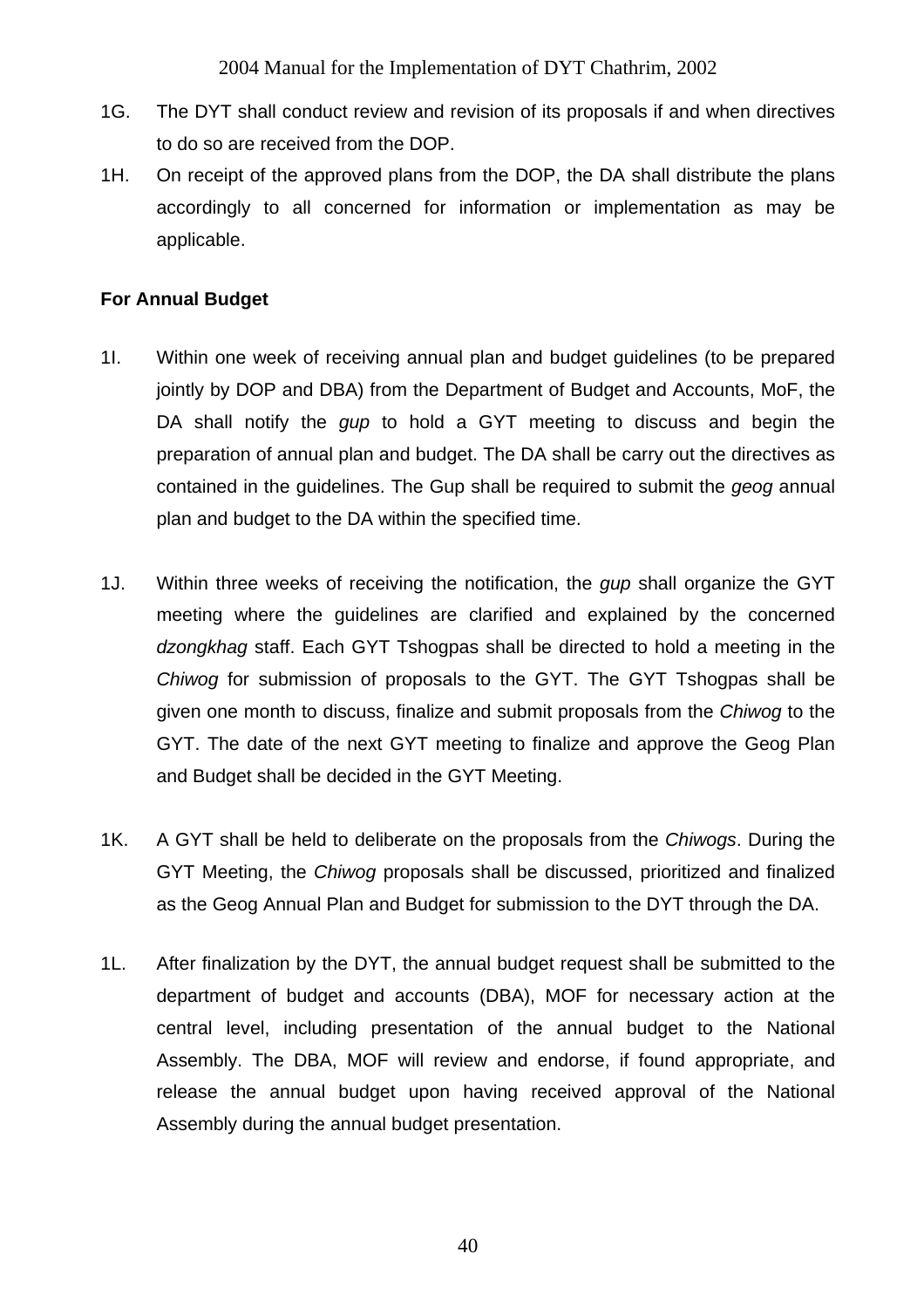- 1M. Technical advisory and support for the preparation of five year and the annual budget request shall be the responsibility of the DA.
- *2. prioritization of development activities;*
- 2A. Prioritization of development activities means prioritization during the preparation of the five year plan as well as during the course of implementation of the five year plan.
- 2B. It includes activities already contained in the *dzongkhag* five year plan as well as activities not contained in the *dzongkhag* five year plan.
- 2C. For activities not included in the five year plan, approval of the DOP must be sought for incorporation. The request for incorporation of non-planned activities in the five year plan of the *dzongkhag*, as endorsed by the DYT, shall be submitted to the DOP by the DA.
- 2D. The DYT members as well as the DA may propose prioritization of development activities contained in the *dzongkhag* plan in a DYT meeting.
- 2E. The DYT shall study and review the need for prioritization based on the reasons submitted in the *dzongkhag* development plan.
- 2F. If the prioritized development activities include activities not contained in the *dzongkhag* five year plan, approval of the DOP shall be sought through the DA.
- 2G. Information on the prioritized development activities shall be submitted to the DOP, the sector ministry concerned and MOHCA, by the DA.
- *3. middle secondary and higher secondary schools and non-formal education centers;*
- 3A. The DYT shall discuss and make requests to the Ministry of Education for the establishment, expansion or up-gradation of the above facilities.
- *4. dzongkhag hospitals;*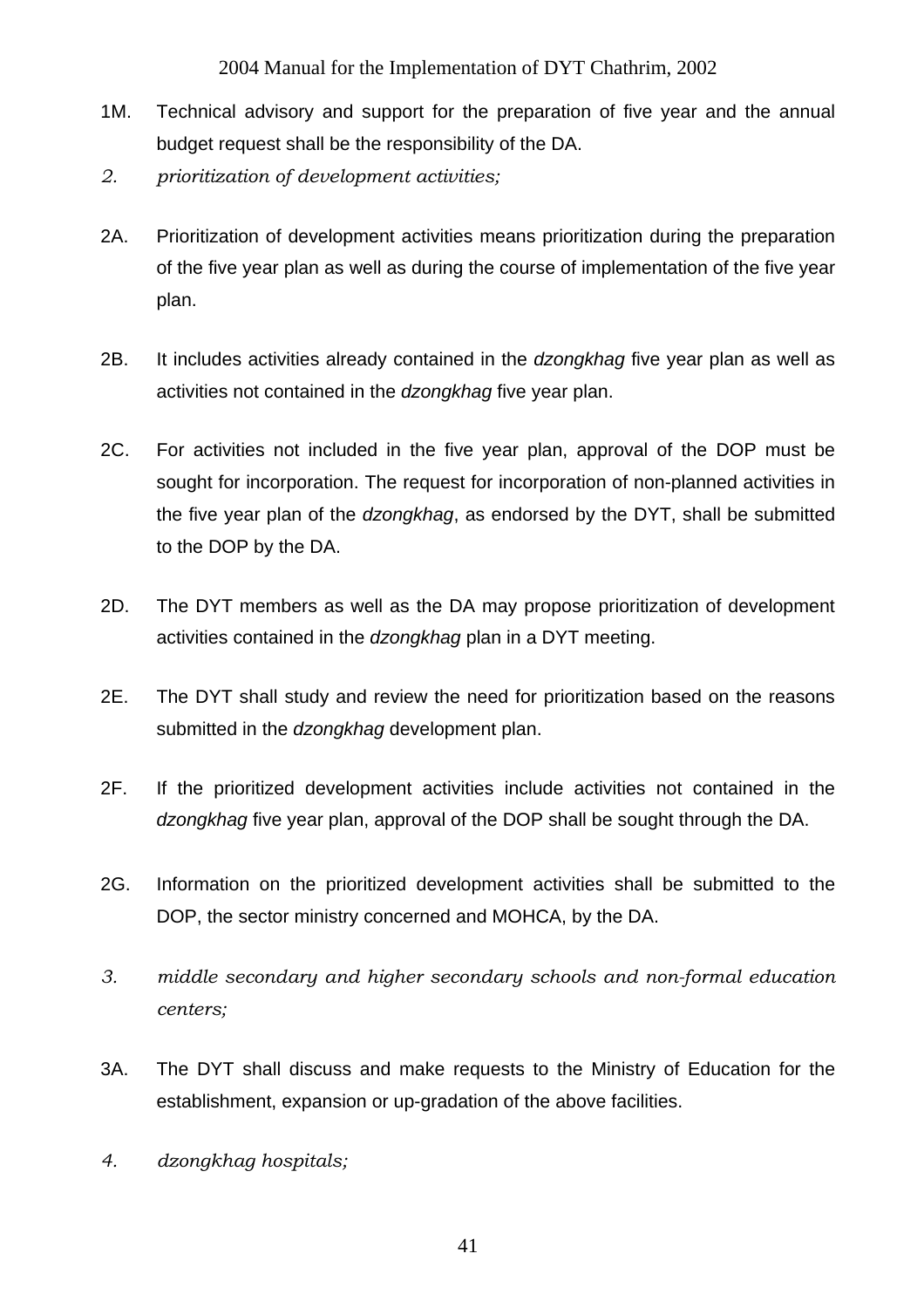- 4A. The DYT shall discuss and make requests to the Ministry of Health for the establishment, expansion or up-gradation of *dzongkhag* hospitals.
- *5. constructions of farm and feeder roads;*
- 5A. Proposals shall be submitted from the *geogs* to DA, which shall study and consult central authorities and then submit to the DYT for endorsement before submission to the MOA/MOWHS, as may be applicable.
- *6. dzongkhag agricultural and livestock farms and selection of crop varieties and breeds of livestock;*
- 6A. The DA shall recommend to the DYT the various varieties of crops and breeds of livestock that may be made available or permitted by the Ministry of Agriculture, from time to time, which may be optimally grown/reared in the *dzongkhag*. Recommendations may be made in accordance with Seeds Act 2000 and Livestock Act 2001.
- 6B. The DYT must select and recommend to the MOA the specific crop varieties and breeds of livestock as random choice by individual *geog* and families may jeopardize the agricultural productivity and traditions of the *dzongkhag / geog.*
- *7. strategies for marketing outlets for local agricultural produce;*
- 7A. The DYT shall, on the basis of needs and demands of people, require DA to promote and develop markets for local agricultural produce both within and outside the country in collaboration with central authorities concerned.
- 7B. This shall include intra-geog trade as well. In this regard, DA shall submit annual reports on agricultural outputs and market access facilitated by DA.
- *8. forest management plan including extraction, conservation and forest road construction in accordance with the Forest and Nature Conservation Act, 1995;*
- 8A. The DYT shall promote and support forest management plans.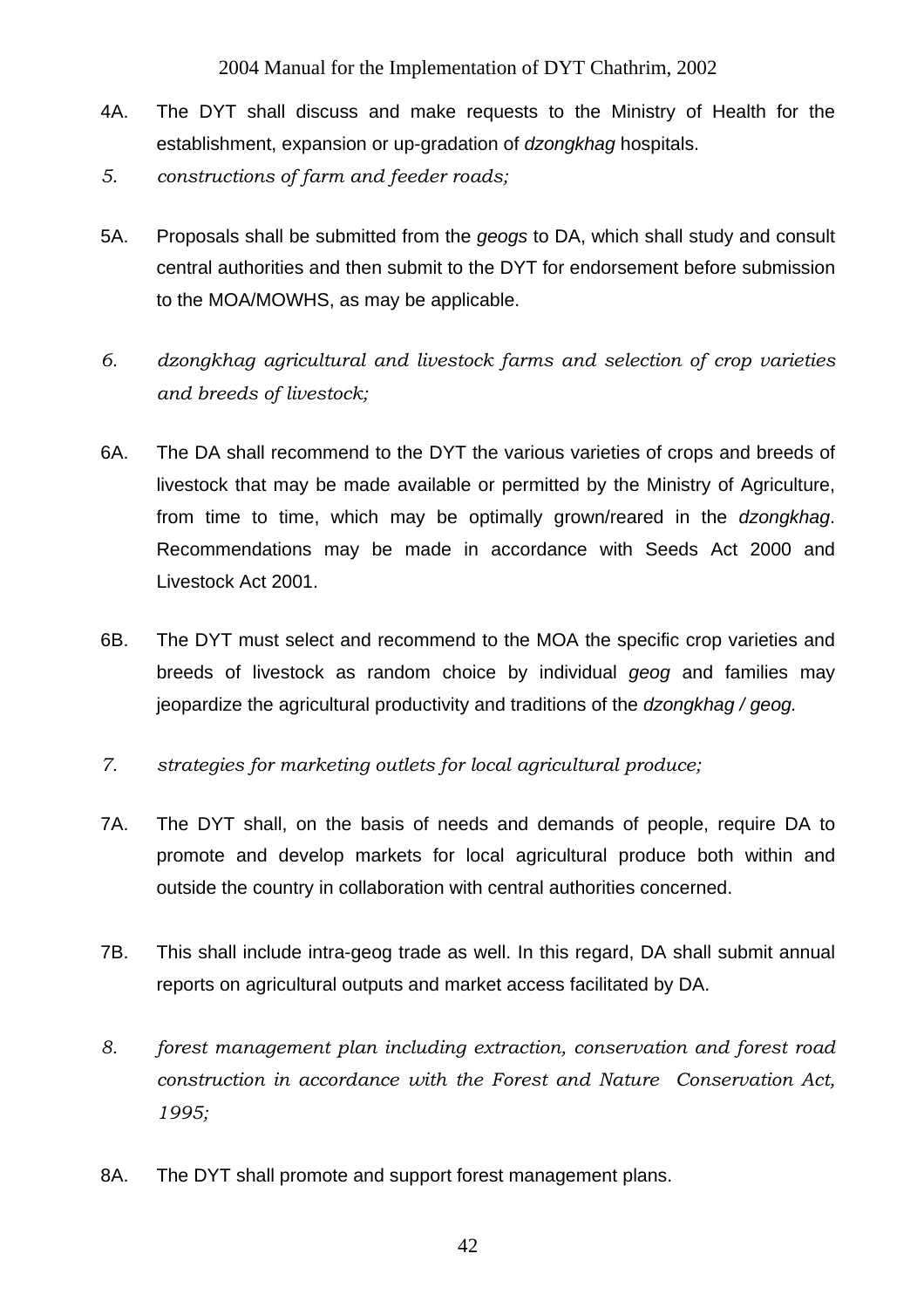- 8B. The DYT shall avail of the opportunity to express its views / reservations with respect to national or centrally administered projects and schemes,
- 8C. It will be the responsibility of the DA to bring to notice of the DYT important information of central projects and schemes.
- *9. rural electrification schemes in accordance with Electricity Act, 2001;*
- 9A. The DA will propose and DYT shall approve rural electrification schemes on the basis of equitable area balance and distribution and in accordance with Electricity Act, 2001.
- *10. communication services;*
- 10A. The *dzongkhag* administration will propose and DYT shall approve communication services, including telecommunication and transport services.
- *11. small and medium scale industries;*
- 11A. In keeping with central policies, it is important that DYT give priority to cottage industries and traditional handicrafts to supplement farming income.
- 11B. With respect to modern small and medium industries, DYT shall recommend for central approval, having considered health, environmental and employment considerations. However, proposals must come through the DA.
- *12. urban (municipal and town) plans;*
- 12A. The DYT shall consider for approval /recommendation, plans for urban development, as may be submitted by the DA, in accordance with the Municipal Act 1999.
- *13. appointment of three members of Dzongkhag Yargay Tshogdu including the gup concerned, who shall not be civil servants, for a period of one year at a time, to serve on dzongkhag administration tender committee, which shall further consist of officials in accordance with regulation;*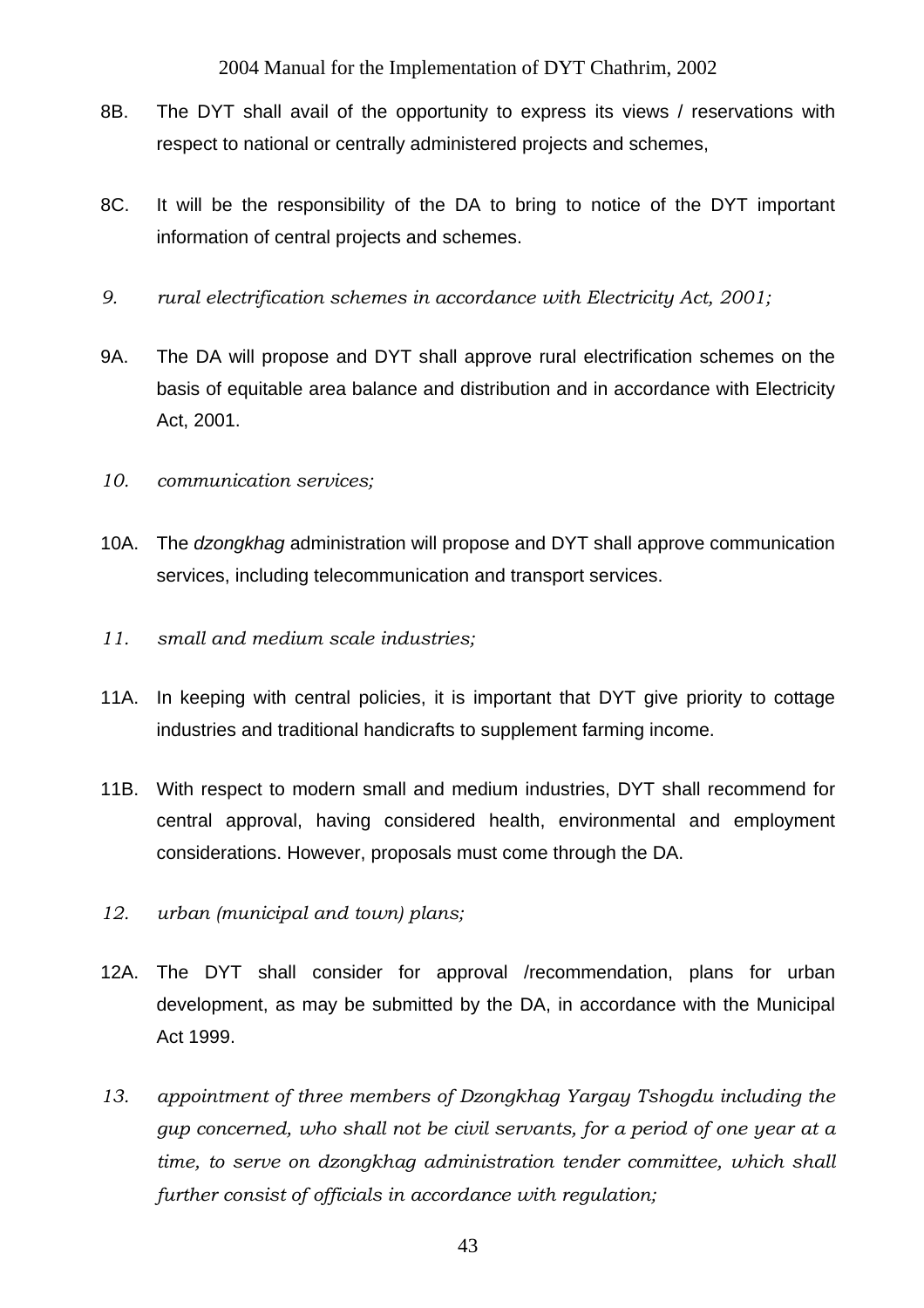- 13A. Three DYT members shall be identified and nominated in a DYT meeting to serve as members of the DA tender committee.
- 13B. Based on the DYT's decision, the *dzongdag* shall issue an appointment order for the three DYT members nominated by the DYT.
- 13C. The DA shall not be involved in the nomination process.
- *14. recommendation of credit programmes;*
- 14A. The DYT shall direct the DA to study, explore or recommend credit programmes to the sector ministry or institution concerned.
- *15. co-operatives involving inter-geog members, in accordance with the Cooperatives Act, 2001;*
- 15A. The DYT shall recommend/approve co-operatives involving inter-*geog* members in accordance with the Co-operatives Act, 2001 and directives and guidelines received from the center.
- *16. monitoring and evaluation of all activities in the dzongkhag, including geog plan activities;*
- 16A. Since all activities in the *dzongkhag* are approved by DYT and as all responsibility for development of the *dzongkhag* ultimately rests with the DYT, it must keep itself abreast of plan progress. This shall be ensured through the following means:
- 16A1.Approval of annual budget request on the basis of approved five year plan budget and directing the DA for its implementation upon receiving approval from the center.
- 16A2.Consideration of bi-annual plan progress report submitted by the DA and issuance of directives and decisions to the *dzongkhag* administration.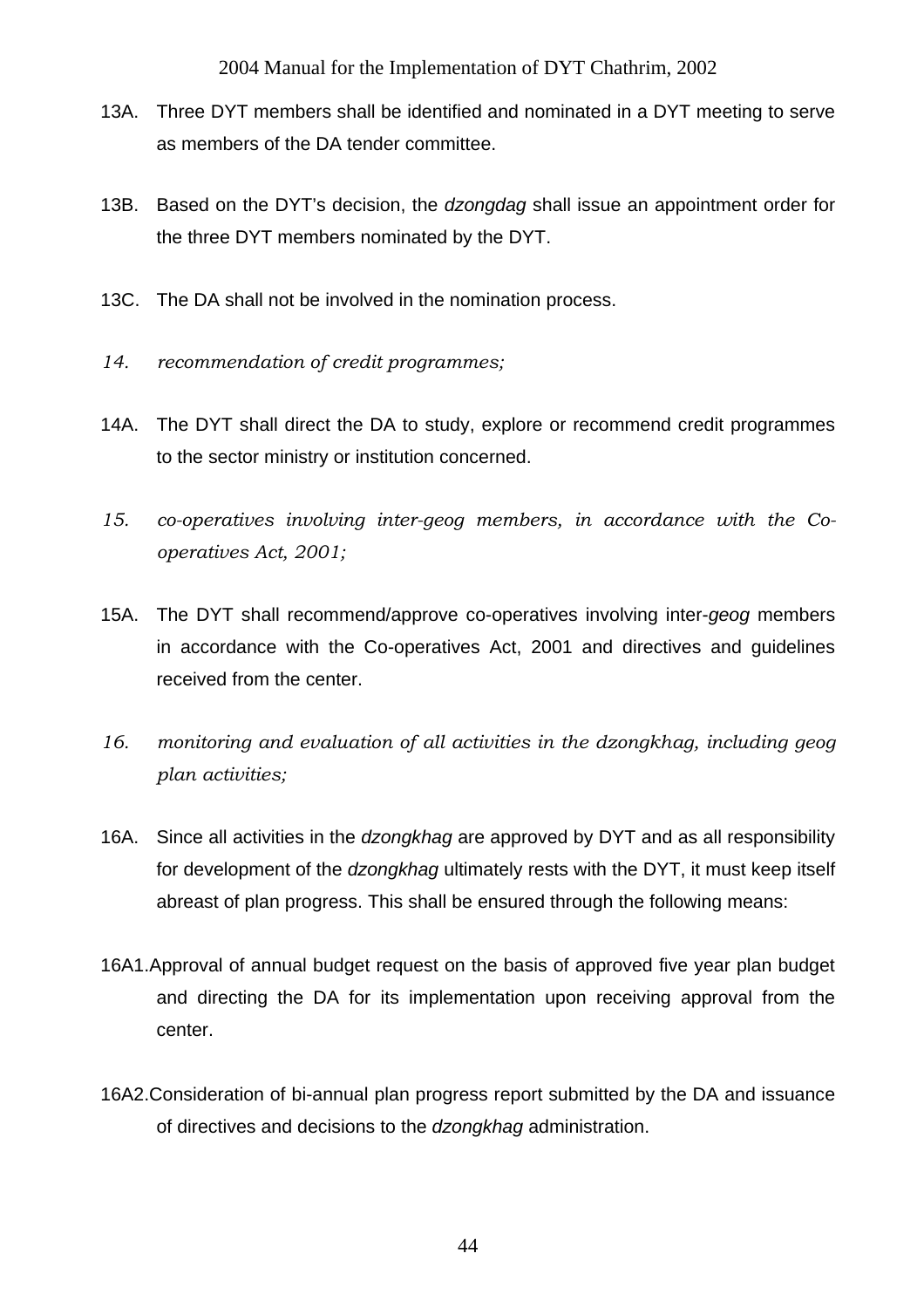- 16A3.During these bi-annual reports, DYT shall hear the views / opinions of the representatives of the respective *geog* on the accuracy of reports and question the DA where such targets have not been achieved. Likewise, this will also be an opportunity where the DA will take to task the geog administration for their failure in implementing *geog* specific plan activities*.*
- 16A4.Last bi-annual report shall include an evaluation of the *geog* plan implementation by the DA as well as an honest self-evaluation of the DA's performance and reasons for shortfalls.
- 16B. Each *gup* shall report on the progress of implementation of development activities in a DYT meeting and submit clarifications as may be required.
- 16C. The DA shall also report on the progress of implementation of development activities and submit clarifications as may be required.
- 16D. DYT members may also participate in monitoring and evaluation teams, as may be arranged by respective sector ministries or sectors of the DA, where applicable and relevant. However, such participation will be on a voluntary basis.
- 16E. The Dzongkhag Administration shall compile the progress reports of all the planned activities carried out in the geogs and dzongkhag in the format circulated by the Planning Department and submit to the Ministry of Finance biannually.
- *17. monitoring and review of shapto lemi contributions managed by Geog Yargay Tshogchhung;*
- 17A. *Shapto Lemi* constitutes a very important manner of direct participation by the people in improving the well being of the community. As the participation is in the form of manual labor, it entails considerable hardship on the part of the people. Therefore, it is important that DYT monitors and reviews the manner and extent to which *shapto lemi* is being implemented by the GYT.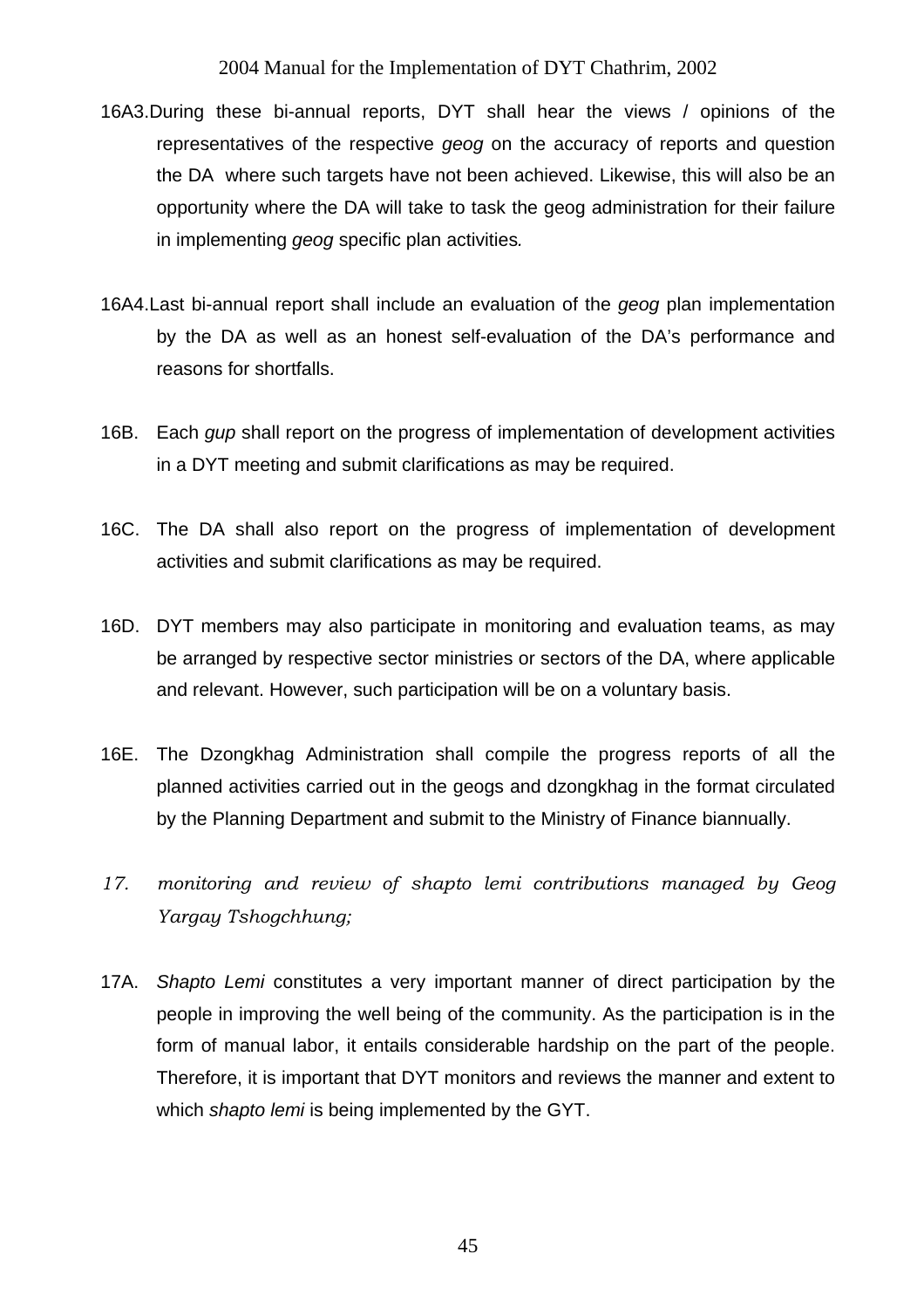- 17B. Each *gup* is required to submit a half yearly report on this subject to the DYT through the DA which shall study authenticity of the report submitted by the *gup;* and present a comparative analysis among *geog* in the *dzongkhag* and in comparison to national trends.
- 17C. DYT may regulate use of *shapto lemi* on the basis of report submitted by the *gup,* as a result of which plan implementation may be affected.
- 17D. DYT may issue guidelines to the GYT.
- *18. mobilization of work force;*
- 18A. DYT shall approve mobilization of work force for *shapto-lemi* in accordance with the *Shapto-Lemi Chathrim.*
- 18B. For mobilization of work force other than *shapto-lemi,* DYT shall approve mobilization of work force based on the recommendation of the DA.
- *19. protection of forests, tsamdro and all types of government and community lands from illegal house and similar constructions and other encroachments;*
- 19A. The DA shall have implementation responsibility but DYT must monitor adherence to national policies by requiring *dzongkhag* administration to make periodical reports.
- 19B. The *dzongdag* must be required to explain violations and failure to do so.
- 19C. When and where possible, DYT must lend full support and backing to the DA.
- *20. control of construction of structures, whether on national, communal or private lands, within 50 feet of highways falling within the dzongkhag, including enforcement of measures such as cessation of construction, and demolition of the structures;*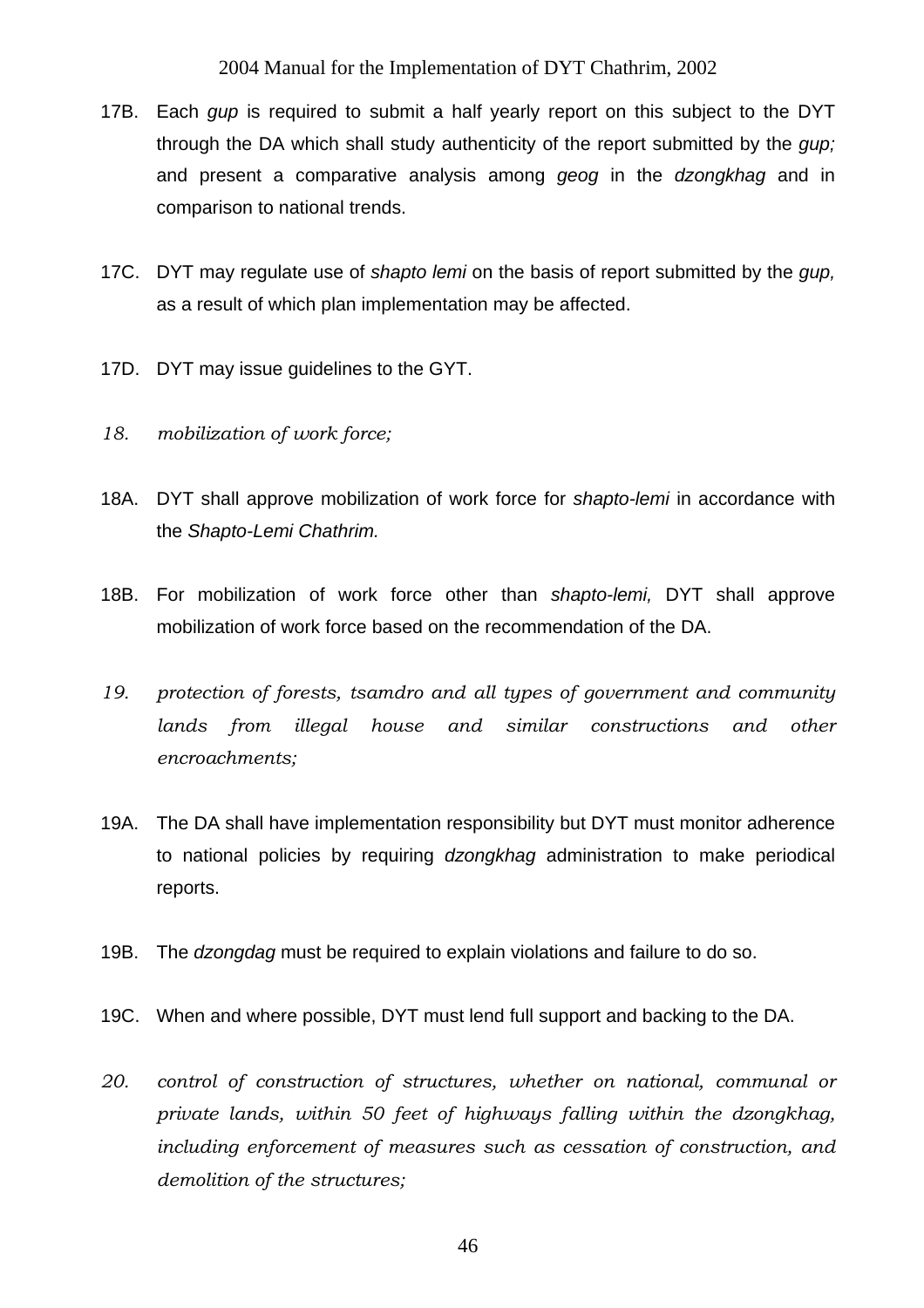- 20A. The DA shall be responsible for implementation and in keeping with the Road Act, 2004. Failure to implement the act shall be questioned by the DYT.
- *21. acquisition of land within the dzongkhag for public use as provided in law*
- 21A. The DA shall be responsible for entire process of land acquisition in accordance with Land Compensation Rate 1996, national policies and laws governing such acquisition.
- *22. choice of trekking routes and camps for tourists;*
- 22A. Such requests shall be routed through the Ministry of Agriculture and Department of Tourism.
- 22B. The DA/Department of Tourism shall carry out evaluation of cost/benefit analysis for such routes, directly or through the *geog* administration and submit report for decision of DYT.
- *23. construction and maintenance of dzongs, lhakhangs, goendeys, chheoten and other monuments and properties of the dzongkhag, and custody and care of ku sung thug ten thereof;*
- 23A. The DYT shall consider and endorse proposals submitted through the GYT, which shall then be submitted to the department of culture, MOHCA for approval by the DA.
- *24. management of shedra, drubdey, gomdey, tshechu, kuchhoe bumdey, and other community rites which transcend the scope and responsibility of one geog;*
- 24A. The DYT shall consider and endorse proposals submitted through the GYT, which shall then be submitted to the *dratshang lhentshog* for approval by the DA.
- *25. formation and engagement of village volunteers to protect villages from threats to village security; and*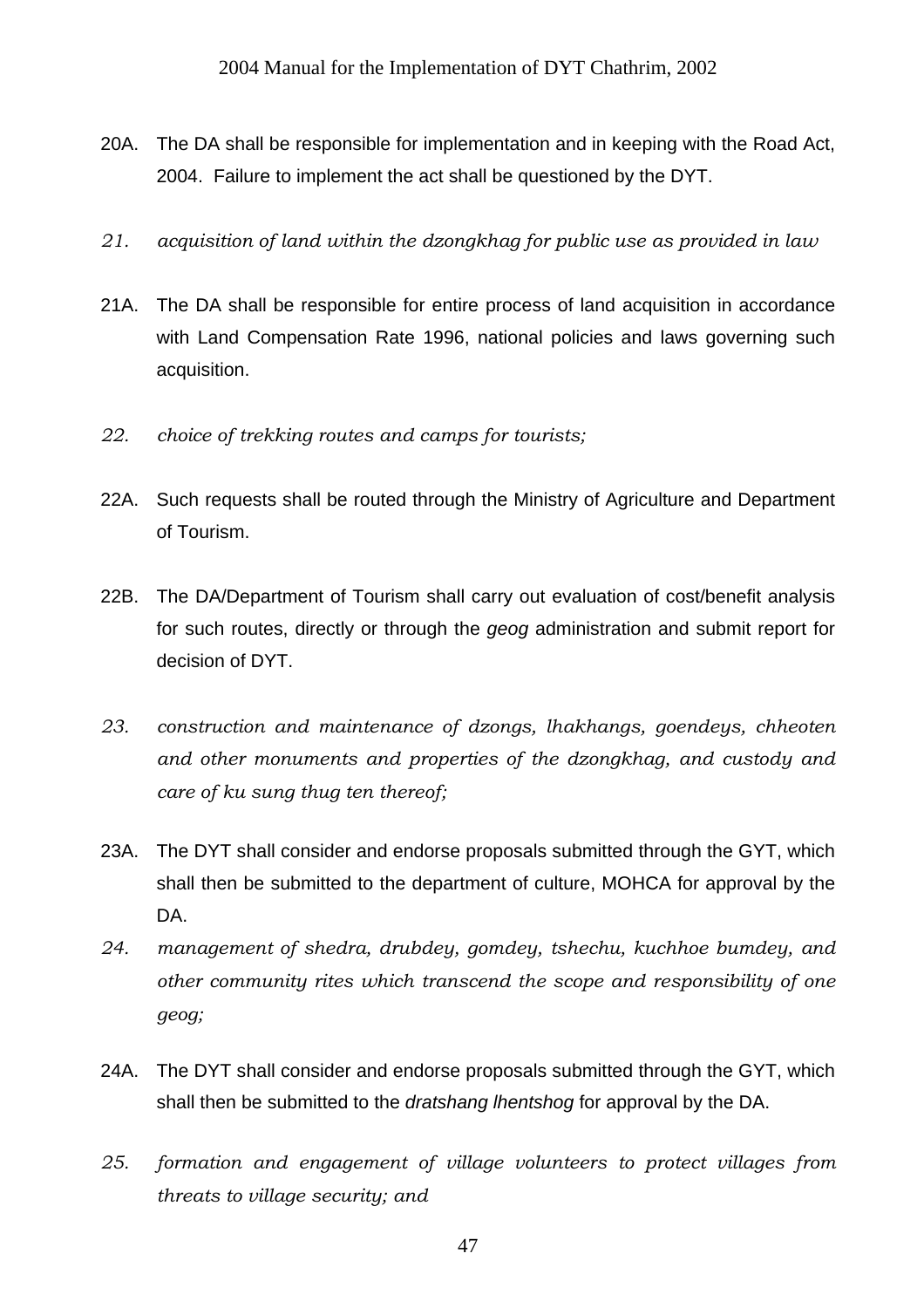- 25A. The DYT shall take action in keeping with central directives.
- *26. mobilization of voluntary actions in times of natural catastrophes and emergencies.*
- 26A. The DYT shall take action in accordance with rules and regulations promulgated by MOHCA or under the aegis of MOHCA, including directives issued thereof.

## *ARTICLE 11. Financial Powers and Functions of Dzongkhag Yargay Tshogdu*

- 11A. The essence of decentralization and devolution of power lies in empowering the local authorities with planning, financial and fiscal powers. These three are the most important elements when it comes to decentralization and devolution of decision-making powers.
- 11B. With respect to planning, explanations/clarifications as provided above under Article 10, from Section 1A to Section 2G shall be followed.
- 11C. Plan proposals and annual work plan proposals for the *geog* shall be submitted to the DA which shall review and improve and in consultation with GYT finalize them for submission to DYT. While the *dzongdag* shall compile and present these plans to the DYT, it shall be the responsibility of the respective *gups* to elaborate and respond to queries raised in the DYT. The *dzongdag* shall ensure that the plan proposals, annual work plan proposals and annual budget request for the *geog* are in accordance with national policies and priorities.
- 11D. Concerning *dzongkhag* plans which are to be implemented directly by the *dzongkhag,* these shall be submitted directly to the DYT by *dzongdag.*
- 11E. As the country progresses, fiscal decision making powers regarding taxation to meet *dzongkhag* and *geog* expenditures for establishment, maintenance and operation of essential services will be increasingly devolved to DYT and GYT. However, owing to the current stage of economic development and minimal taxation in all forms and at all levels of society, very little fiscal decision making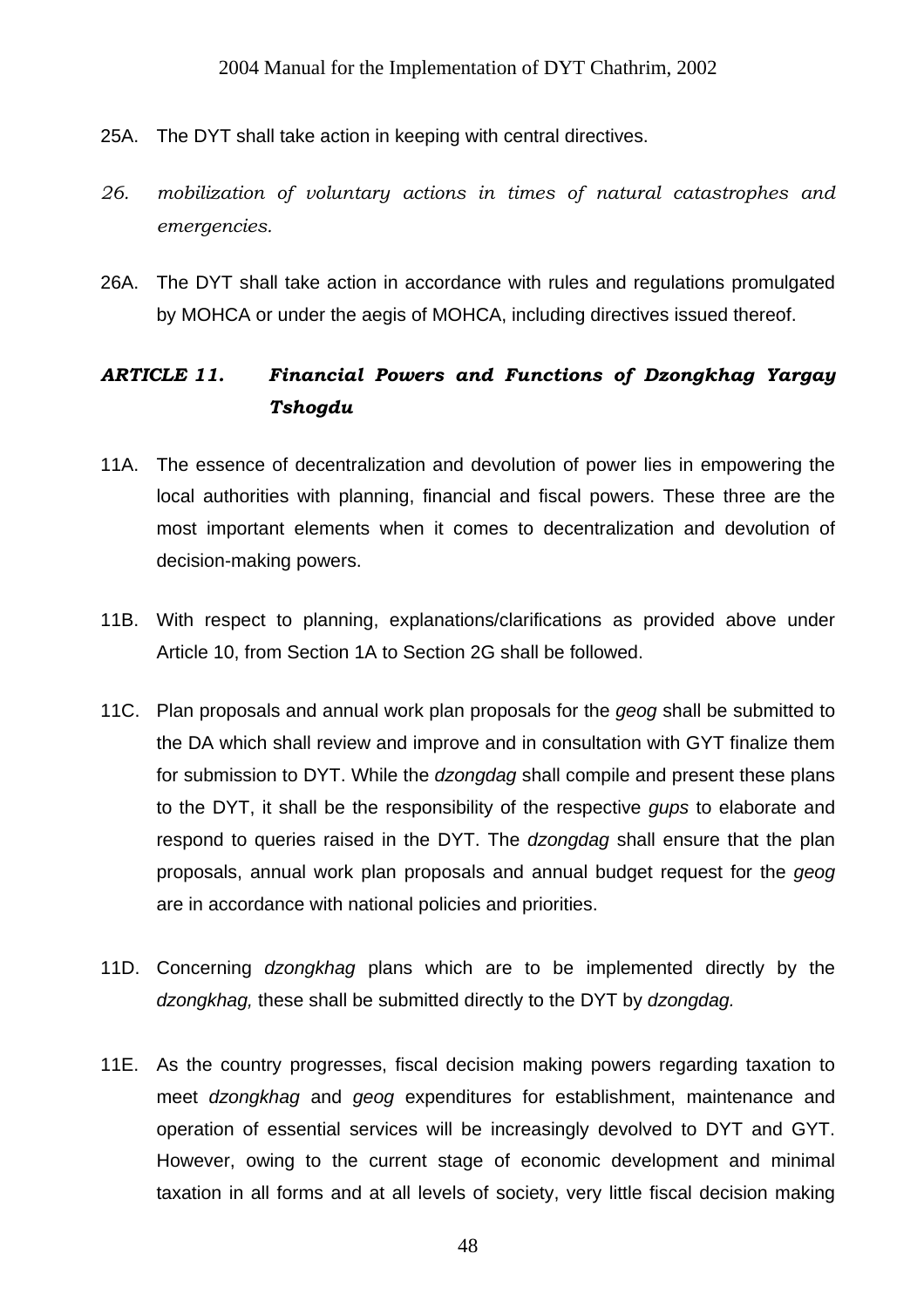power has been devolved to local level, namely to GYT. Instead of monetized taxation, government expenditure at the district and *geog* levels continue to be supplemented by what has been termed as physical participation/ *shapto-lemi.* It is inevitable that *shapto lemi* concerning which full power has been delegated to DYT and GYT will be replaced by local service taxes. Consequently, powers for such levies will be gradually devolved upon local authorities, which will facilitate national policy of self-reliance.

*To enable Dzongkhag Yargay Tshogdu to effectively carry out its roles and responsibilities under this Chathrim, it shall be vested with adequate financial powers, particularly the following:* 

- *1. prioritization and allocation of resources to geog and dzongkhag plan activities, upon confirmation of budgetary outlay by the Ministry of Finance.*
- 1A. The DYT shall prioritize *geog* and *dzongkhag* five year plan activities before submission to the center.
- 1B. In the event it is necessary to re-prioritize the annual plans, already approved by the center, further approval shall be sought.
- *2. re-appropriation of the geog plan budget of a particular geog to other geog from activities which have no possibility to be implemented on time, provided the recipient geog's activity is part of its geog plan.*
- *3. re-appropriation of dzongkhag plan budget, as provided in rules.*
- 3A. DYT proposals for re-appropriation, including those proposed by the DA shall be governed by existing rules and regulations.
- 3B. DYT proposals for re-appropriation shall be effective after submission to; and following approval of the department of budget and accounts, MOF, where applicable.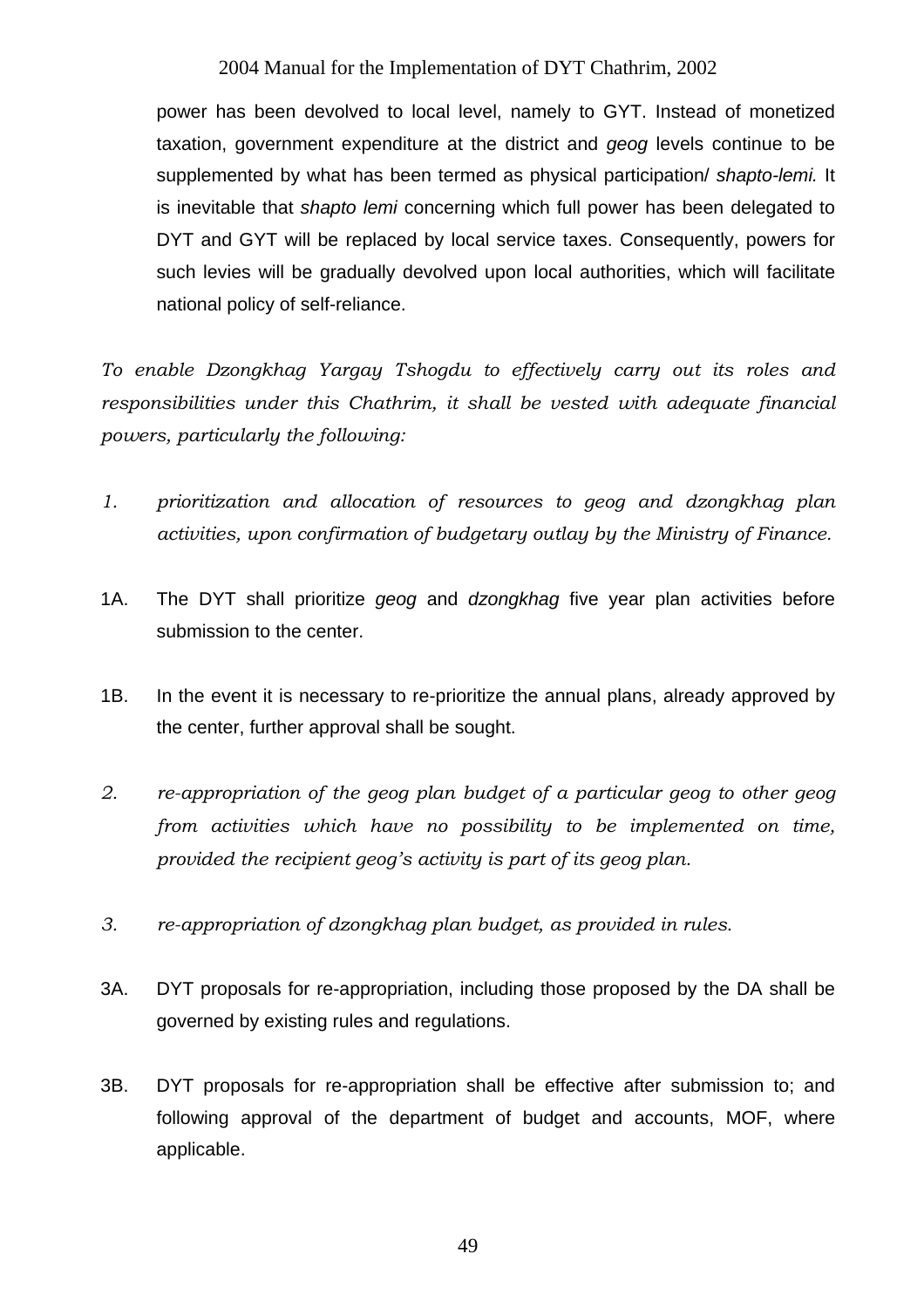- 3C1. Re-appropriation proposals, where applicable, shall be approved for onward submission to the department of budget and accounts after thorough deliberation based on justifications/explanations submitted.
- 3C2. The DYT may not approve re-appropriation of funds from one geog to another, even though it is under the same sector, as long as the GYT concerned from which funds are to be re-appropriated from does not give its consent.
- 3D. *D*z*ongkhag* plan budget means budget of trans-*geog* activities and development activities within the *dzongkhag,* which do not pertain to a *geog*.
- *4. review and ratify the geogs' accounts of rural tax and other collections and expenditures thereof.*
- 4A. The review and ratification of accounts of rural tax shall be done on a periodical basis as a part of annual or mid-term review.
- 4B. The *gup* shall provide clarifications and explanations as may be required.
- 4C. Where applicable, the *gup* shall provide a report on other collections and expenditures made thereof. The DA shall undertake audit of such accounts directly or through the Royal Audit Authority.
- *5. review and ratify the accounts of plan expenditures of the geog incurred under the authority of the Geog Yargay Tshogchhung.*
- 5A. The review and ratification of accounts shall be done on a periodical basis as a part of annual or mid-term review.
- 5B. The *gup, mangmi* or the DA shall provide clarifications/explanations as may be required.
- *6. review of accounts of dzongkhag administration accounts.*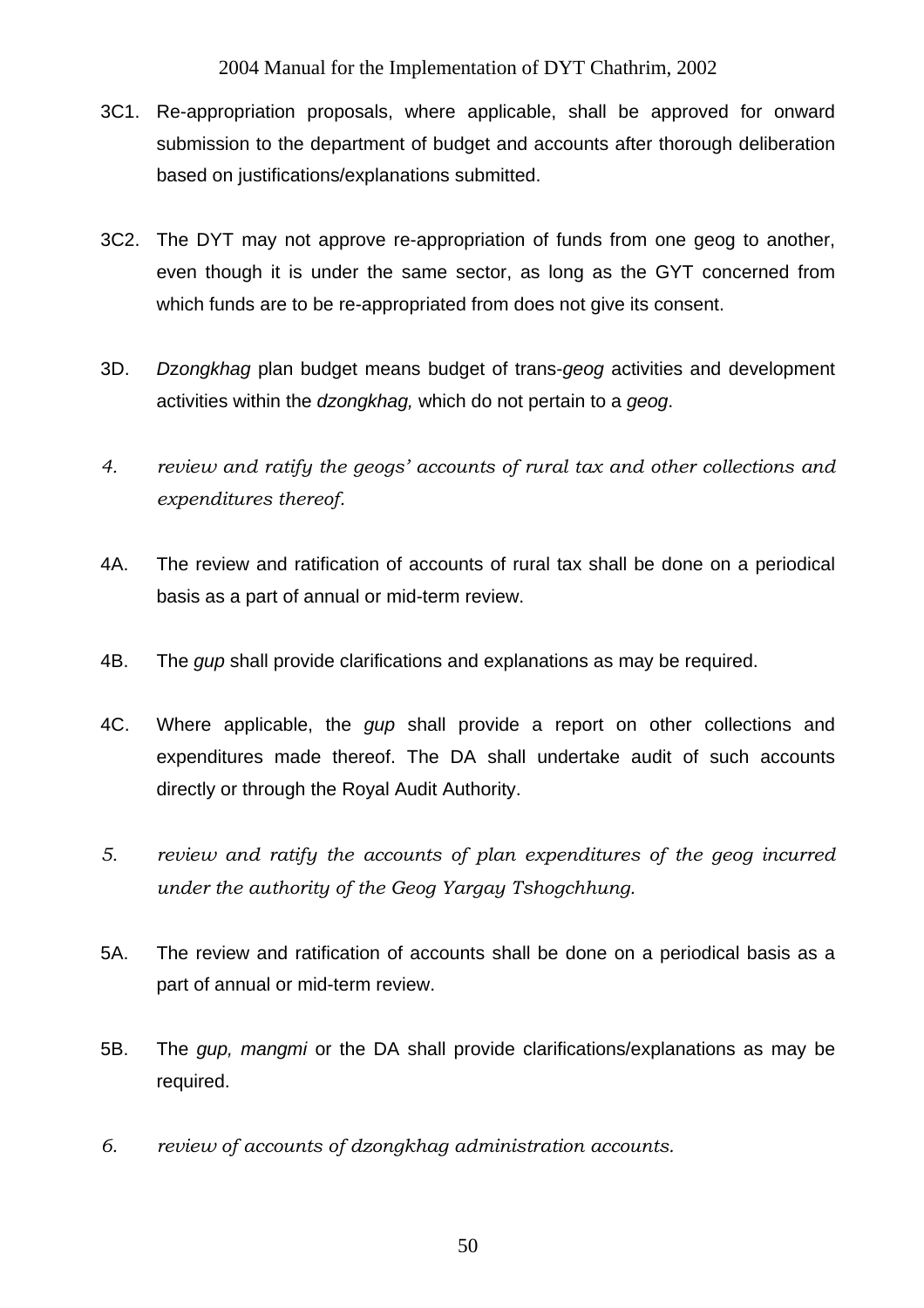- 6A. The review of accounts shall be done on a periodical basis as a part of annual or mid-term review.
- 6B. The DA shall provide clarifications / explanations as may be required.

*The Ministry of Finance shall from time to time review and frame rules and regulations on the financial powers and functions of Dzongkhag Yargay Tshogdu that shall include but not limited to the above.* 

## *ARTICLE 12. Roles and Responsibilities of the Dzongdag*

- *1. The dzongdag, as the head of the Dzongkhag Administration, is the chief executive of the dzongkhag. He shall be responsible for ensuring the smooth and efficient functioning of the Dzongkhag Administration in discharging its responsibilities.*
- 1A. As the head of the DA, the *dzongdag* is the highest administrative authority in the *dzongkhag* whereby he/she is the ultimate individual accountable for all administrative action taken by any and every government servant within the DA. He is also responsible for the management of all civil servants under the DA.
- 1B. As the chief executive, the *dzongdag* is the final authority and responsible for the timely and effective implementation of all DYT decisions.
- 1C. The *dzongdag,* while not a political decision maker, is fully responsible for the maintenance of law and order in the *dzongkhag.*
- *2. The dzongdag shall observe whether the Dzongkhag Yargay Tshogdu is functioning properly in accordance with the Chathrim for the benefit of the people of the dzongkhag and the greater peace, progress and stability of the Kingdom.*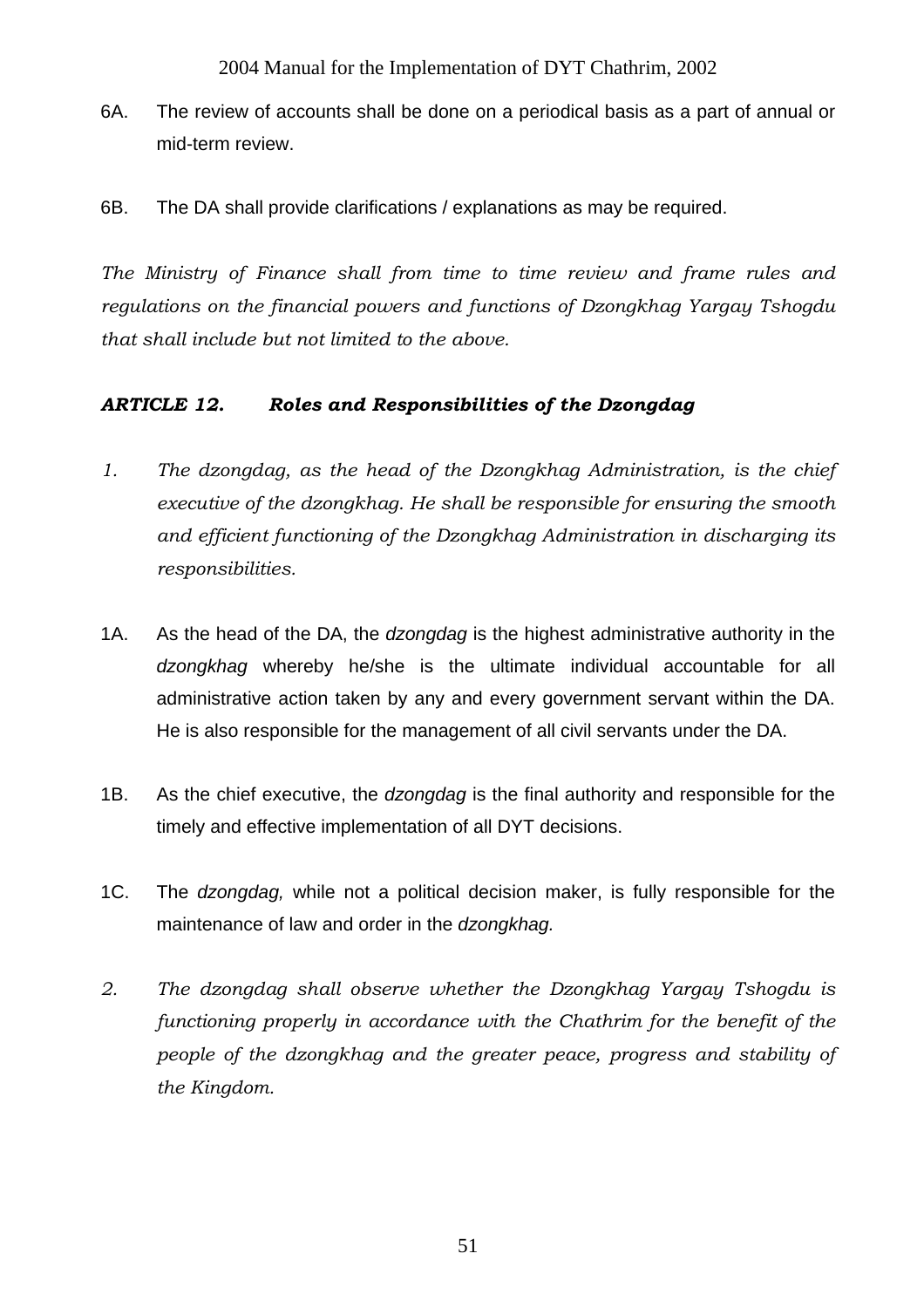- 2A. With a view to promoting check and balance in the *dzongkhag* and specifically in this case to ensure accountability on the part of DYT, the *dzongdag* shall fulfill his role as observer.
- 2B. The *dzongdag* shall make such observations known directly and sincerely to the DYT. If no action is taken where necessary for unexplained reasons, then the *dzongdag* shall report to the central authorities concerned.
- *3. It shall be the responsibility of the dzongdag to report to the Lhengye Zhungtshog any serious shortcomings observed in the functioning of the Dzongkhag Yargay Tshogdu.*
- 3A. It shall be the responsibility of the *dzongdag* to report to the *Lhengye Zhungtshog*  any serious shortcomings observed in the functioning of the DYT, where the shortcomings are of serious political and security nature only.
- 3B. Otherwise, as above in 2A and 2B , the *dzongdag* shall report to sector ministries concerned.
- *4. The dzongdag shall attend the meetings of the Dzongkhag Yargay Tshogdu as a special guest-observer.*
- 4A. Even though the *dzongdag* is not a full fledged member, his or her status as an observer is true in so far as he or she does not have the right to vote. In all other respects, the *dzongdag* and other observers are required to participate actively in all the deliberations except in those which pertain to the National Assembly. This is because all *dzongkhag* plans and most activities and agenda related thereto must originate in the office of the *dzongdag,* and as the DA is responsible for implementation of all decisions of the DYT. It is for the same reason that the *dzongdag* will seek and be given the permission by the chairman to invite his senior officials to present reports or assist in giving explanations.
- 4B. The *dzongdag* shall observe that the DYT is conducted as per the DYT *Chathrim*;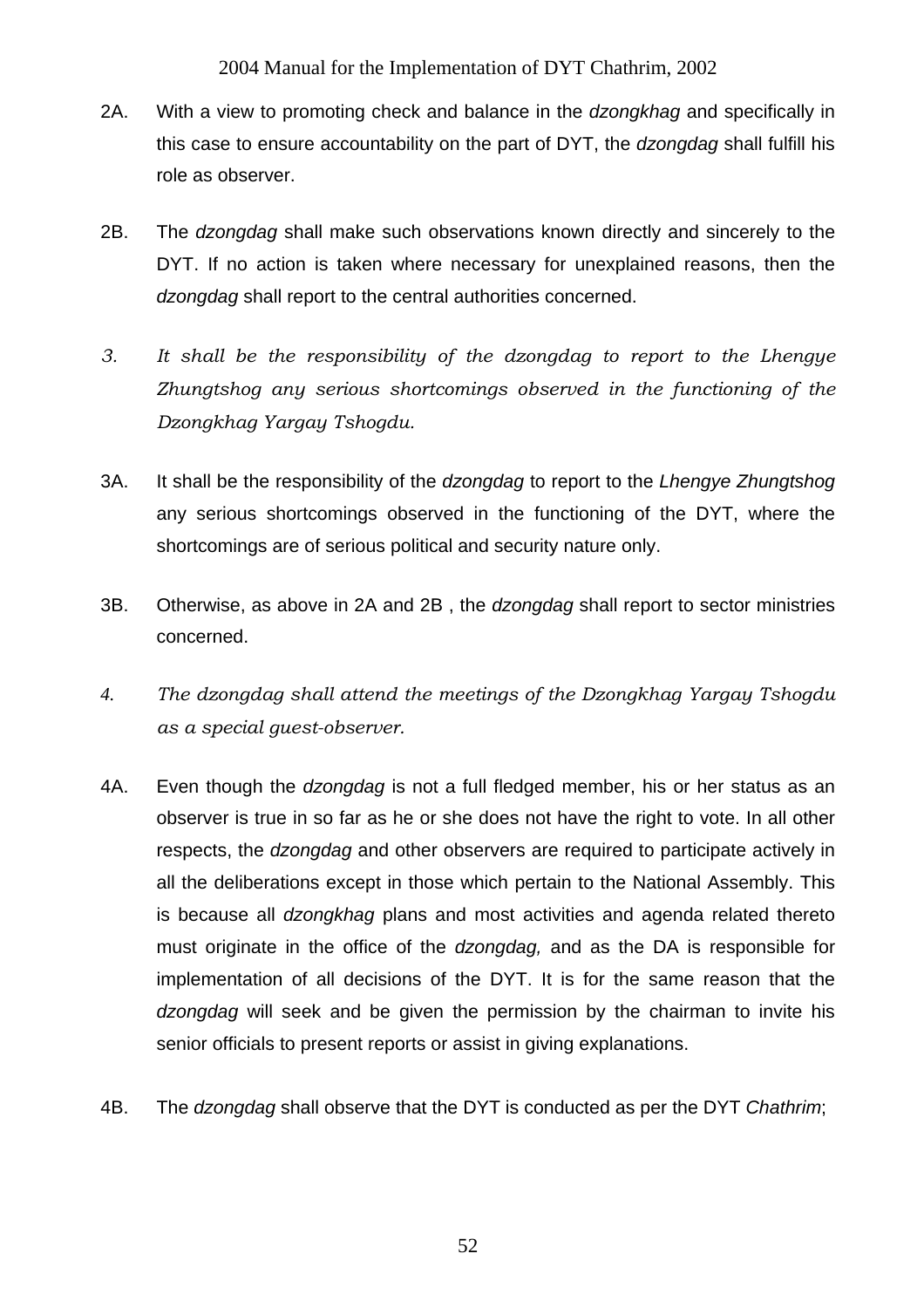- 4C. The *dzongdag* shall clarify on government policies and procedures, security and other such issues; and
- 4D. The *dzongdag* shall guide and assist the sector heads in clarifying sectoral matters to the DYT.

### *ARTICLE 13. Powers and Functions of Dzongkhag Administration*

*The general function of the dzongkhag administration is to carry out the decisions approved by Dzongkhag Yargay Tshogdu. Amongst other activities, the dzongkhag administration shall:* 

- *1. accord technical sanctions for works worth up to Nu. 20 million, provided it is certified by a competent engineering personnel;*
- 1A. Competent engineering personnel means the *dzongkhag* engineer or the person discharging the functions of the *dzongkhag* engineer.
- 1B. Competent engineering personnel also means any member of the *dzongkhag* engineering sector who may be authorized by the Ministry of Works and Human Settlement to accord technical sanction for works up to Nu. 20 million.
- *2. award works or procurement order, through dzongkhag tender committee, as provided in regulation;*
- *3. award petty contract works, in accordance with the norms, rules and regulations prescribed by the Royal Government from time to time, for maintenance of roads falling within the dzongkhag;*
- 3A. Petty contract works means contract works classified as such or falling under petty category as defined by the Construction Development Board / Department of Roads, MOWHS.
- *4. develop and implement urban (municipal and town) plans within the dzongkhag, upon approval by the Dzongkhag Yargay Tshogdu;*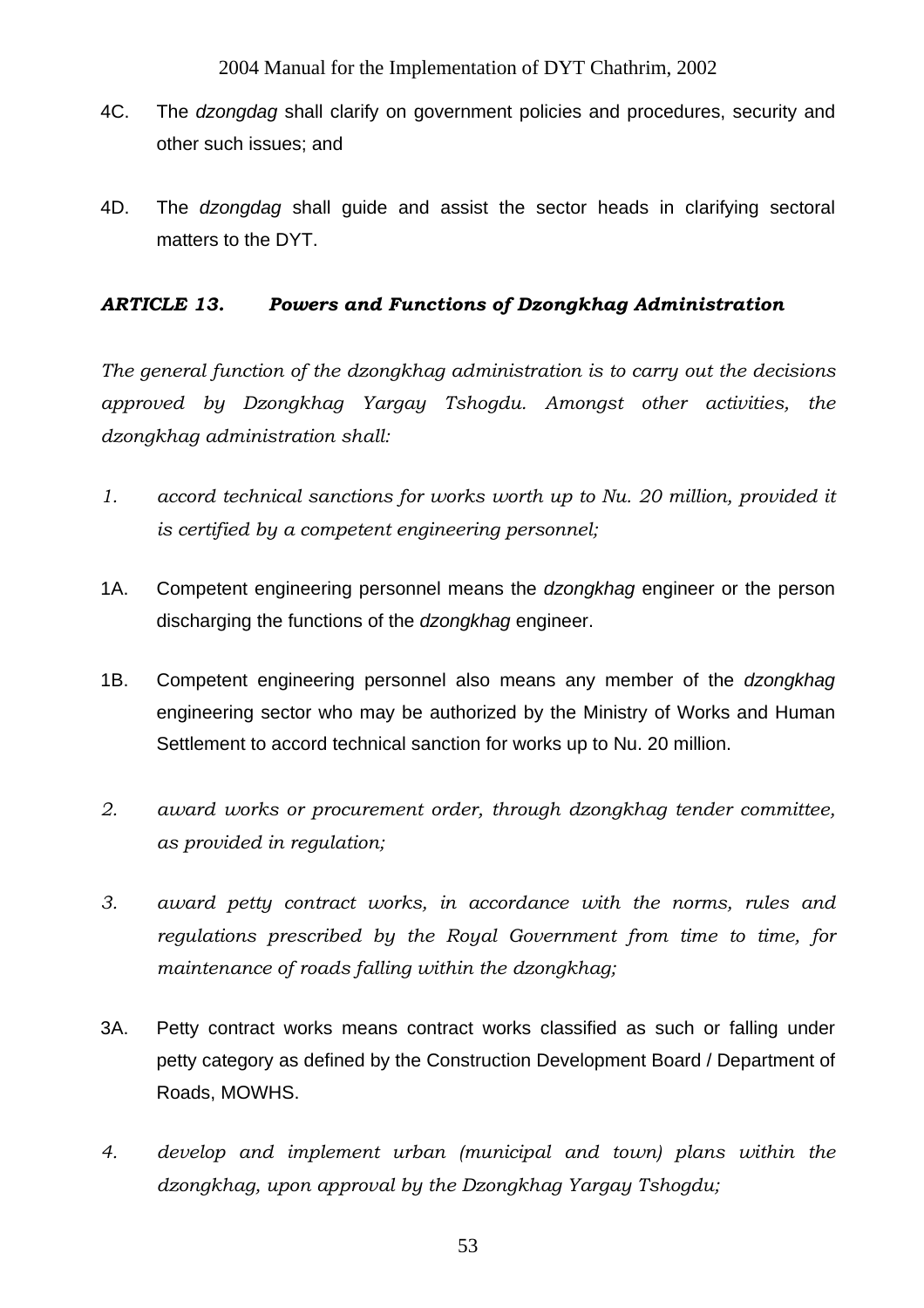- 4A. The DA shall prepare and submit periodical reports to the DYT.
- *5. construct farm and feeder roads within the dzongkhag, in conjunction with National Environment Commission;*
- 5A. The DA shall construct farm and feeder roads as per approval of DYT after ensuring clearance from the national environment commission.
- *6. personnel administration of all civil servants of the dzongkhag, including those posted in the geogs;*
- 6A. Personnel administration shall be managed in accordance with the Bhutan Civil Service Rules and Regulations 2002, other ministries concerned and MOHCA.
- *7. recruit and appoint all sectoral staff in the dzongkhag, against RCSC sanctioned strength in accordance with RCSC rules and regulations;*
- *8. select and nominate staff for study tours, conferences and workshops;*
- *9. prepare human resource development plan of the dzongkhag in conjunction with the Royal Civil Service Commission;*
- *10. execute establishment of middle secondary and higher secondary schools and non-formal education centers;*
- 10A. The DA shall execute establishment of schools that have been delegated to it by the Ministry of Education.
- 10B. This does not include executing establishment of schools that are centrally executed.
- *11. execute establishment of basic health units and dzongkhag hospitals;*
- 11A. The DA shall execute establishment of basic health units and *dzongkhag* hospitals that have been delegated to it by the Ministry of Health.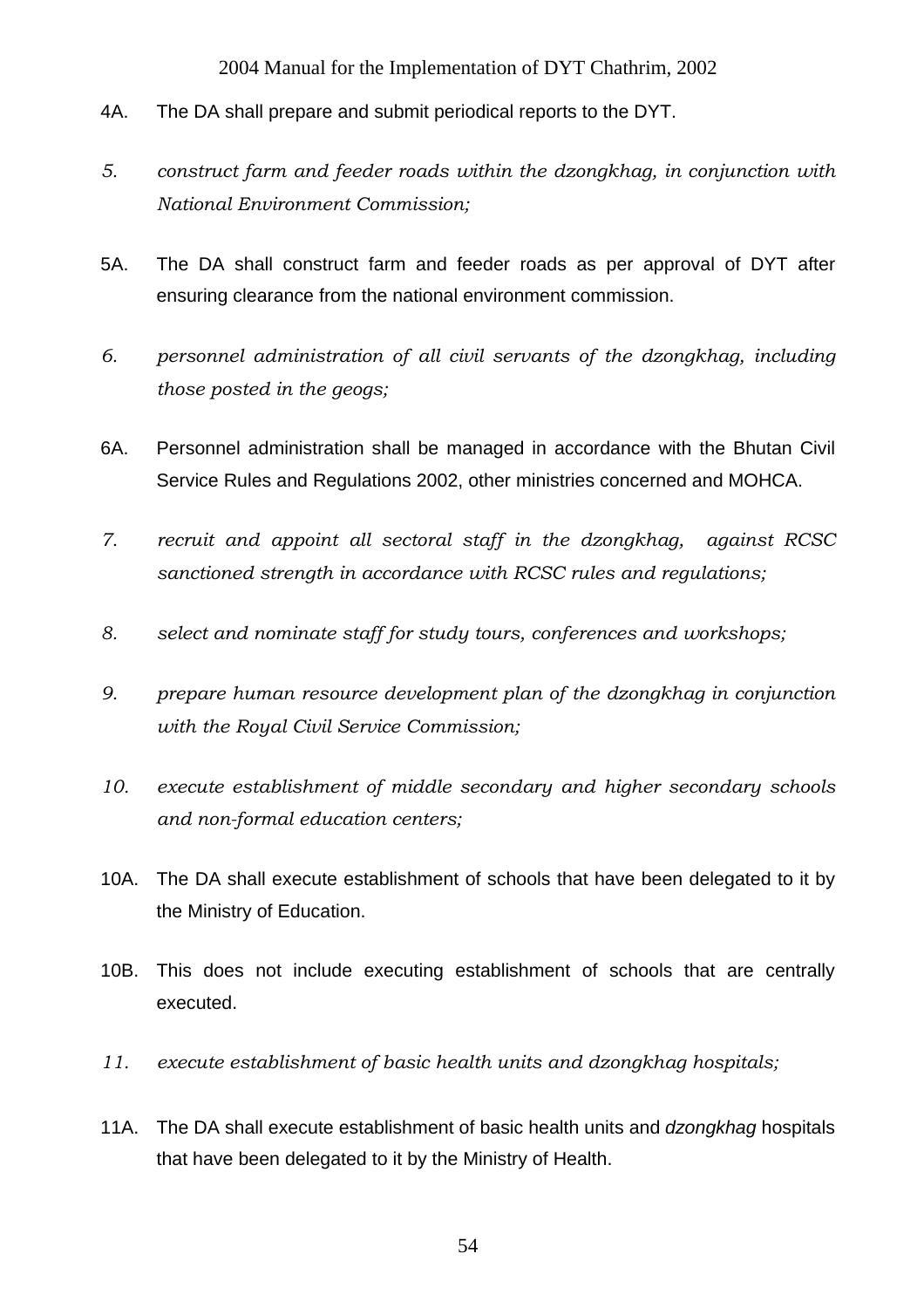- 11B. This does not include executing establishment of *dzongkhag* hospitals that are centrally executed.
- *12. determine the choice of design, construction methods and building materials for forms, which do not have to follow standard designs, in conformity with acceptable technical and structural norms;*
- 12A. The DA may consult the department of urban development and housing for technical advice.
- *13. execute establishment of agricultural and livestock farms;*
- *14. promote crop varieties and breeds of livestock;*
- *15. develop and implement strategies for marketing outlets for local agricultural produce;*
- *16. approve allocation of timber permits as per the rules and regulations issued by the Ministry of Agriculture from time to time;*
- *17. implement rural electrification schemes;*
- *18. issue licenses for establishment of cottage, small and medium industries as per the guidelines/rules and regulations issued from time to time by the Ministry of Trade and Industry; and*
- *19. register co-operatives in accordance to the Co-operatives Act, 2001*

### *ARTICLE 14. Code of Practice of DYT Members and Office Bearers*

*1. Any member or office bearer of Dzongkhag Yargay Tshogdu with any personal or pecuniary interest shall disqualify himself/herself or be disqualified from participation in decision making process when circumstances seem to affect his/her impartiality.*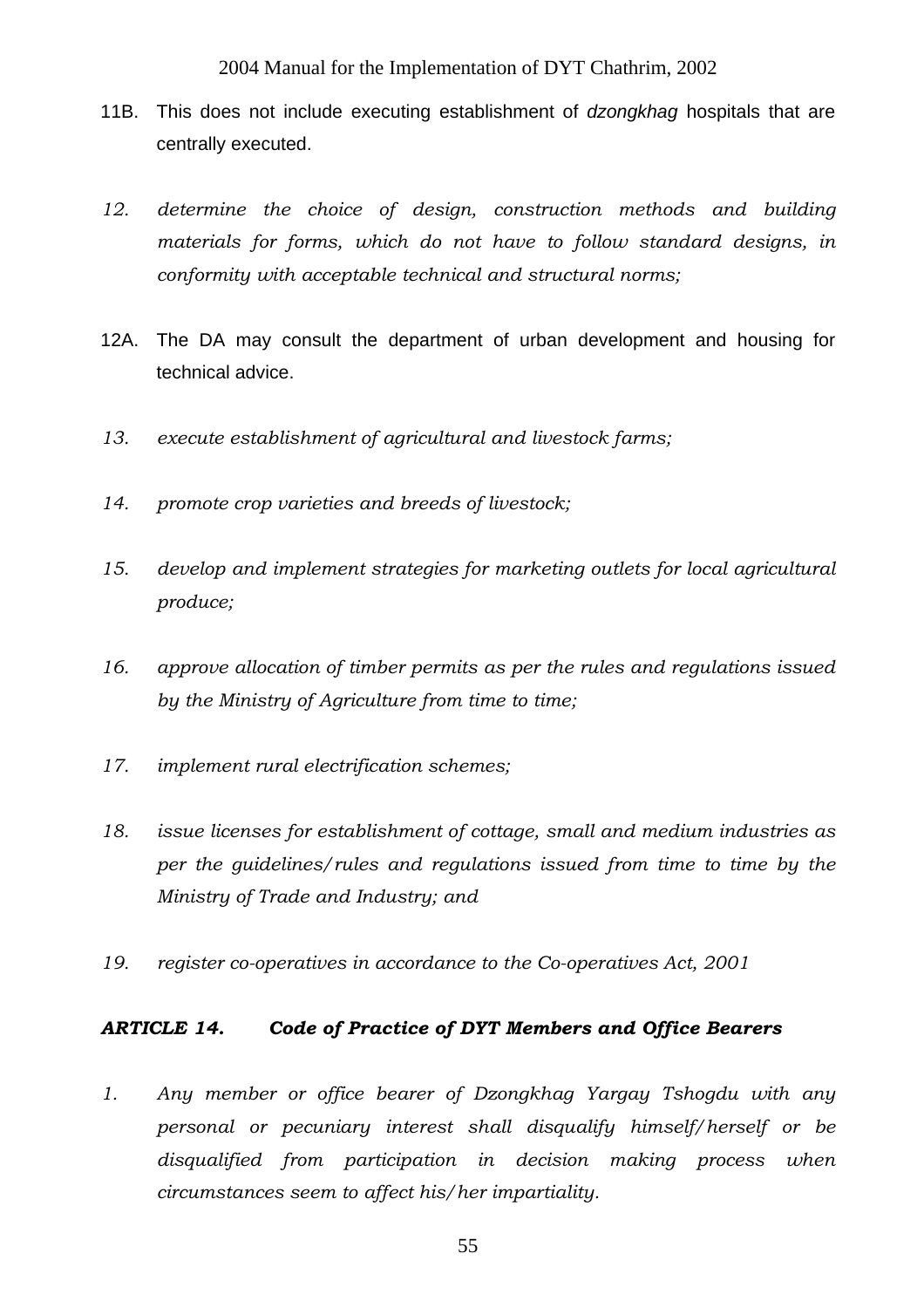- 1A1. Any member or office bearer of DYT, including those serving on the *dzongkhag*  tender committee shall leave the meeting when a decision has to be made in which he or she has personal or pecuniary interest.
- 1A2. Any member or office bearer of DYT who has a trade license, especially contractor's license, shall not be appointed as a member of the tender committee.
- 1B. Personal or pecuniary interest means a situation where a DYT member or a family member is a direct beneficiary of a decision that has to be made.

For example, a DYT member shall leave the meeting when it is time for the DYT to take a decision pertaining to:

- a DYT member or any person of his family, as listed below in Section 1C, is a participant in a tender for which a DYT member is a member of the *dzongkhag*  tender committee; or
- a DYT member or any person of his family, as listed in Section 1C, having made a submission on an issue to the DYT for approval.
- 1C. Family member means any other person who shares the same *gung* or *thram* number with a DYT member.
- 1D. The decision in which a DYT member has participated shall be reversed and cease to be effective if a DYT member violates Article 14 (1) of the DYT Chathrim.
- 1E. The *dzongdag* shall be responsible for implementing the sanction, as specified above, under Section 1D. The DYT member concerned shall be responsible for all claims/liabilities to other parties due to the implementation of this provision.
- *2. The following acts or omissions of members and office-bearers of Dzongkhag Yargay Tshogdu shall constitute corrupt practices, which are hereby unlawful:* 
	- *(a) taking possession or disposing by illicit means government and public money and property;*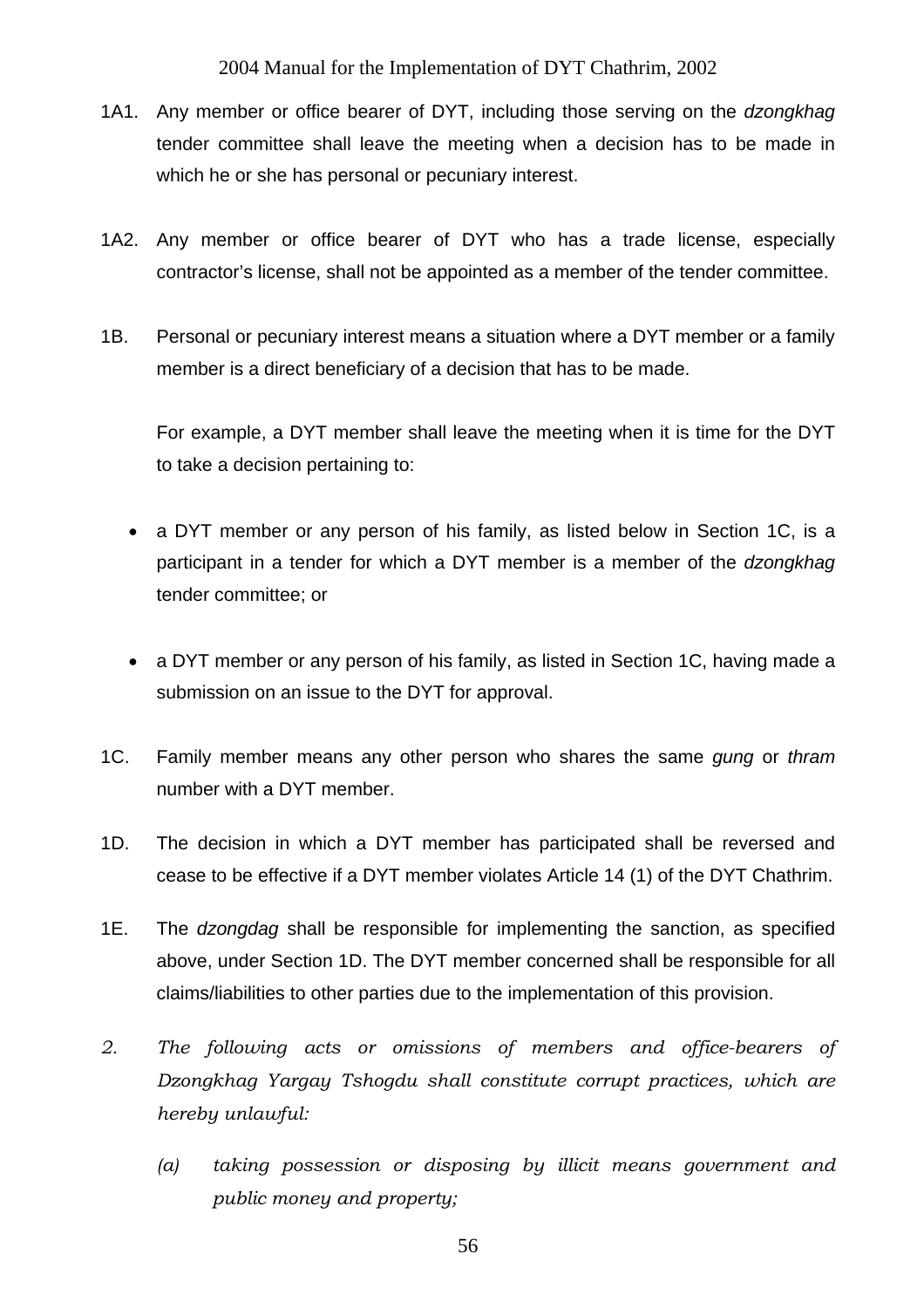- *(b) approving or awarding any contract works, procurement, and jobs in favor of a person or organization, not competent or entitled to such works, procurement, and jobs or in favor of an indirect representative of a person or organization who is not competent or entitled;*
- *(c) directly or indirectly requesting or receiving any gift in cash or kind, in connection with contract works, procurement, and jobs, which may affect fair decisions;*
- *(d) neglecting, after due request, without sufficient justification, to process or act expeditiously on a matter pending before him or her, for the purpose of getting irregular pecuniary returns from a person or organization, or discriminating against a person or organization;*
- *(e) divulging valuable information of a confidential character, acquired in his or her official capacity to unauthorized persons, or organization or releasing such information in advance of authorized release date; and*
- *(f) giving any private individuals or organizations unwarranted benefits and preferences in the discharge of his or her duties through partiality.*
- 2A1. The *dzongdag* shall ensure that DYT members are in compliance of the above clauses.
- 2A2. For violation of any of the above clauses, the *dzongdag* shall report to the competent authorities.
- 2A3. For Article 14 (2) (d) of the DYT *Chathrim,* 2002, this shall pertain mainly to refusing to propose for inclusion in the agenda for a DYT meeting or discharging various functions such as providing information etc.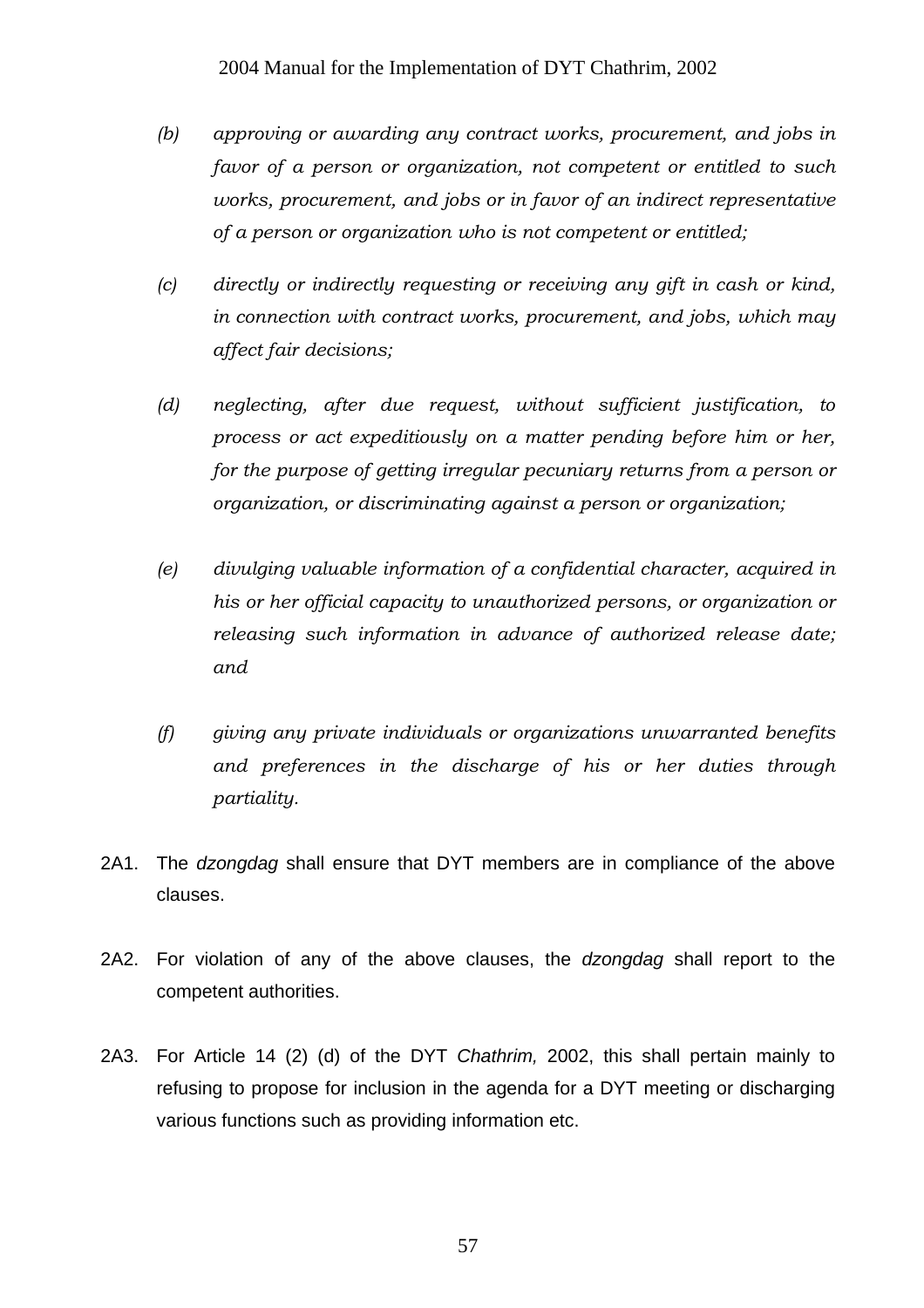- 2A4. For Article 14 (2) (e) of the DYT *Chathrim,* 2002, this includes state secrets and information benefiting certain parties.
- 2A5. For Article 14 (2) (f) of the DYT *Chathrim,* 2002, all reports or charges against any one for the above must be raised officially through the chair who will require the DA or a committee to carry out an investigation depending on the gravity or the seriousness of the offence. The person concerned shall be given the opportunity to explain his/her case or innocence before the matter is formally submitted to the DYT for decision if the party concerned is guilty, and does not resign on his or her own volition.
- 2A6. If a committee is instituted, at least three members of the committee shall be from the *dzongkhag* administration.

### *ARTICLE 15. Penalties for Violation of Code of Practice*

- *1. Any member, an employee of Dzongkhag Yargay Tshogdu, or a functionary serving the community in any capacity committing any violation of Article 14 shall be subject to penal sanctions.*
- *2. Any violation proven in an administrative proceeding shall be sufficient ground for his or her dismissal even if no criminal prosecution is instituted against him or her.*
- 2A. An administrative proceeding shall be undertaken by a committee comprised of three DYT members as well as three members of the DA, chaired by the *dzongdag* or a senior officer of the DA.
- 2B. The DYT chairman or deputy DYT chairman, as may be applicable, shall nominate the three DYT members while the *dzongdag* shall nominate the three members of the DA.
- 2C. The committee shall convene a meeting for which the party concerned shall be intimated in advance so as to be prepared for the administrative proceeding.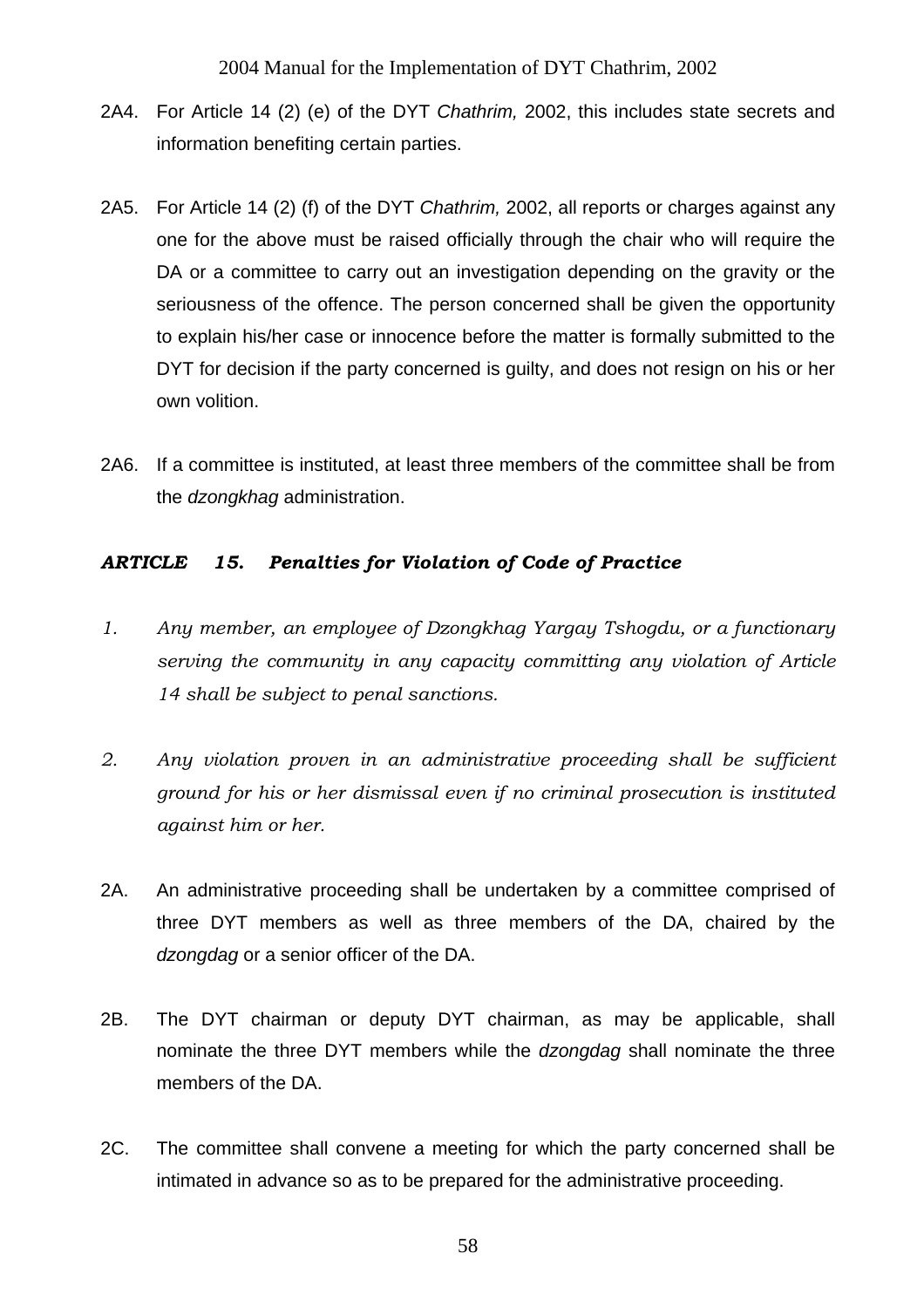- 2D. At the outset of the meeting, the chairman of the committee shall read and inform the party concerned again of the charges leveled, following which he or she will be given the opportunity to clarify/explain and refute the charges with evidence.
- 2E. Following the clarification/ explanation and refutation of charges by the party concerned, committee members may ask questions and seek additional clarification/ explanation.
- 2F. The party concerned shall be asked to leave the meeting when it is time for the committee to deliberate further and decide on the findings of the proceeding.
- 2G. The committee shall prepare and submit a report to the DYT which shall include its findings and recommendation for consideration of the DYT.
- *3. Any person or organization committing any of the unlawful acts, which is deemed serious, shall be tried in court by criminal prosecution.*
- *4. Any person or organizations abetting the members or office bearers in violation of Article 14 of this Chathrim, shall be subject to penal liabilities as per the laws.*

The 2004 Manual for the Implementation of Dzongkhag Yargay Tshogdu Chathrim 2002 has been promulgated with a view to facilitate the implementation of the provisions of DYT Chathrims 2002.

 $-00<sub>o</sub>$